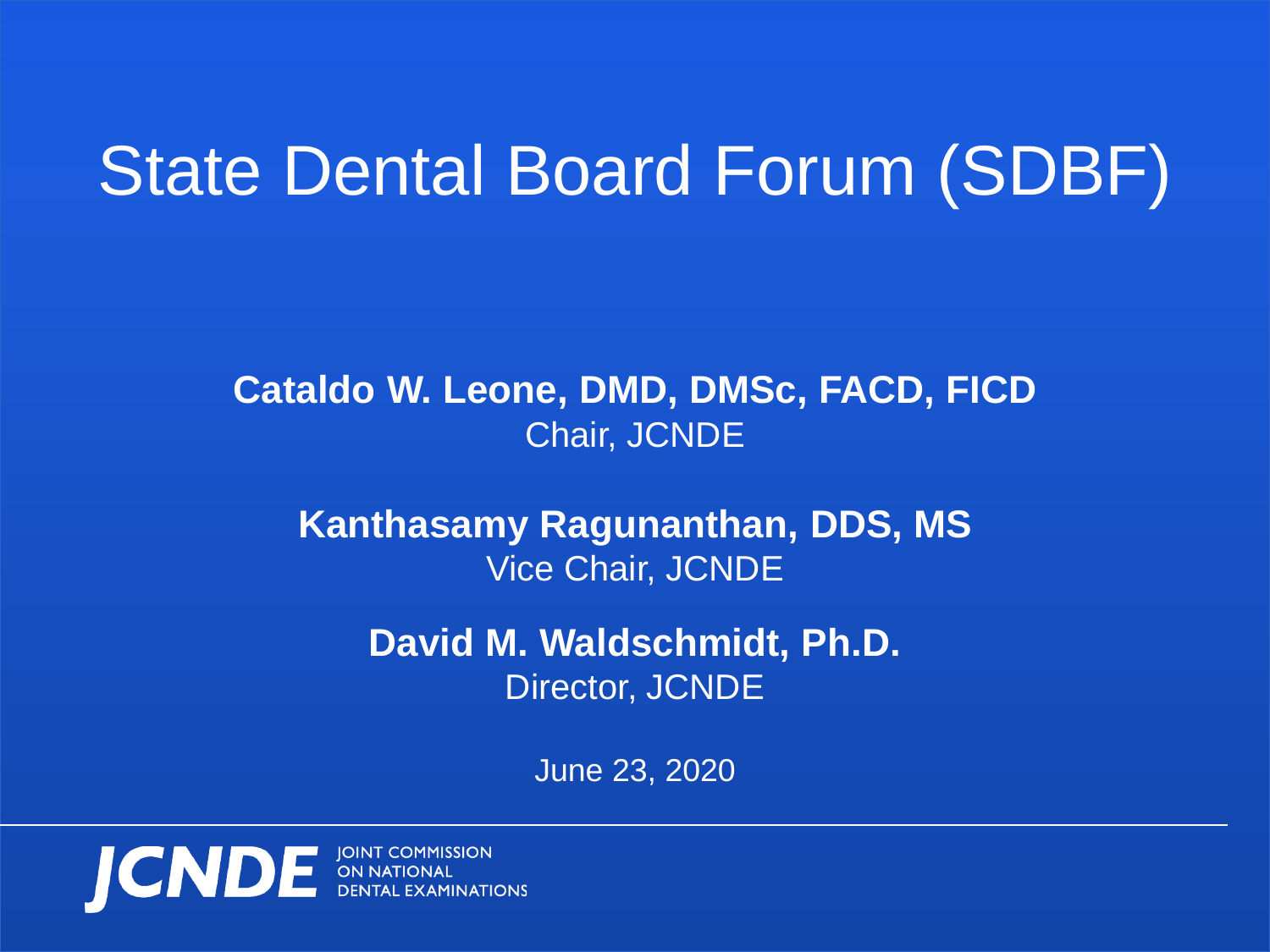## **Overview**

- Welcome
- The purpose of the JCNDE
- The purpose of the SDBF
- JCNDE initiatives
- The JCNDE's response to COVID-19
- Updates on the National Board Examinations
- Updates on the INBDE
- The DLOSCE
- Q & A

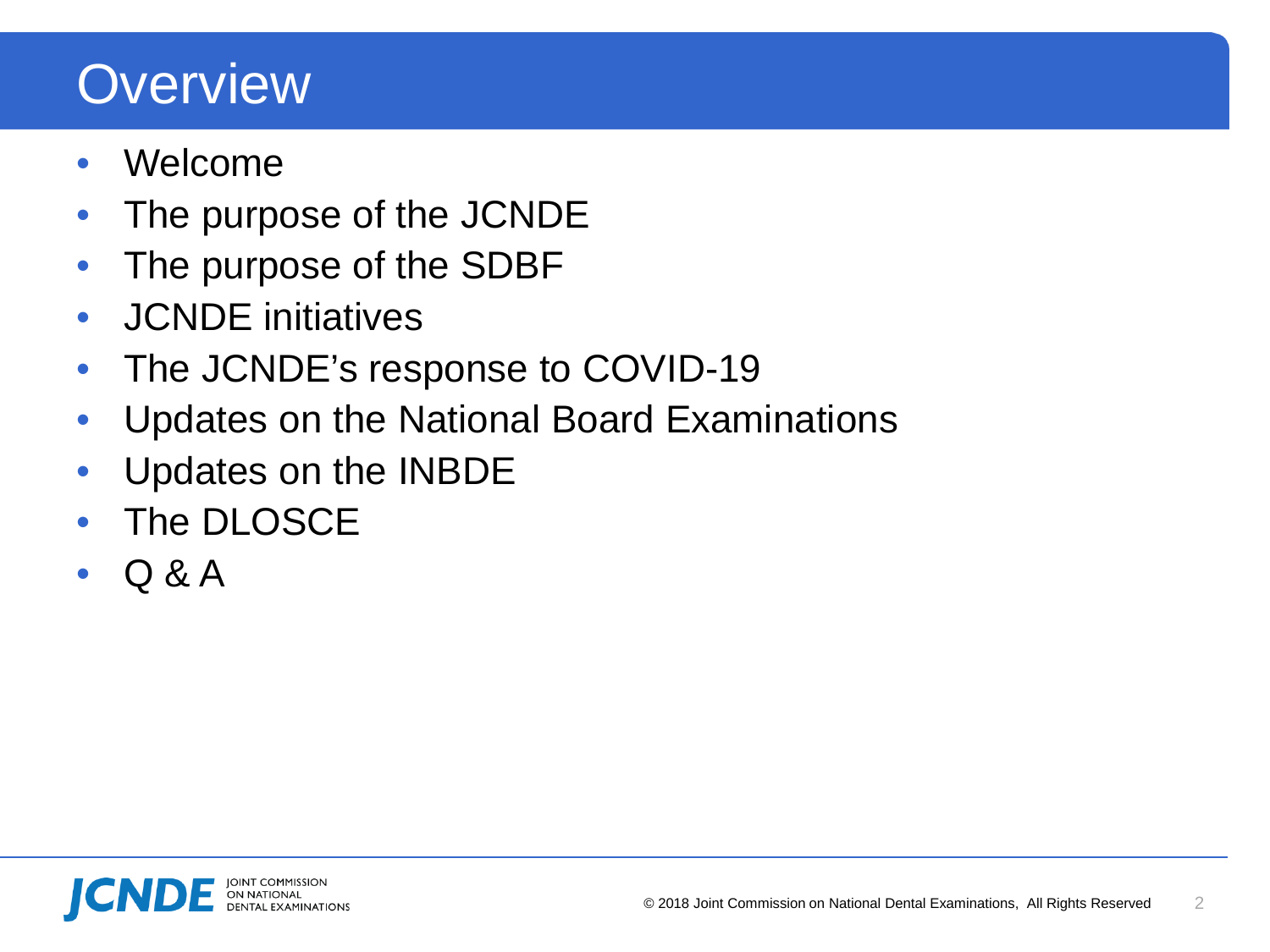## Welcome

- In attendance today we have:
	- − Members of dental boards
	- − Members of the JCNDE
	- − Guests
	- − Observers
	- − Staff (e.g., Department of Testing Services)

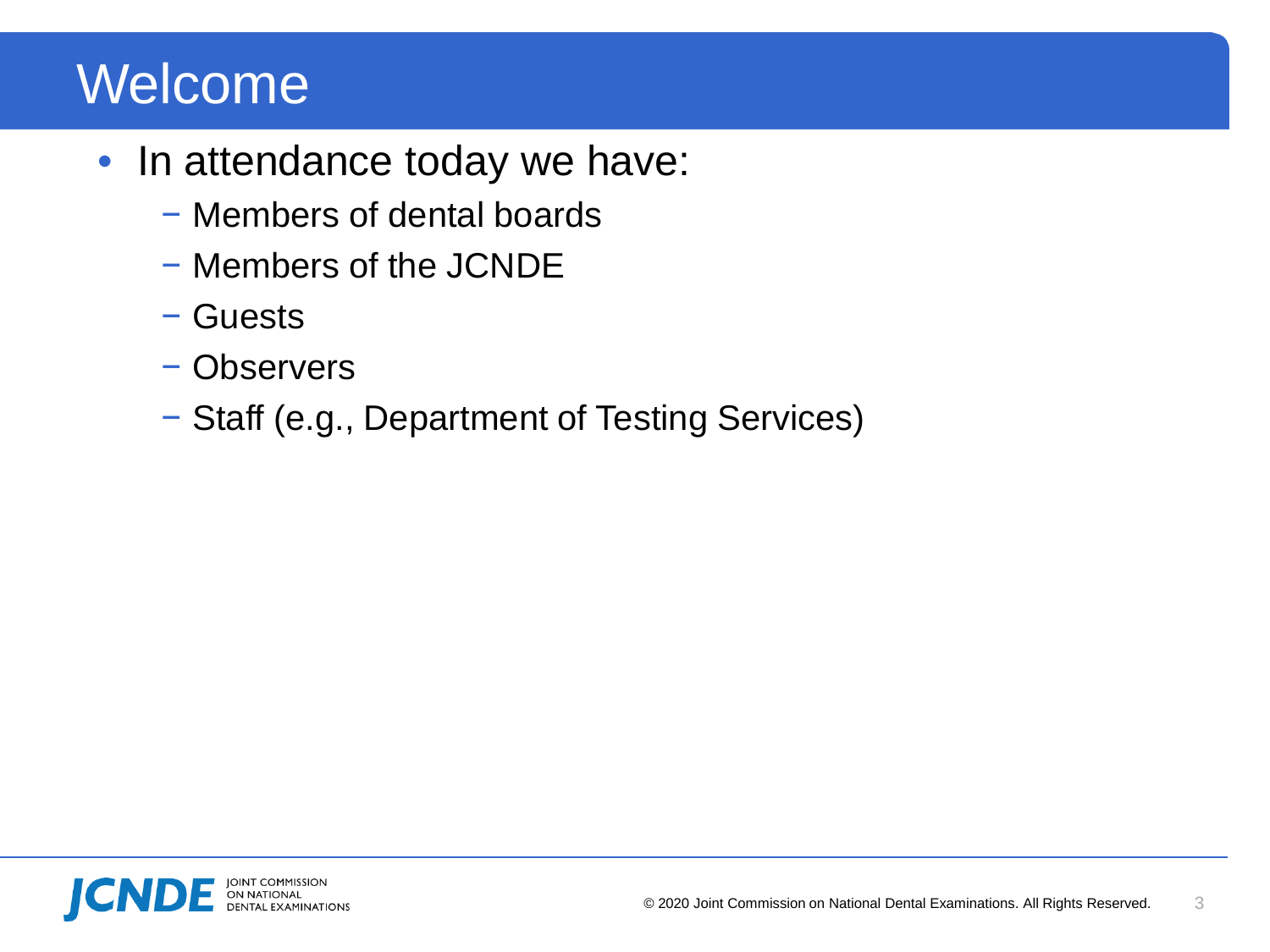## The Purpose of the JCNDE

- The JCNDE provides information to dental boards to inform licensure decisions concerning dental and dental hygiene candidates.
	- Dental boards have the critical task of using this information to understand whether a candidate has the skills necessary to safely practice.
	- The actions of dental boards are vital to the oral health and general health of the public.
- The JCNDE extends its thanks to dental boards and dental board members for their work in protecting the public health.
- The JCNDE appreciates the opportunity to be of service to boards, in providing important information concerning candidate qualifications for licensure.
- The JCNDE recognizes the importance of its task and shares dental boards concern for the protection of the public.

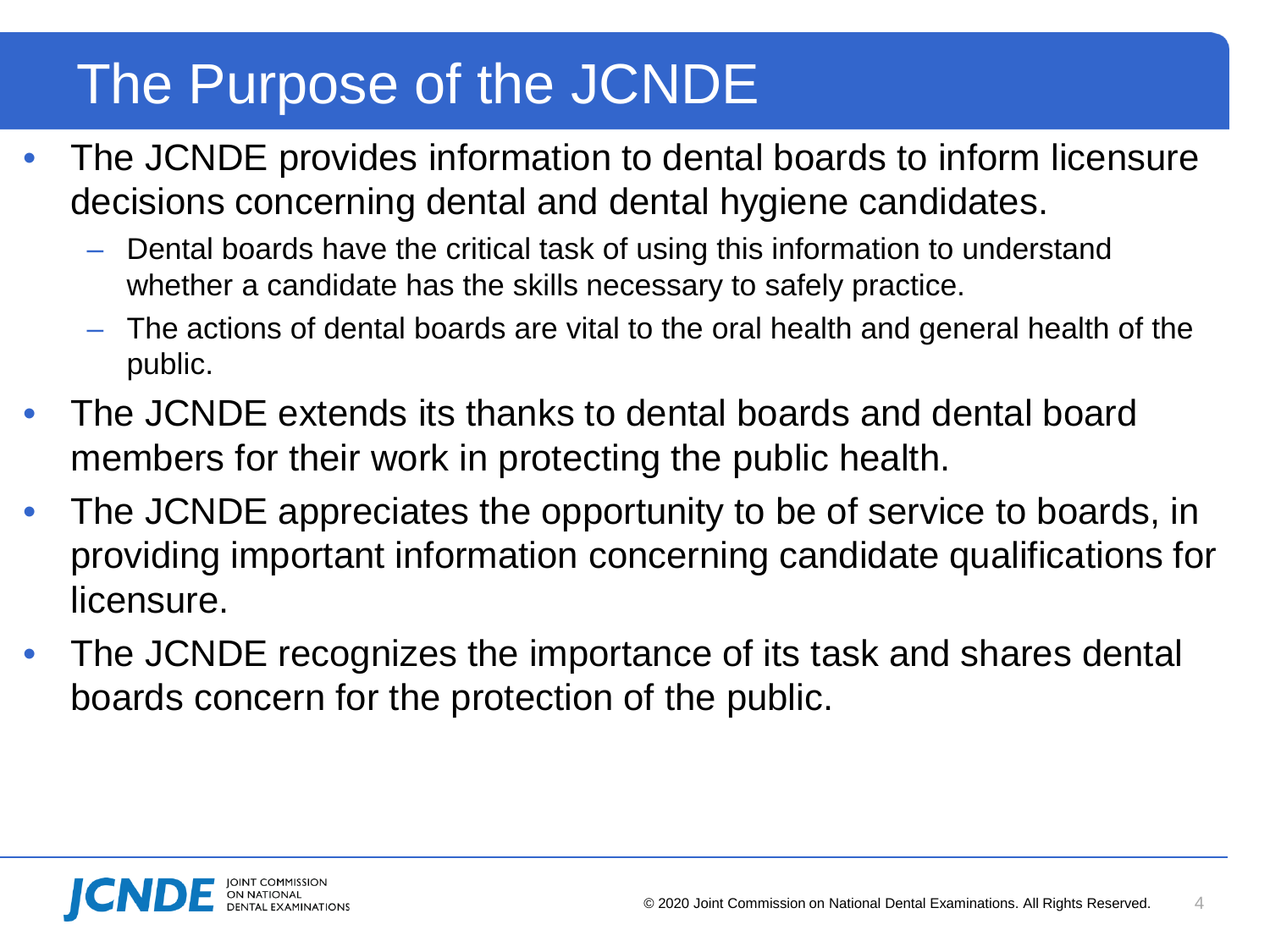## The Purpose of SDBF

- The SDBF was created to encourage dialogue between the JCNDE and dental board members.
	- The SDBF was previously referred to as the National Dental Examiners' Advisory Forum (NDEAF). The name was changed in June 2019.
- The JCNDE's examinations are designed to help dental boards understand whether a candidate possesses the skills that are needed to safely practice.
	- The content outlines for National Board Examinations (NBEs) are available online in Candidate Guides and Technical Reports.
	- Dental board members can use this material to understand the nature of NBE skill evaluation, and the validity evidence that supports use of these examinations.
- The SDBF provides an opportunity for the JCNDE to interact with board members in order to understand their unique perspectives and identify any areas for improvement concerning the examinations.

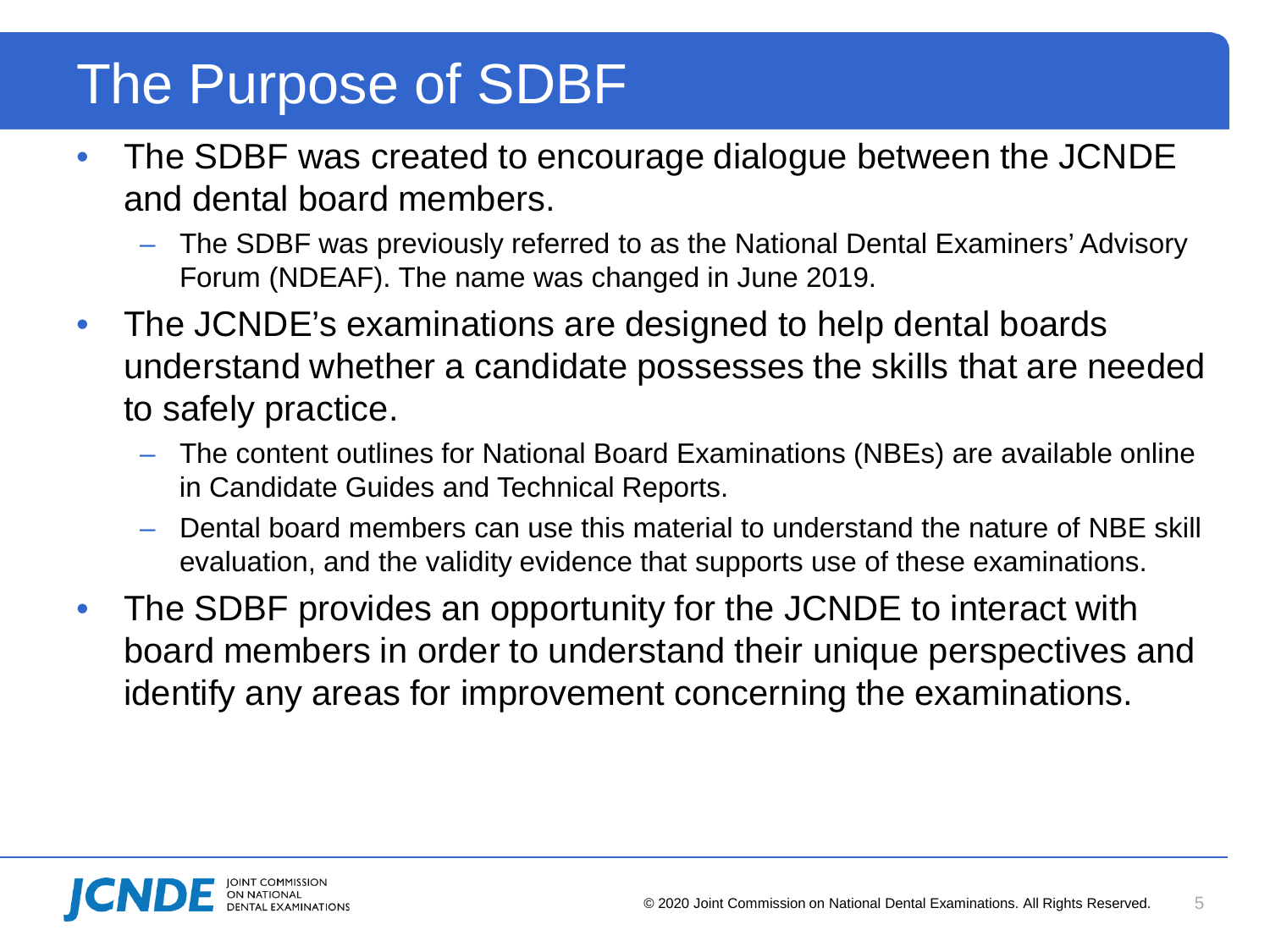Protecting public health through valid, reliable and fair assessments of knowledge, skills, and abilities to inform licensure and certification decisions that help ensure safe and effective patient care by qualified oral healthcare team members.

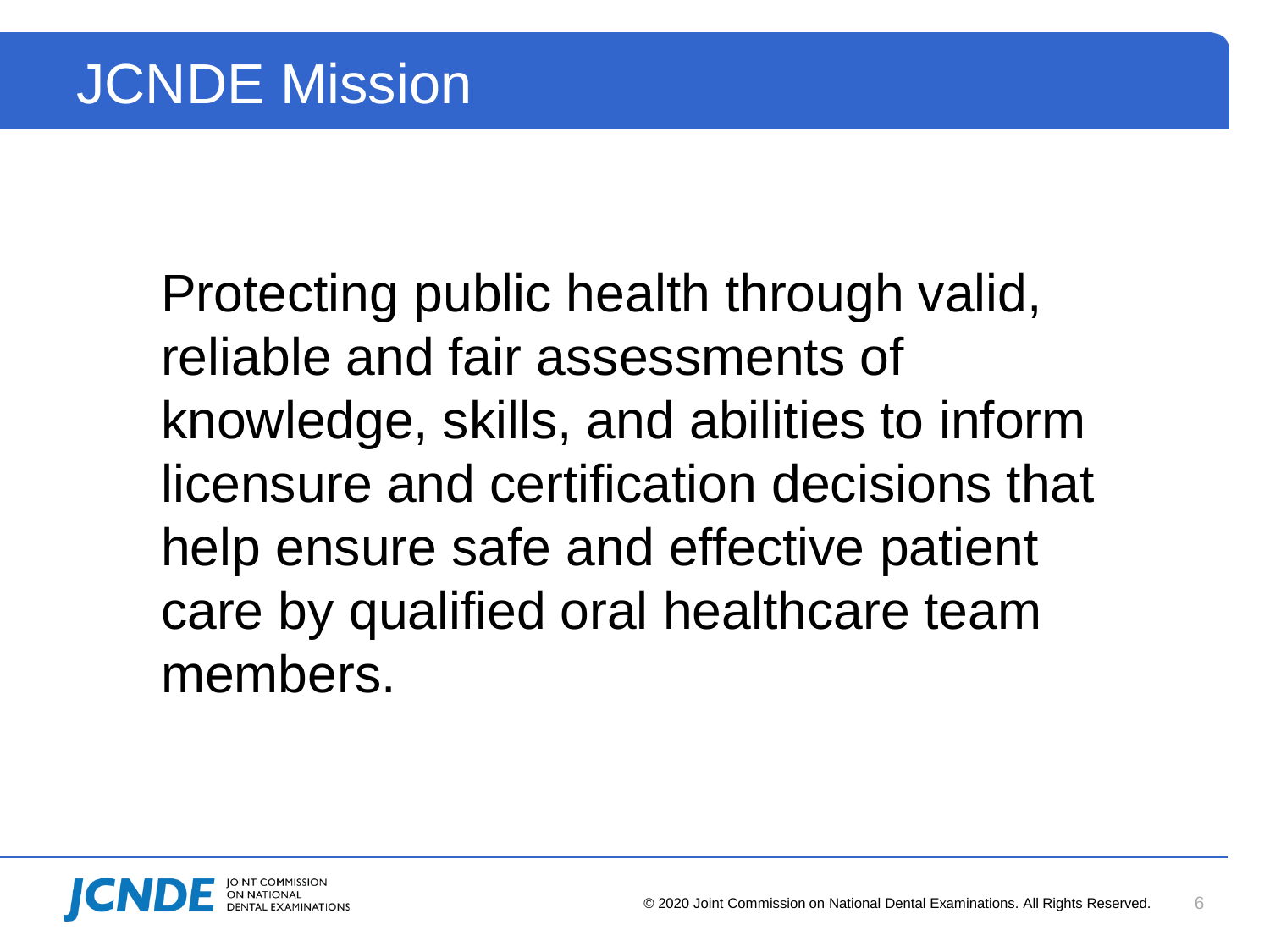## The JCNDE is a Commission of the ADA

- Philosophical foundation of Commissions:
	- Commissions must be:
		- Consistent
		- Free from bias and conflict of interest
		- Objective
	- No single community of interest can have undue influence in the decisionmaking process, including the ADA.
	- Quality assurance is necessary to protect the public and assure long-term viability of the profession.
	- Integrity, confidentiality, due process.
- Subject to the ADA *Constitution & Bylaws* and ADA *Governance and Organizational Manual*, and governed by the *Rules of the JCNDE* and the *Operational and Policy Manual* of the JCNDE as of September 2019.

#### • **Commissions maintain independent authority to carry out their program.**

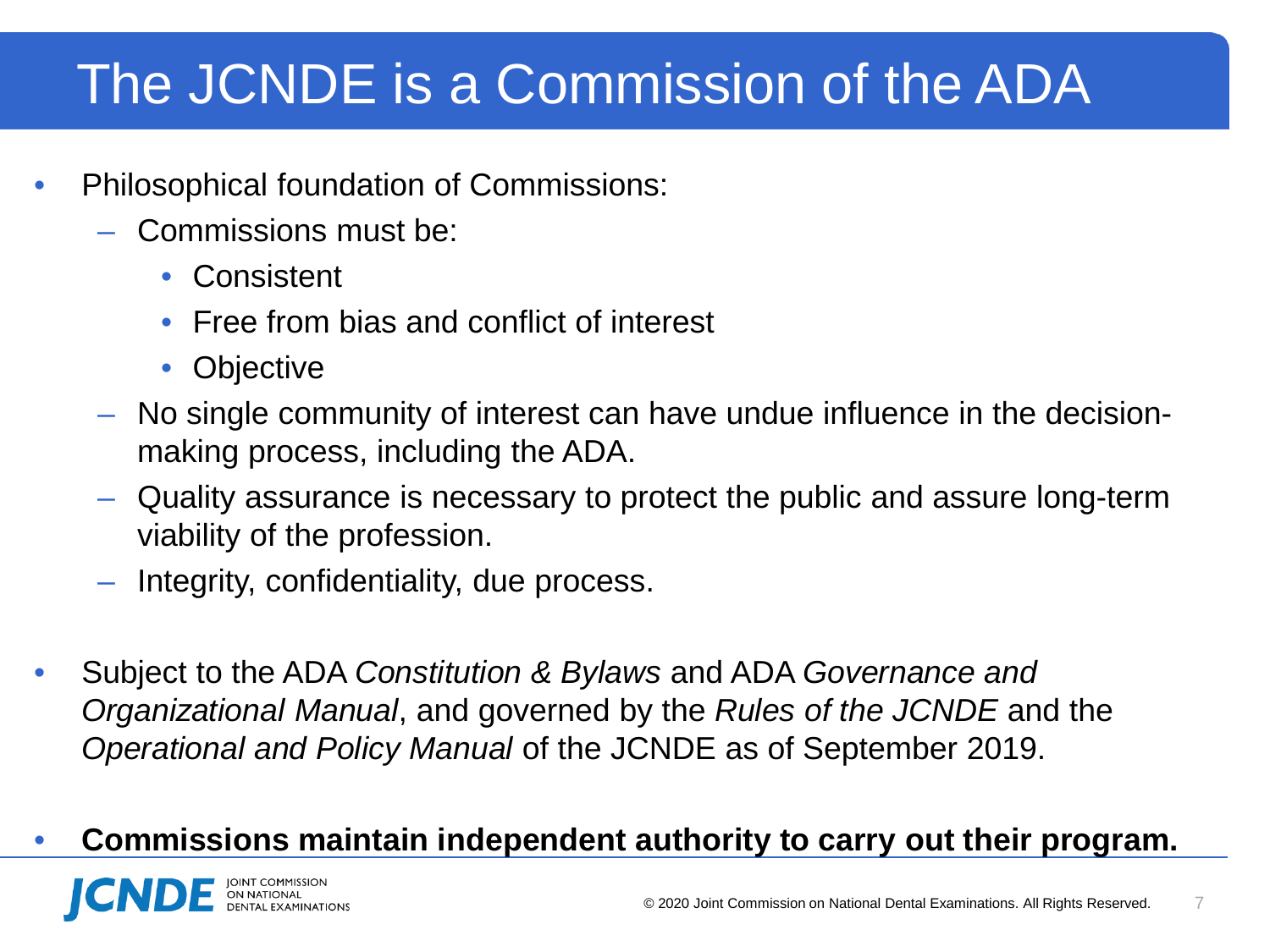## Composition of the JCNDE

| <b>Appointing</b><br><b>Organizations</b> | <b>Number of Members</b> | <b>Term Lengths (in years)</b> |  |
|-------------------------------------------|--------------------------|--------------------------------|--|
| <b>Voting Members</b>                     |                          |                                |  |
| <b>AADB</b>                               | 6                        | $\overline{4}$                 |  |
| <b>ADEA</b>                               | 3                        | $\overline{4}$                 |  |
| <b>ADA</b>                                | 3                        | $\overline{4}$                 |  |
| <b>ADHA</b>                               |                          | $\overline{4}$                 |  |
| <b>ASDA</b>                               |                          |                                |  |
| <b>Public</b>                             |                          | $\overline{4}$                 |  |
| <b>Non-voting Members</b>                 |                          |                                |  |
| <b>ASDA Observer</b>                      |                          | $1*$                           |  |
| <b>ADA BOT Liaison</b>                    |                          |                                |  |

\* The ASDA Observer transitions to a Commissioner role in their second year.

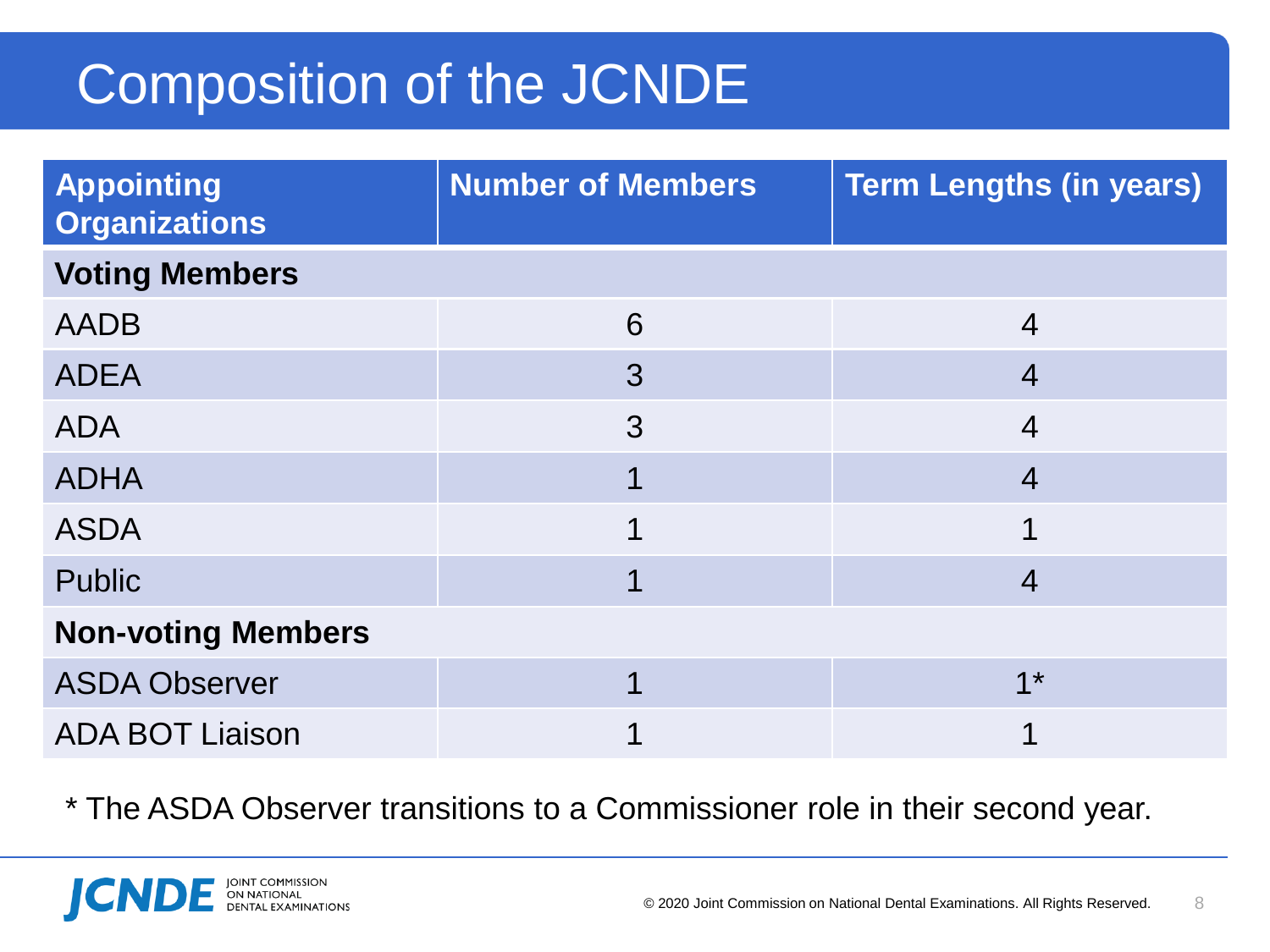### Appointing Organizations and Current Appointees

| AADB (6)                        | <b>Roy L. Irons, DDS</b><br>Frank A. Maggio, DDS<br><b>William F. Robinson, DDS</b><br>R. Michael "Mike" Sanders, DMD<br><b>Wesley Delaine Thomas, DMD</b><br>Mary A. Starsiak, DDS, FAGD, FACD, FICD, FADI, FPF |
|---------------------------------|------------------------------------------------------------------------------------------------------------------------------------------------------------------------------------------------------------------|
| <b>ADA</b> (3)                  | Kanthasamy K. Ragunanthan, DDS, MS (Vice Chair)<br>Michael E. King, DDS<br>Patrick J. Tepe, DDS                                                                                                                  |
| ADEA (3)                        | Cataldo W. Leone, DMD, DMSc, FICD (Chair)<br>John D. Da Silva, DMD, MPH, ScM<br>Joseph J. Zambon, DDS, PhD                                                                                                       |
| ADHA(1)                         | Joanna Allaire, RDH, MDH                                                                                                                                                                                         |
| ASDA (1)                        | <b>Brandon D. Rensch, BS</b>                                                                                                                                                                                     |
| Public (1)                      | Douglas C. Wilson, Ph.D.                                                                                                                                                                                         |
| <b>Liaisons &amp; Observers</b> | Laura Jeannie Binder (ASDA Observer)<br>James D. Stephens, DDS (ADA Board Liaison)<br>Liaisons and observers do not participate in voting                                                                        |

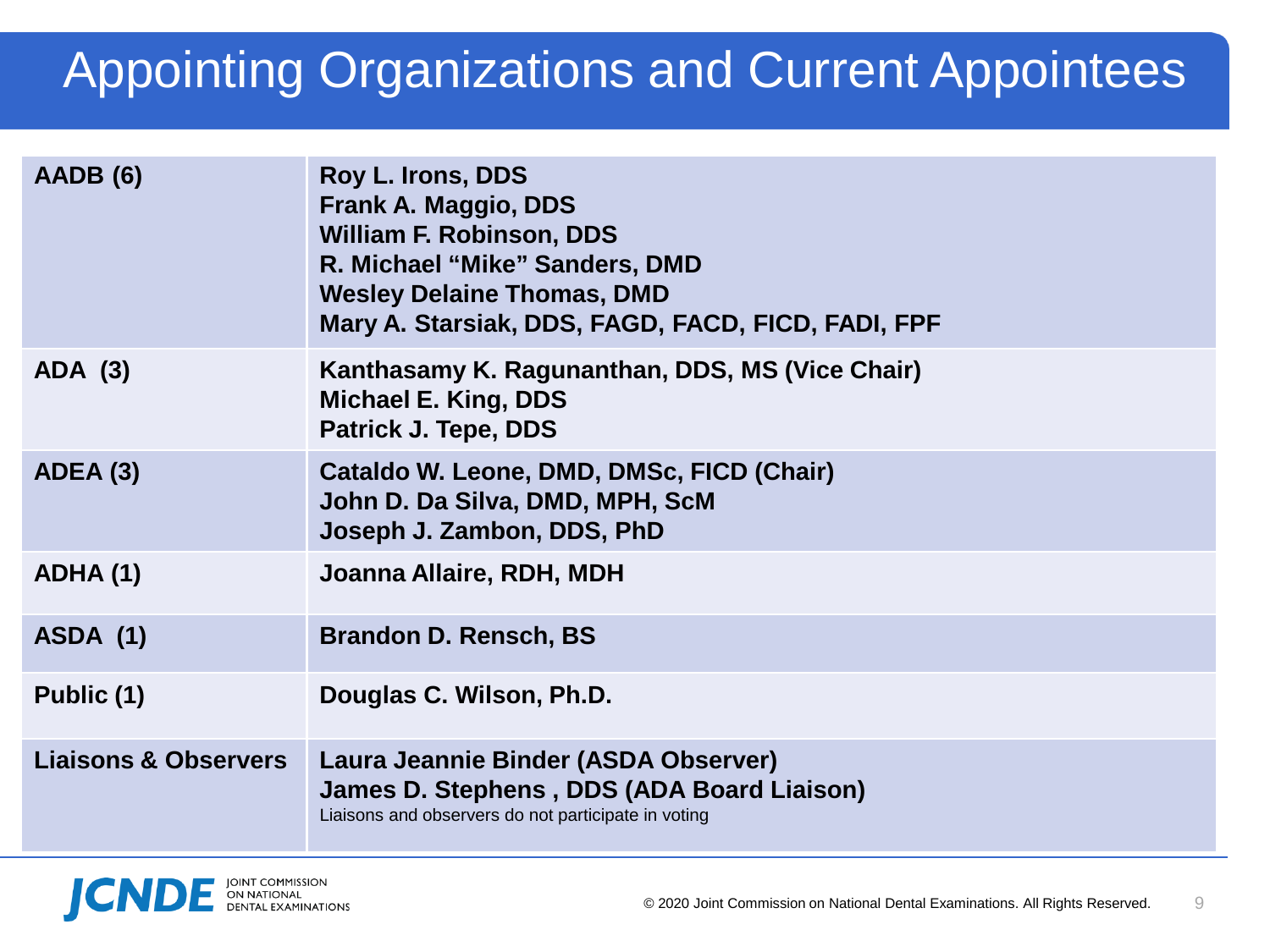## Key Points

- The composition of the JCNDE reflects the important perspectives that must be considered in the building and implementing of JCNDE examinations, with particular emphasis given to dental boards.
- The JCNDE has a long track record of helping dental boards identify those who are not qualified to safely practice.
- The JCNDE monitors administrations through internal procedures and close collaboration with key vendors (Prometric and Pearson VUE)
- The JCNDE monitors examination and examinee performance closely and regularly, and reviews examination policy on an ongoing basis to address any issues that arise.
- The JCNDE updates examination content and programs to ensure clinical relevance and to help ensure consistent, accurate identification of those who do not possess the skills necessary to safely practice.

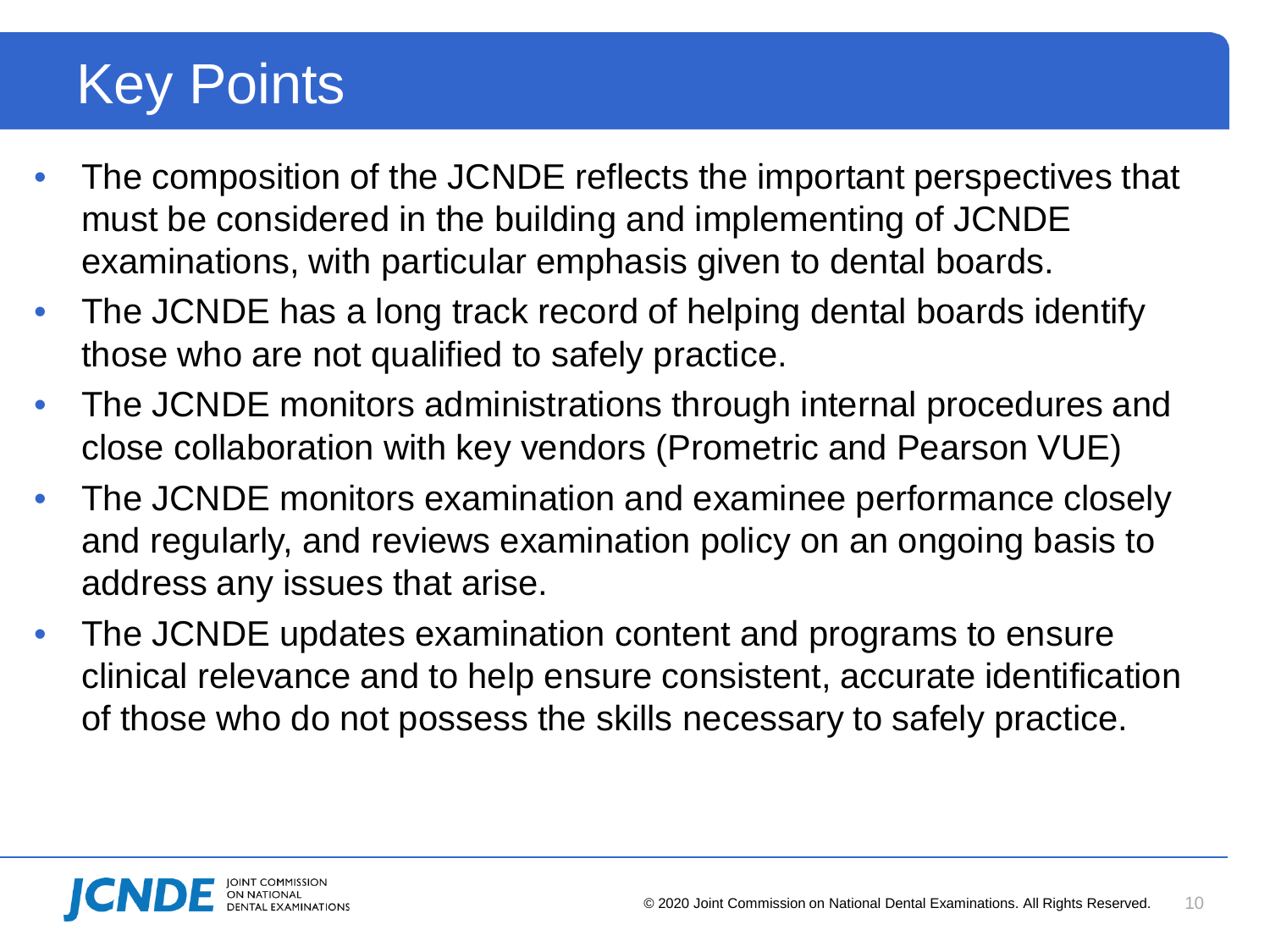## JCNDE 2019 Meeting-Major Actions

| JCNDE <b>DINT COMMISSION</b> |                                                                                                                                                                                             |                                                             |                  |                 |                             |
|------------------------------|---------------------------------------------------------------------------------------------------------------------------------------------------------------------------------------------|-------------------------------------------------------------|------------------|-----------------|-----------------------------|
| <b>EXAMINATIONS</b>          | <b>DLOSCE</b>                                                                                                                                                                               | <b>INBDE</b>                                                | <b>RESOURCES</b> | <b>ABOUT US</b> | <b>CONTACT</b>              |
| <b>Resources</b>             |                                                                                                                                                                                             | Home > News/Resources > Unofficial Reports of Major Actions |                  |                 | <b>MF</b><br><b>+</b> Share |
| <b>Technical Reports</b>     |                                                                                                                                                                                             |                                                             |                  |                 |                             |
| <b>Unofficial Reports</b>    | <b>Unofficial Reports of Major Actions</b>                                                                                                                                                  |                                                             |                  |                 |                             |
| <b>Presentations</b>         | The documents below provide a source of information for members and communities of interest and include other major actions<br>approved and revisions adopted at Joint Commission meetings. |                                                             |                  |                 |                             |
|                              |                                                                                                                                                                                             | • Download Unofficial Actions from June 2019 meeting (PDF)  |                  |                 |                             |
|                              | • Download Unofficial Actions from June 2018 meeting (PDF)                                                                                                                                  |                                                             |                  |                 |                             |
|                              |                                                                                                                                                                                             | • Download Unofficial Actions from June 2017 meeting (PDF)  |                  |                 |                             |
|                              |                                                                                                                                                                                             | • Download Unofficial Actions from June 2016 meeting (PDF)  |                  |                 |                             |
|                              |                                                                                                                                                                                             | • Download Unofficial Actions from April 2015 meeting (PDF) |                  |                 |                             |

• Download Unofficial Actions from April 2014 meeting (PDF)

#### <https://www.ada.org/en/jcnde/news-resources/unofficial-reports>

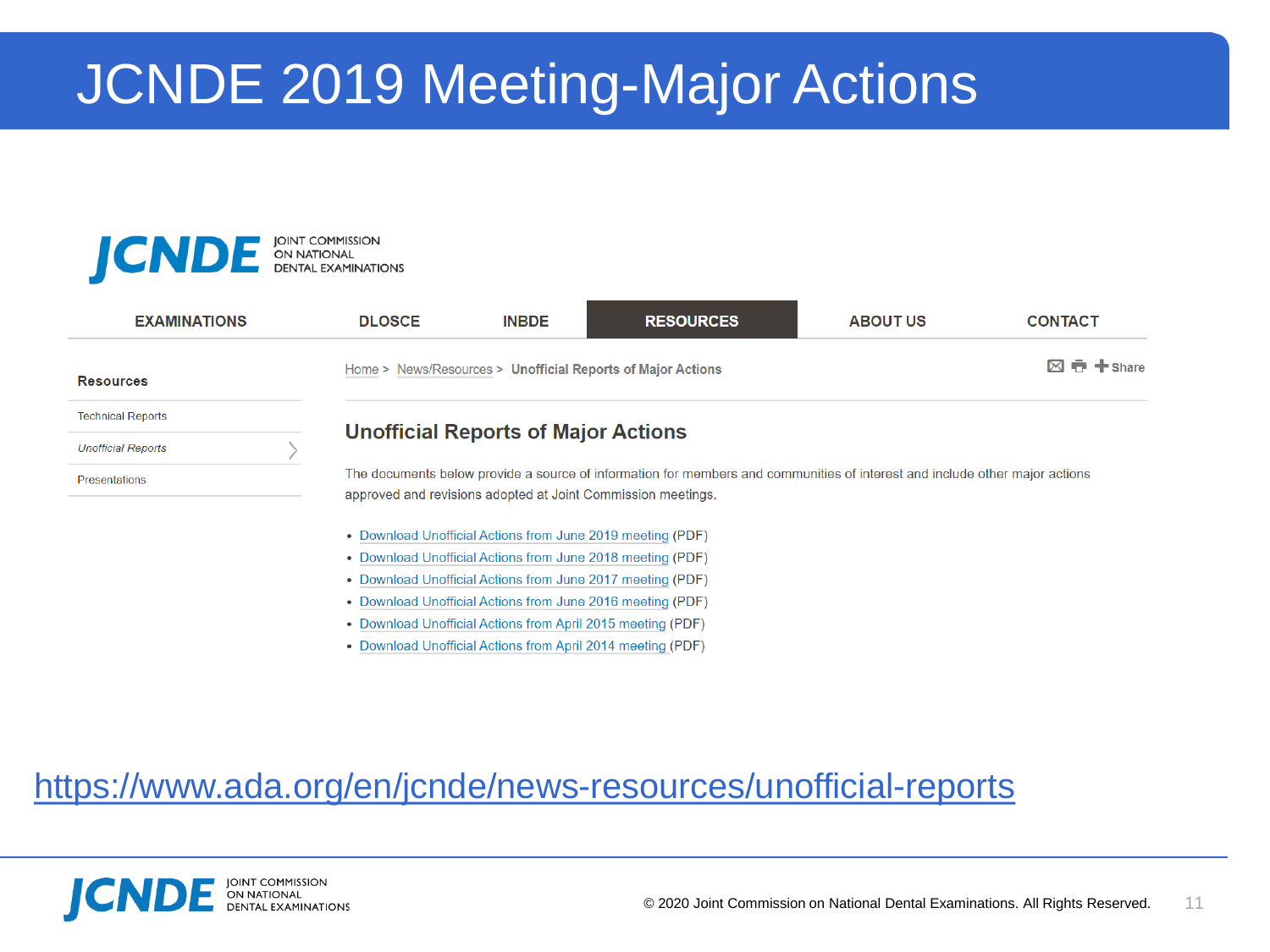## Strategic Initiatives

- Broadening of scope and comprehensiveness of skill evaluation, consistent with the JCNDE Mission and Vision
	- Implementation of the Dental Licensure Objective Structured Clinical Examination (DLOSCE)
	- Implementation of the Integrated National Board Dental Examination (INBDE)
- Improvements to scoring precision, increasing the accuracy in understanding whether a candidates possesses the necessary level of skills to safely practice
	- Investigations into the feasibility of using advanced scoring models for use in the National Board Dental Hygiene Examination (NBDHE)
- Improvements to measurement and test security
	- Investigation into the feasibility of multi-stage adaptive testing
	- Psychometric analyses to detect irregularities
- Focus on JCNDE communications and increasing stakeholder engagement

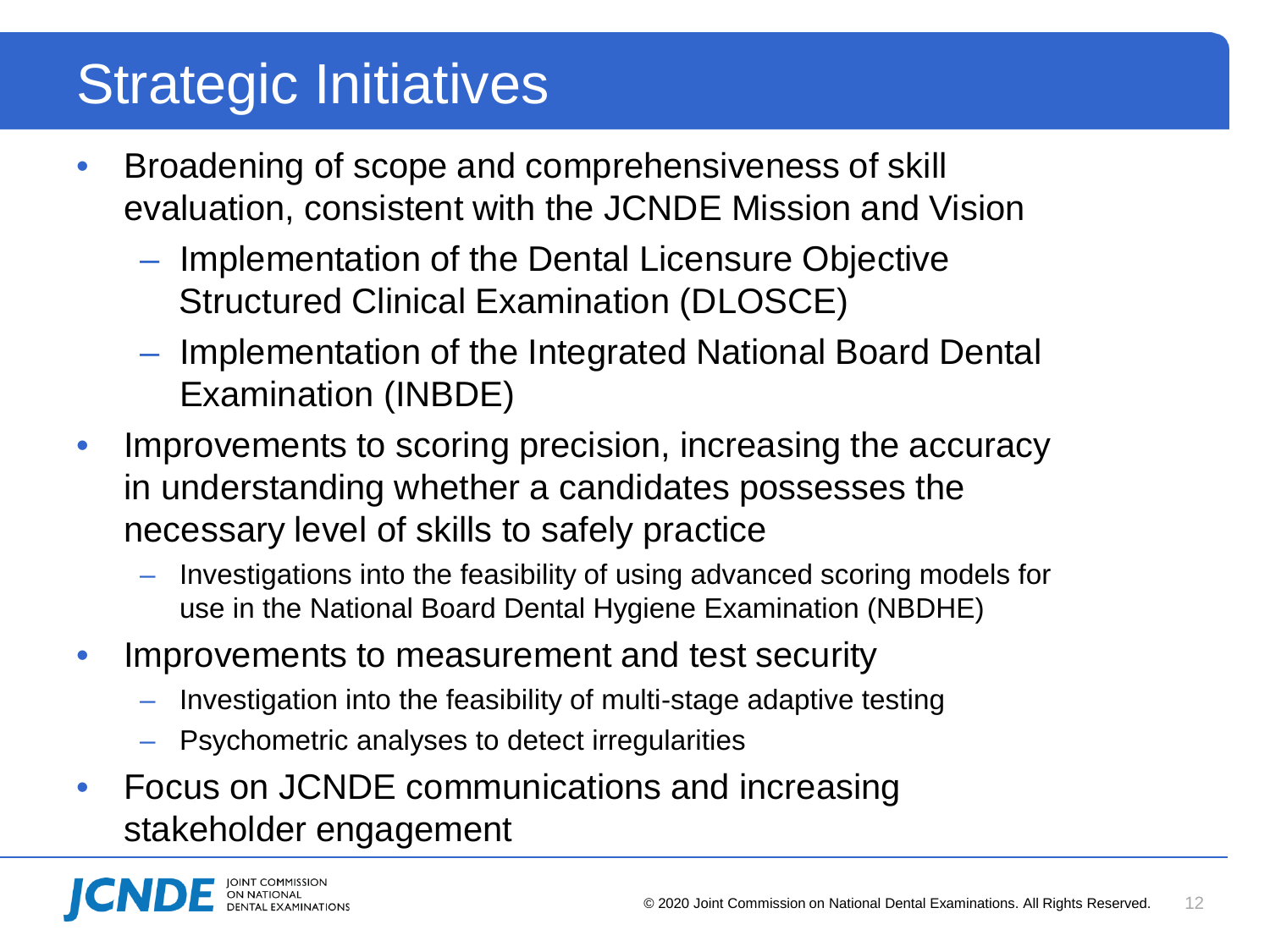## The Department of Testing Services (DTS)

DTS is composed of many different units:

#### **Examination Content, Scoring, Analysis, New Development**

| <b>Test Development</b><br>Conducts Test Construction Team (TCT)<br>meetings for seven examination programs<br>(80+ meetings annually)                                                          | <b>Research &amp; Development -</b><br><b>Psychometrics</b><br>Oversees analysis and scoring of<br>examinations (45,000+), professional<br>investigations, and technical publications in<br>support of examination programs | <b>New Psychometric Development &amp;</b><br><b>Innovations</b><br>Provides psychometric support in the<br>development of new testing programs. |  |
|-------------------------------------------------------------------------------------------------------------------------------------------------------------------------------------------------|-----------------------------------------------------------------------------------------------------------------------------------------------------------------------------------------------------------------------------|-------------------------------------------------------------------------------------------------------------------------------------------------|--|
| <b>DTS Operations</b>                                                                                                                                                                           |                                                                                                                                                                                                                             |                                                                                                                                                 |  |
| <b>Test Administration</b>                                                                                                                                                                      | <b>Test Security and Fraud Prevention</b>                                                                                                                                                                                   | <b>Communications</b>                                                                                                                           |  |
| Oversees application processing and test<br>vendor administrations (40,000+)<br>Responds to phone calls, live chats,<br>emails, faxes (nearly 70,000 annually)<br>Resolves testing day problems | Monitors test security policies, procedures,<br>irregularities and candidate appeals; risk<br>assessment                                                                                                                    | Provides communications for stakeholders<br>and communities of interest                                                                         |  |
| <b>Client Services/Special Projects</b>                                                                                                                                                         | <b>Volunteer and Meeting Coordination</b>                                                                                                                                                                                   |                                                                                                                                                 |  |
| Project management and services to<br>outside clients                                                                                                                                           | Oversees volunteer activities and meeting<br>logistics for TCT and governance<br>meetings.                                                                                                                                  |                                                                                                                                                 |  |

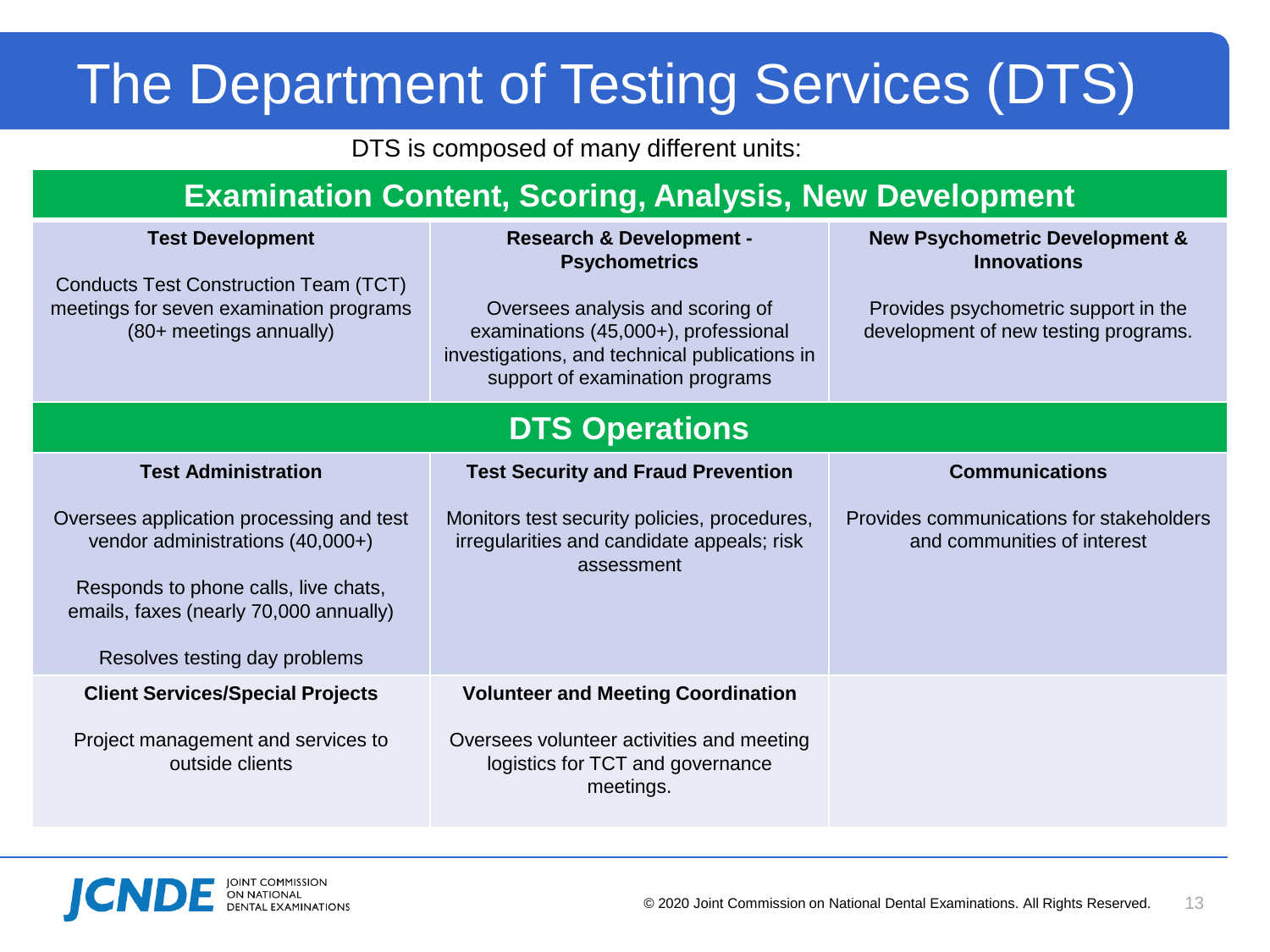#### **The Standards for Educational and Psychological Testing**

- The *Standards* were developed by the American Educational Research Association (AERA), American Psychological Association (APA), and the National Council on Measurement in Education (NCME).
- The *Standards* provide considerations for developing, implementing, and evaluating tests.
- The *Standards* and industry best practices help guide JCNDE and DTS activities as it designs, constructs, and implements the assessments under its care.
- The JCNDE's primary focus is on validity, the evidence that supports the interpretation and use of NBE results

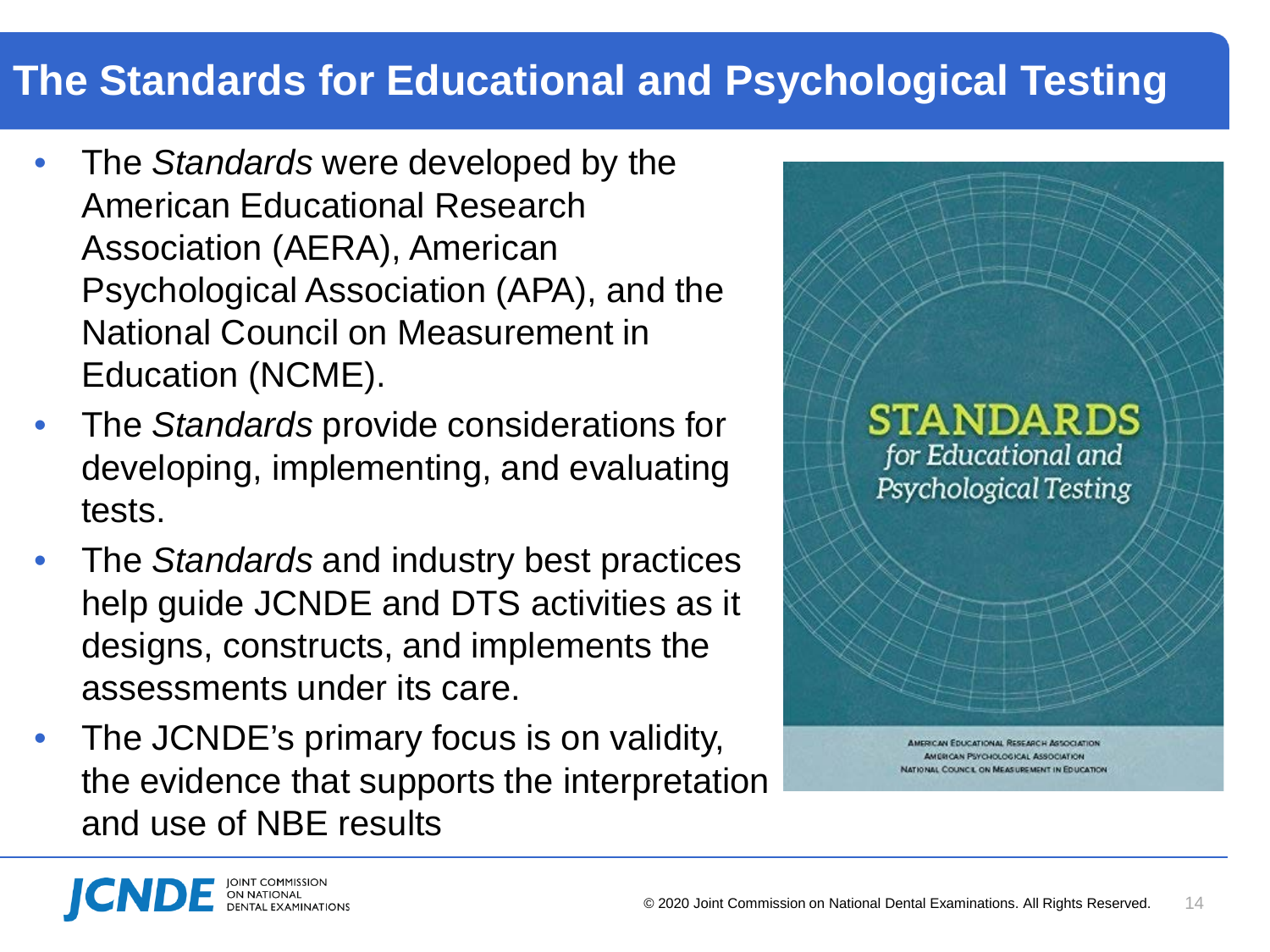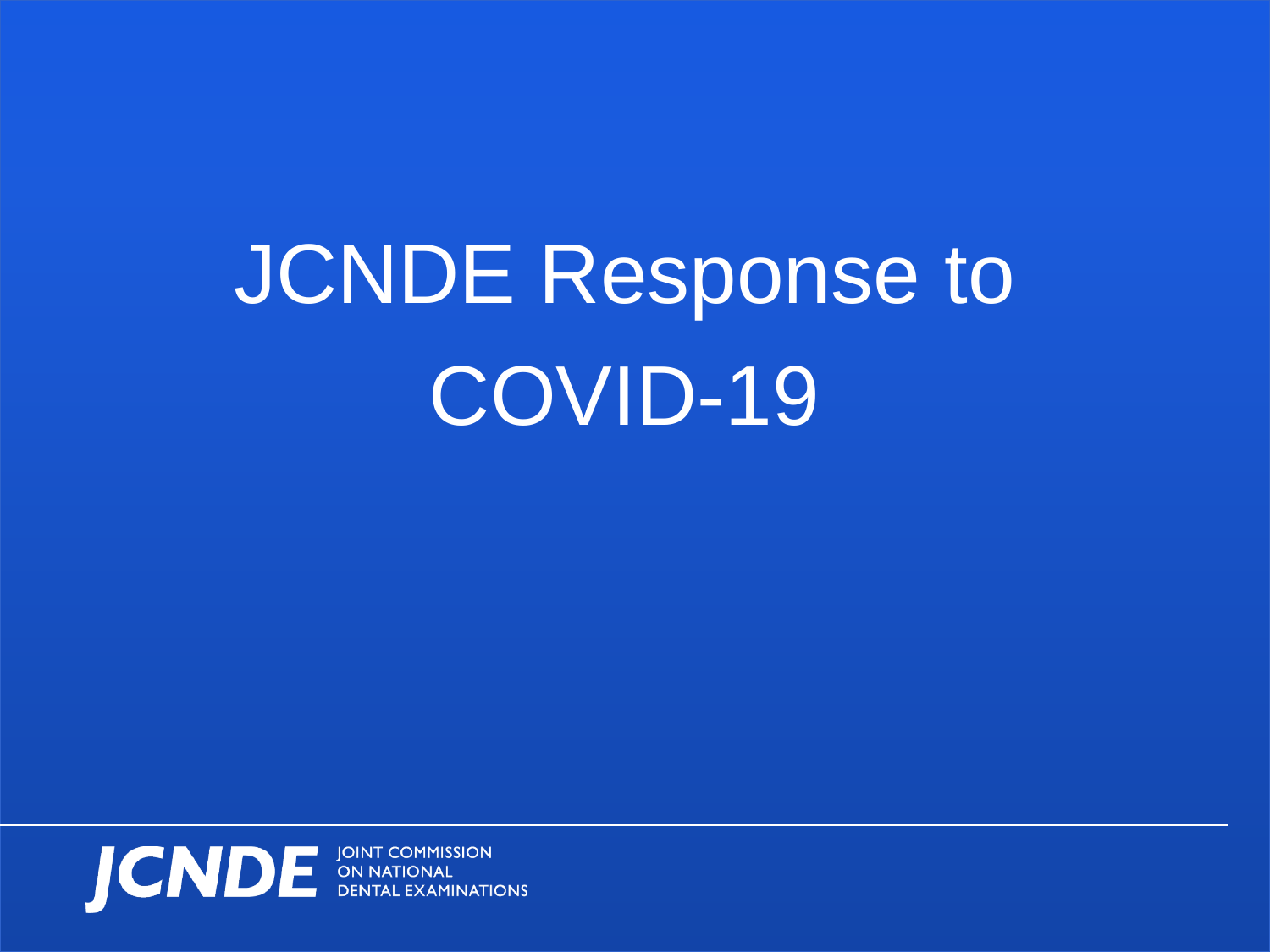- **Impact of COVID-19 on Licensure and Admission Testing**
	- Prometric and Pearson VUE close test administration centers throughout US
	- Candidate testing appointment displacements
		- In 60 days Prometric experienced over 450,000 candidate displacements, the number they typically experience in 7 years
	- Clinical testing agencies (WREB, CDCA, SRTA, CITA, CRDTS) unable to administer their clinical patient licensure exams
	- Testing industry implications
		- A growing list of colleges and universities have temporarily suspended use of the SAT and ACT (University of California, Cornell, Wellesley, Northwestern, etc.)
		- College Board Advanced Placement (AP) tests remotely administered (with issues)
		- American Board of Radiology cancels most of its exams for 2020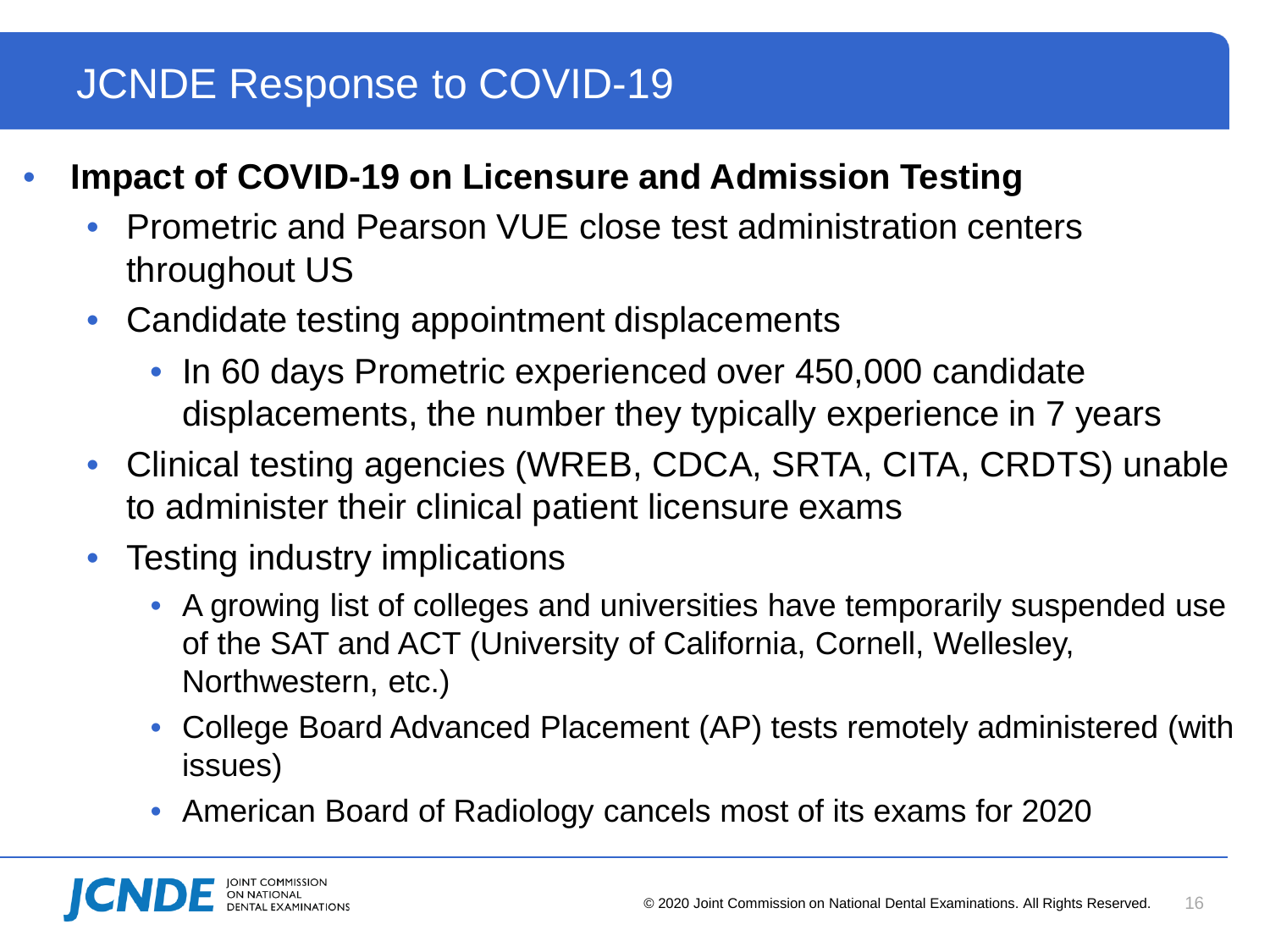- JCNDE response
	- DLOSCE implementation fast-tracked
	- Introduction of short-form-NBDHE anticipated in mid-July 2020, with accompanying rollout to thousands of Pearson VUE test centers
	- Delayed discontinuation of NBDE Part I (now Oct 31, 2020), and expanded eligibility periods for candidates (through Dec 31, 2020)
	- 6,000 live chats to assist candidates (in 3 months handled typical chat volume for 4 years)
	- All test construction team meetings held remotely in 2020
	- Integrated National Board Dental Examination (INBDE) launch remains Aug. 1, 2020
	- The JCNDE and DTS are pursuing solutions that address pressing needs while maintaining high psychometric standards (validity, reliability), in recognition of the importance of these testing programs

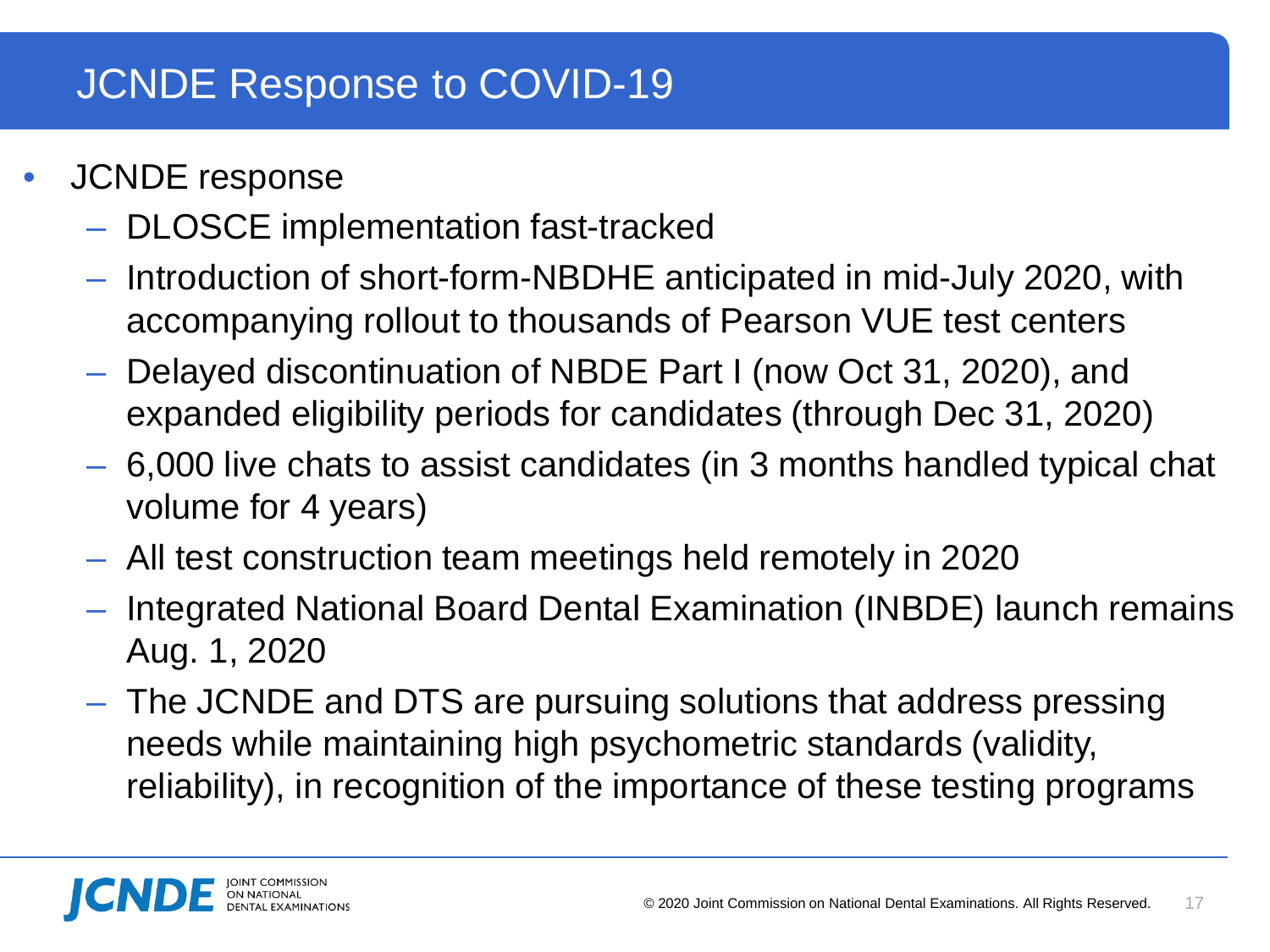#### **NBDHE Program Modifications**

- Many students graduating from dental hygiene education programs in 2020 encountered significant challenges in scheduling a time to take the NBDHE, due to circumstances involving COVID-19
- The JCNDE is currently working to implement the following strategies to address the significant needs present at this time:
	- The length and testing time of the NBDHE has been reduced
	- NBDHE administrations will be permitted at thousands of Pearson VUE Authorized Test Centers located throughout the US, in addition to the 280+ Pearson Professional Centers that are owned and operated by Pearson VUE, and that currently administer the NBDHE.
- Members of the JCNDE technical advisor panel have often commented over the years that the examinations of the JCNDE are quite long.
- The JCNDE believes that—by making these changes—the current backlog of NBDHE candidates waiting to test will be addressed by the end of summer.
- Shortened versions of the NBDHE have been subject to thorough psychometric investigation; there is strong validity and reliability evidence to support usage of these reduced-length examination forms.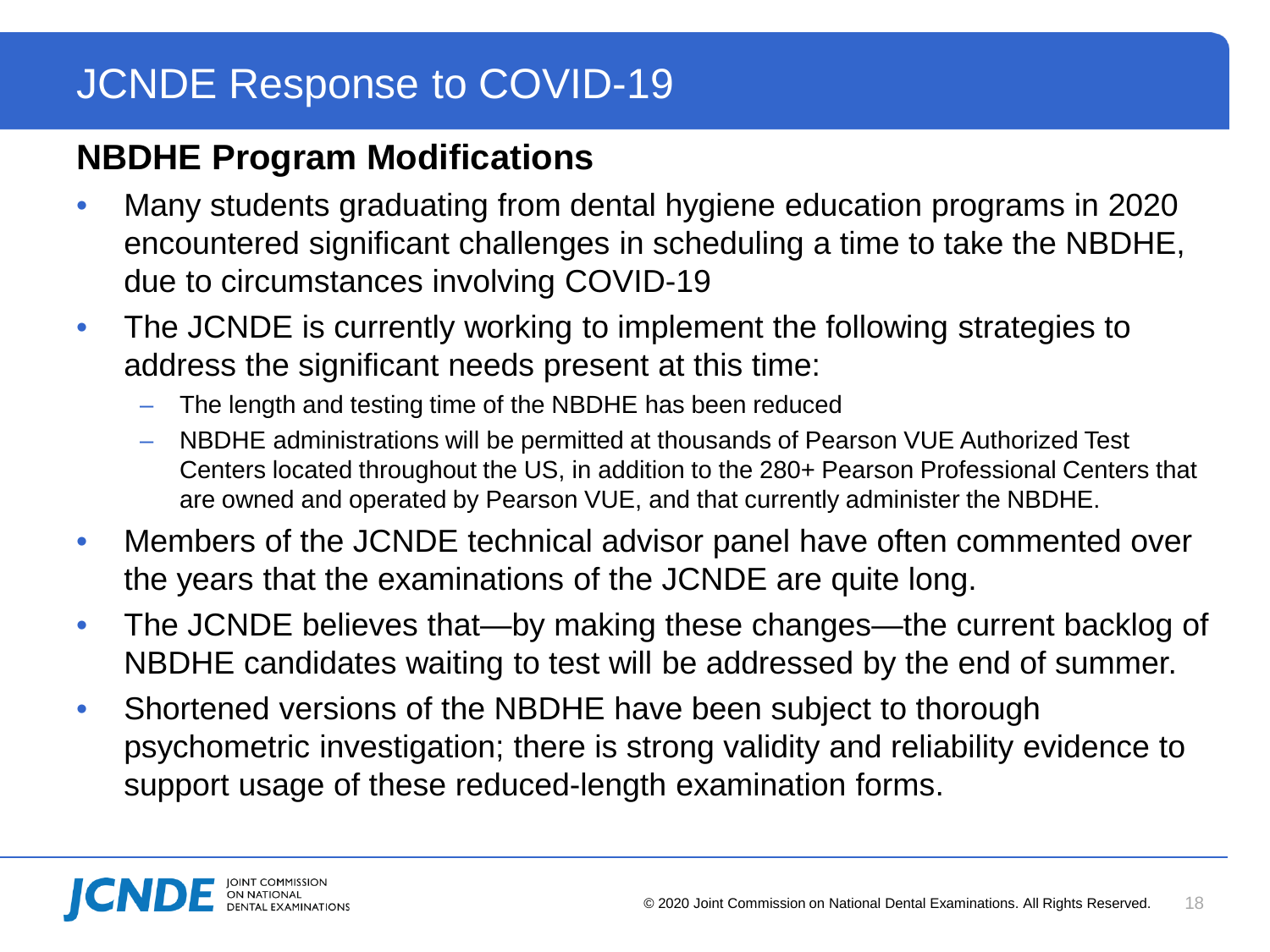# Update on the National Board Examinations NBDE Part I NBDE Part II NBDHE

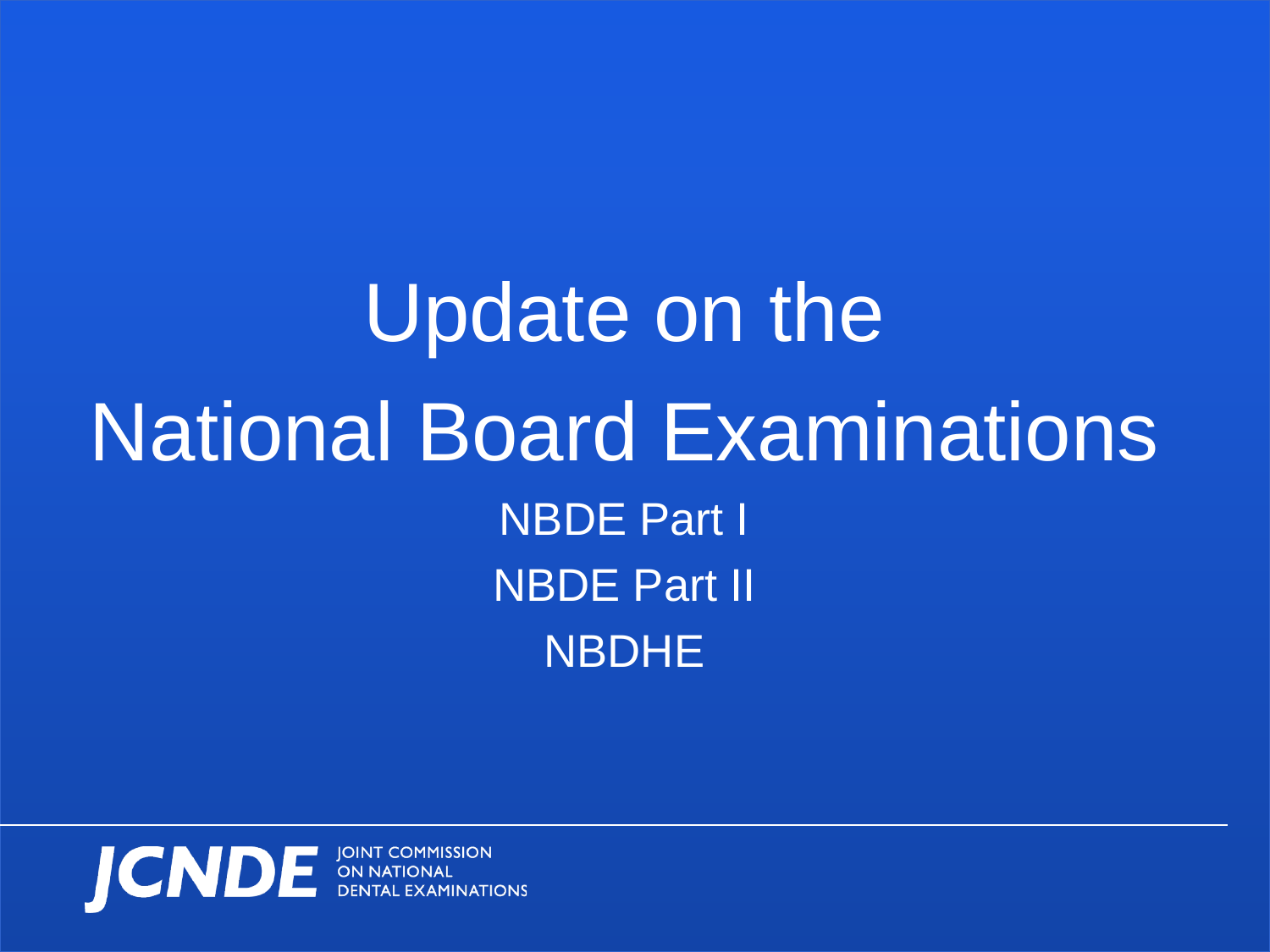## NBE Purpose and Interpretation

- The purpose of the National Board Examinations (NBE) is to assist state boards in determining the qualifications of individuals seeking licensure to practice.
- The NBE are used to determine whether a candidate possesses the minimally acceptable level of knowledge, cognitive skills, and ability that is necessary for safe, entry-level practice:
	- Dentistry (NBDE)
		- Part I: Anatomic sciences, biochemistry-physiology, microbiology-pathology, and dental anatomy & occlusion.
		- Part II: Dental and clinical dental sciences.
	- Dental Hygiene (NBDHE)
		- Scientific basis for dental hygiene practice, provision of dental hygiene services, community health and research principles.

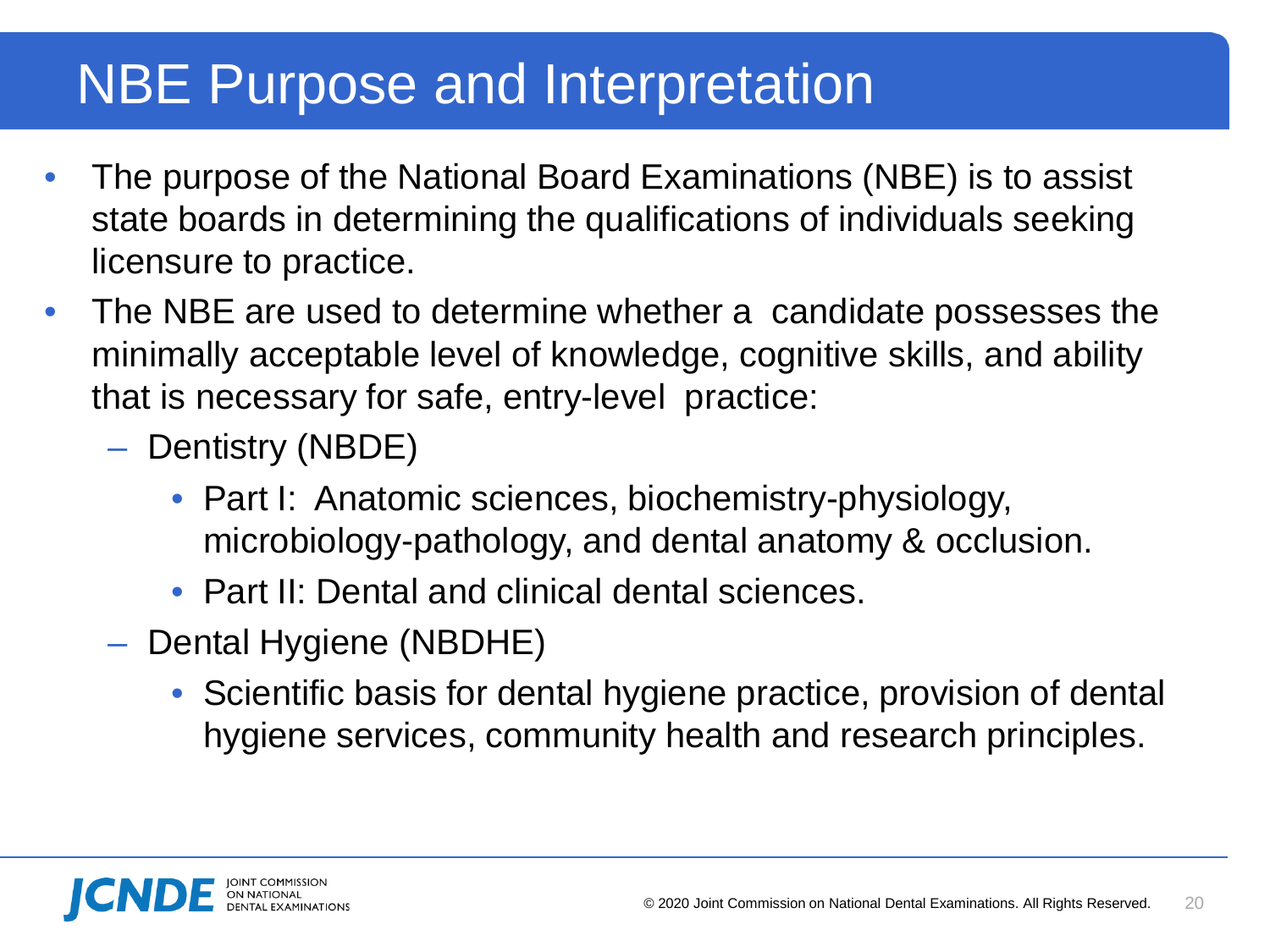## Standard Setting

- Part I, Part II, and the NBDHE are criterion-referenced examinations (not norm-referenced).
- Panels of expert educators and practitioners identify standards (pass/fail points or "cut scores") following established procedures and criteria, not by the process sometimes known as "grading on a curve."
- Standards are maintained across examination forms through equating procedures that control for any subtle differences in difficulty across examination forms.
- Recent standard setting activities implemented in 2016 and 2017 for all NBE programs were facilitated by Dr. Gregory Cizek, a nationally recognized expert in standard setting who has authored several books on the subject (Cizek 2001, 2012; Cizek & Bunch, 2007).
- Communication regarding upcoming changes to standards began in 2015.
- At the conclusion of all activities, participants' evaluations of all aspects of the process were uniformly strong and supportive, with each panelist supporting the final group-recommended performance standard.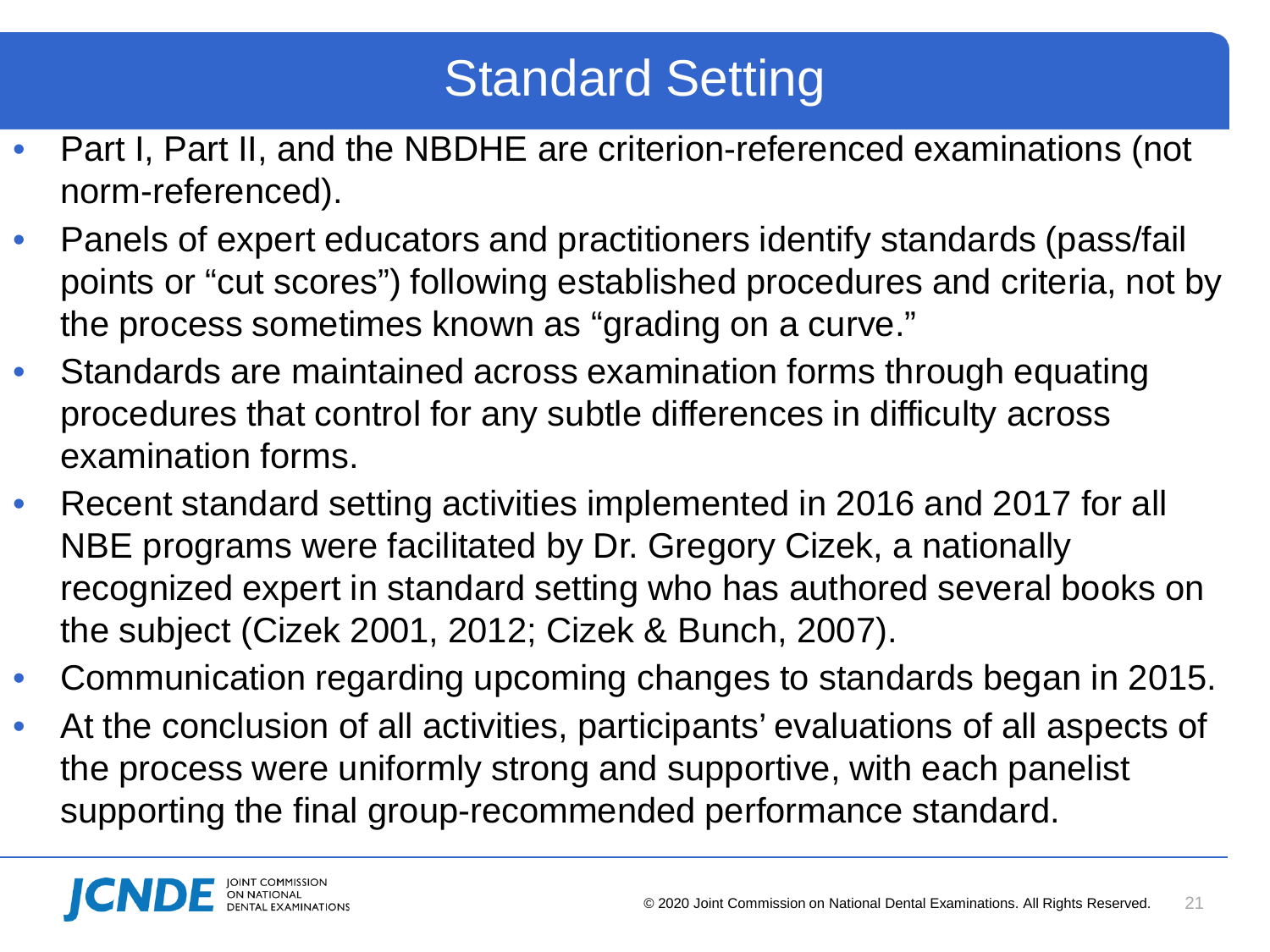## NBDE Part I Failure Rates (%)



\* A new standard was introduced this year, based on updated standard setting activities.

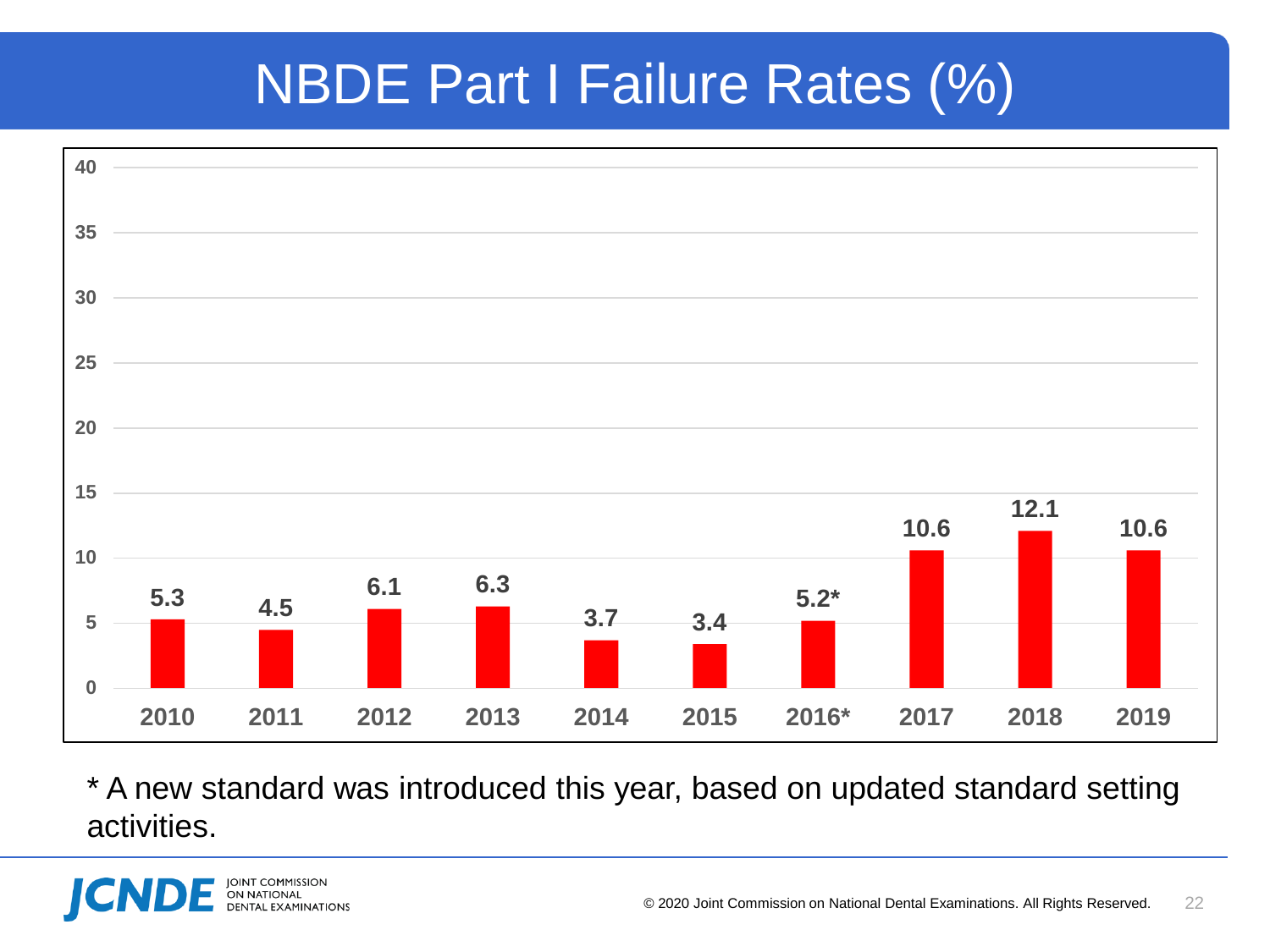## NBDE Part II Failure Rates (%)



\* A new standard was introduced this year, based on updated standard setting activities.

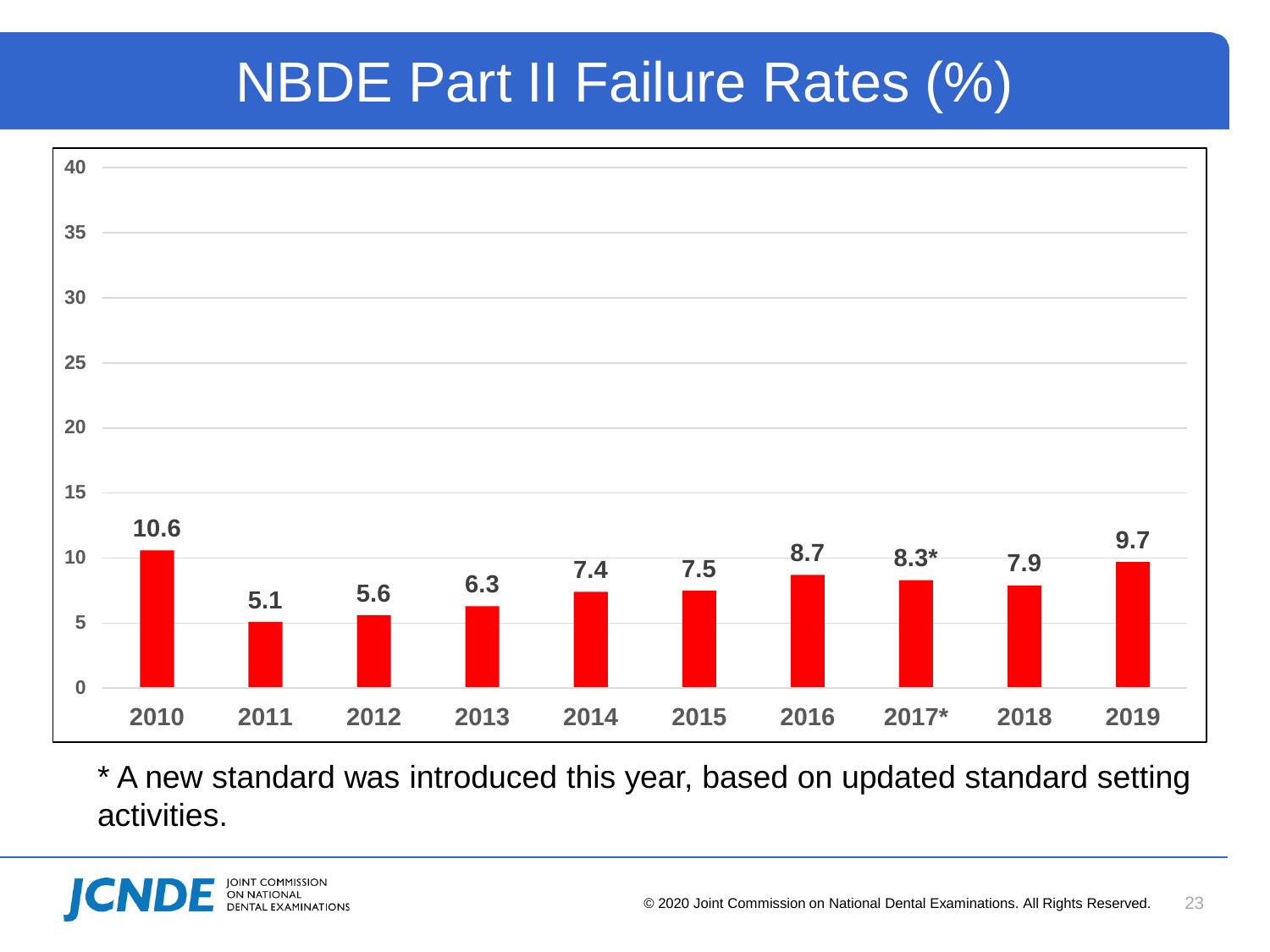## NBDHE Failure Rates (%)



\* A new standard was introduced this year, based on updated standard setting activities.

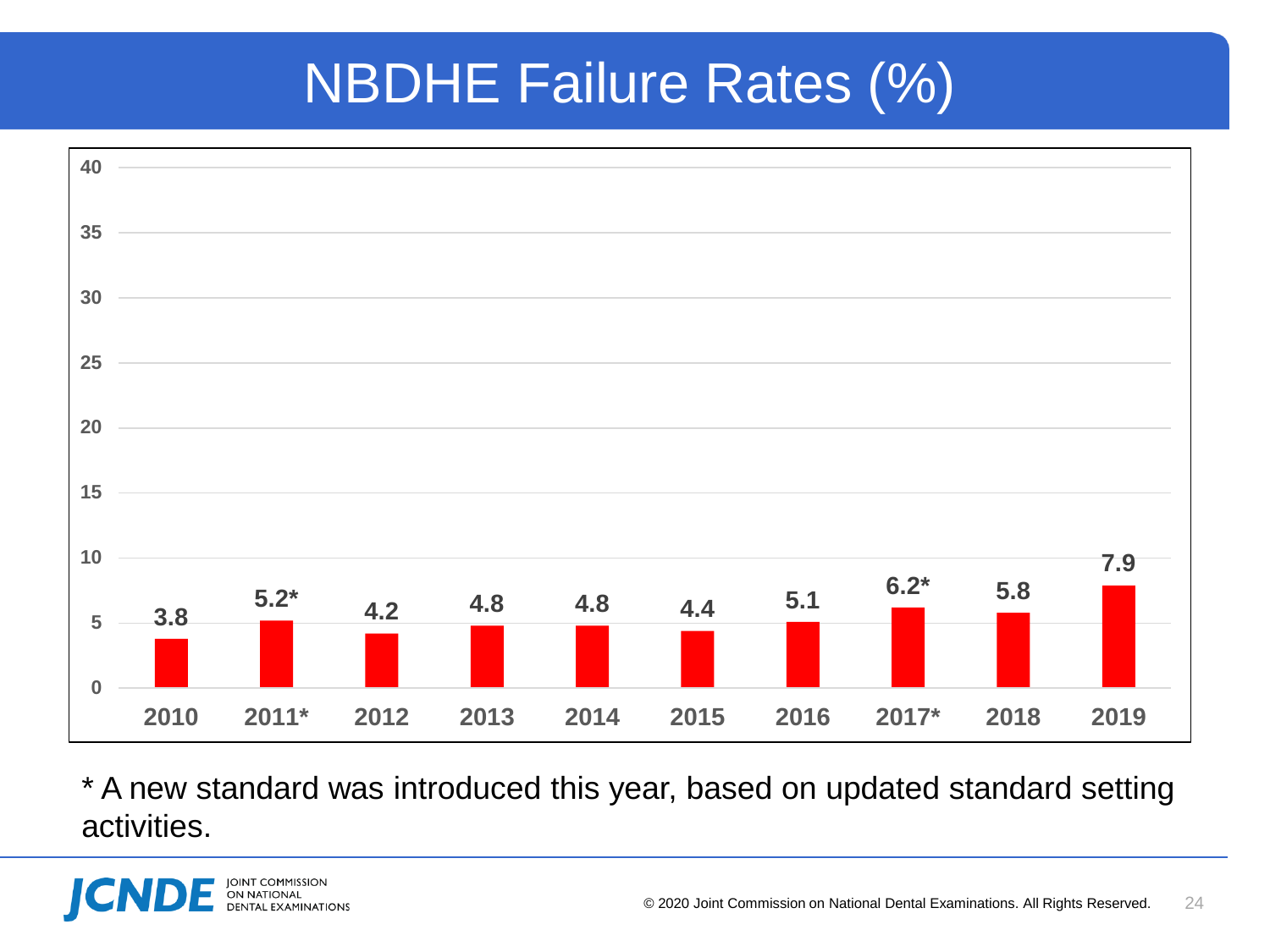Update on the Integrated National Dental Board Examination (INBDE)

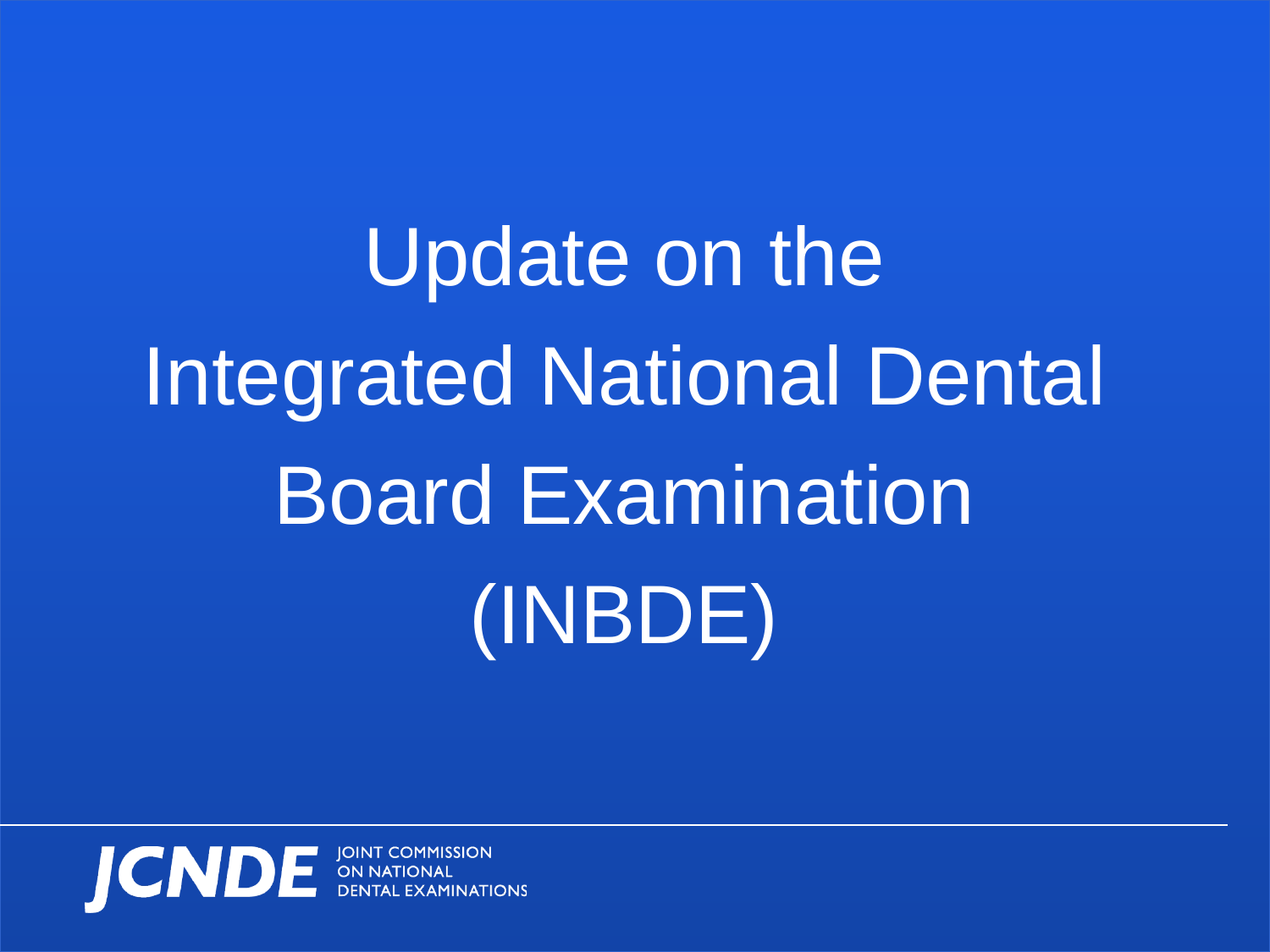### The INBDE

- The INBDE will replace the NBDE Parts I and II
- The INBDE is designed to better protect the public through a clinically relevant, summative cognitive assessment that integrates biomedical and clinical skills measurement
- The INBDE is the product of many years of hard work by dedicated JCNDE subject matter experts and volunteers. Most notably, the Committee for an Integrated Examination (CIE) and teams of test constructors. DTS has provided support for these activities. The work includes, for example:
	- Focused efforts to develop and support the INBDE content domain the Domain of Dentistry
	- Practice analyses involving thousands of entry-level dentists
	- Numerous subject matter expert panels (test specifications, standard setting, etc.)

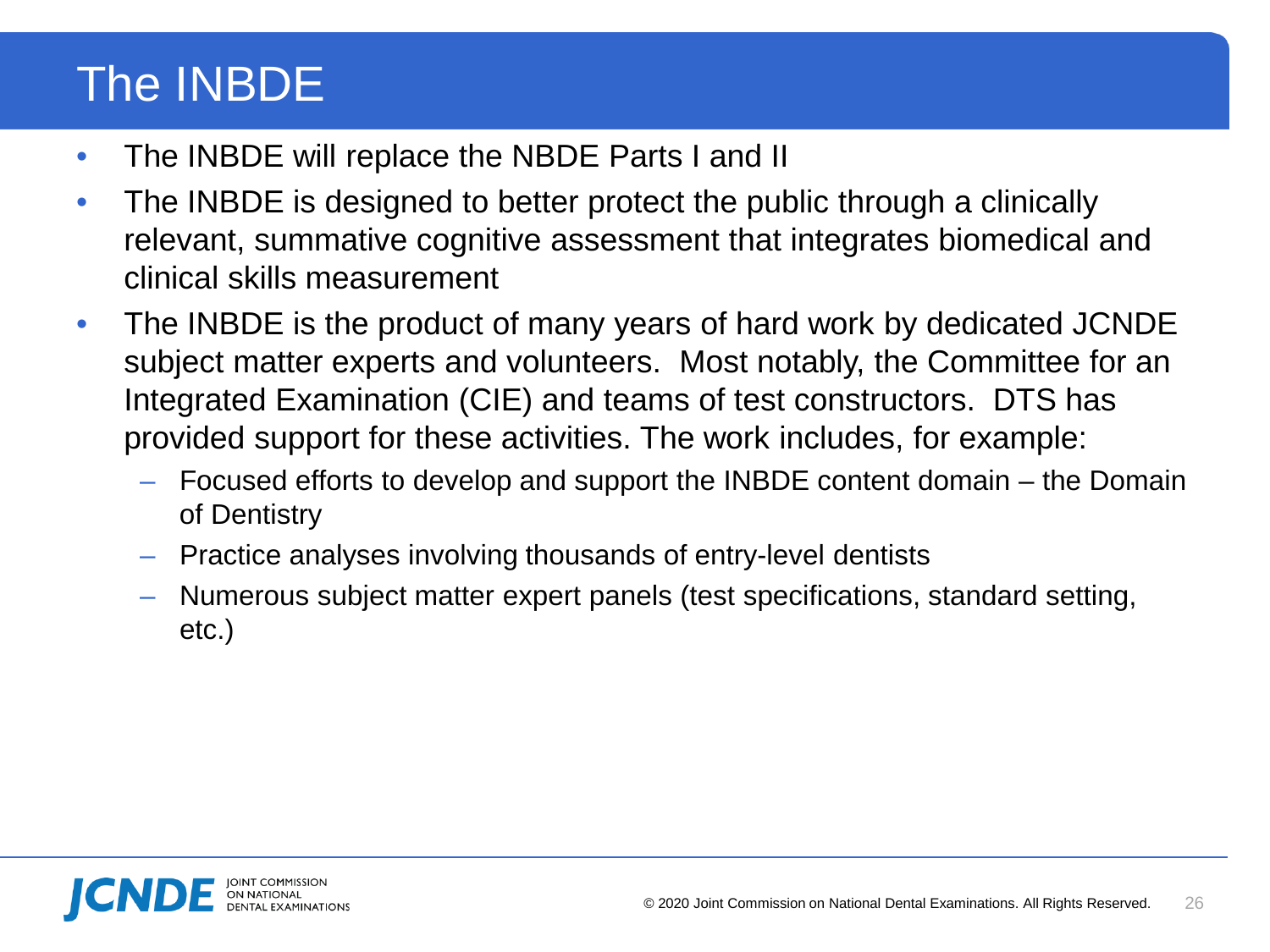## Stakeholders and communities of interest

- The Public
- Dental boards (states, territories)
- The JCNDE
- The CIE
- INBDE working committees
	- INBDE Science Panels
	- Test Specification Review Panels
- Test Construction Teams
- Department of Testing Services
- Dental programs
- Dental students
- Associations (ADA, AADB, ADEA, ASDA, ATP, etc.)
- Vendors (test administration, item bank)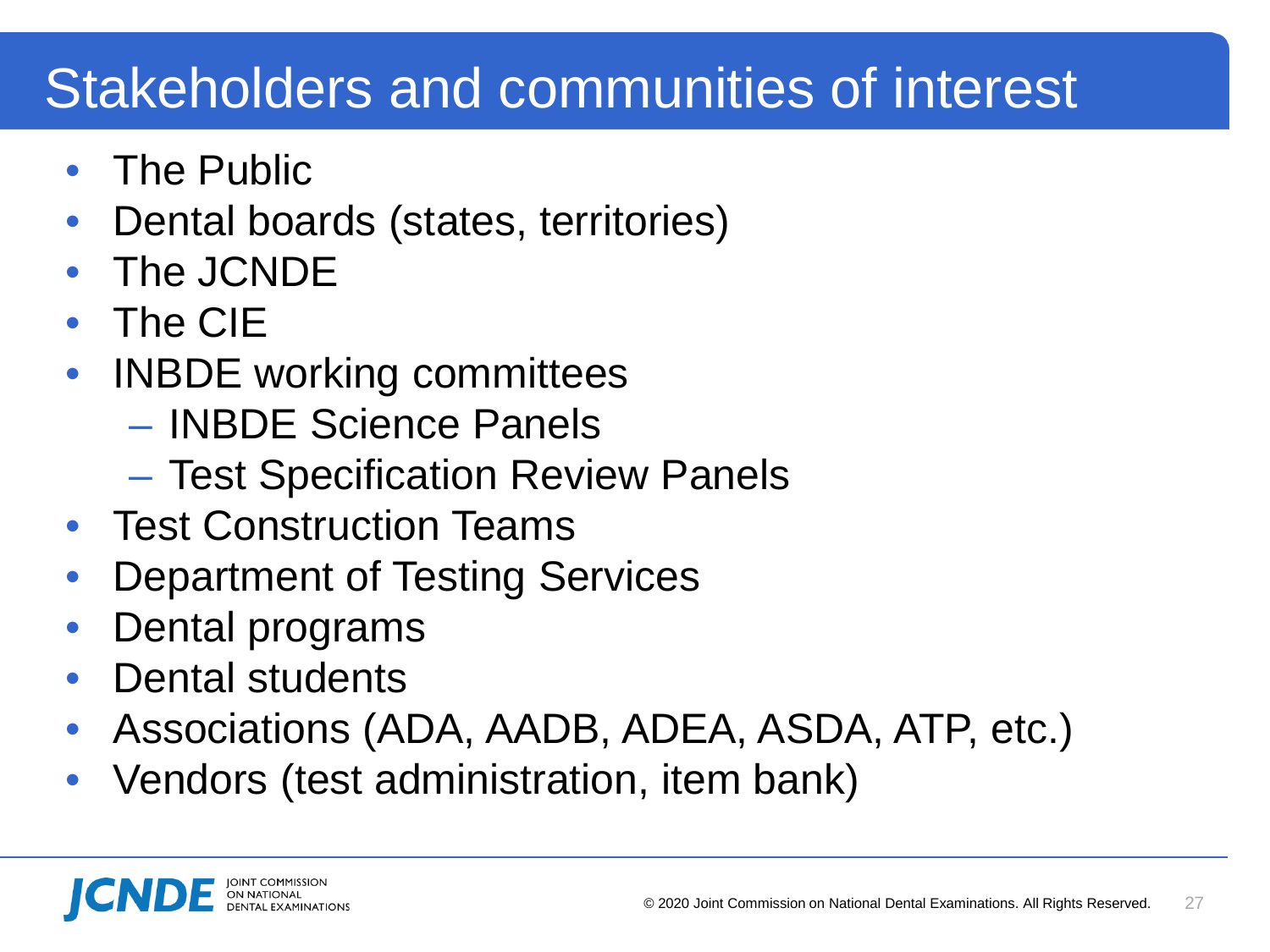### Guiding Principles in INBDE development

- Examination purpose drives all development decisions.
	- *Does the candidate possess the level of knowledge and cognitive skills required to safely practice?*
- Focus rests on clinical relevance. Integration provides a means of achieving clinical relevance
- Promote the clinical relevance of the biomedical sciences by placing foundation knowledge areas within the context of clinical content areas.
- Increased focus on the general dentist in item writing.
- Standardized presentation format and conventions for presenting information.
- Direct and concise wording that focuses examinees on the concept tested as opposed to language/item wording.
- Increased accuracy, validity, and fairness/sensitivity through a thorough, multi-faceted item development and review process that capitalizes on the unique expertise of the individuals involved.

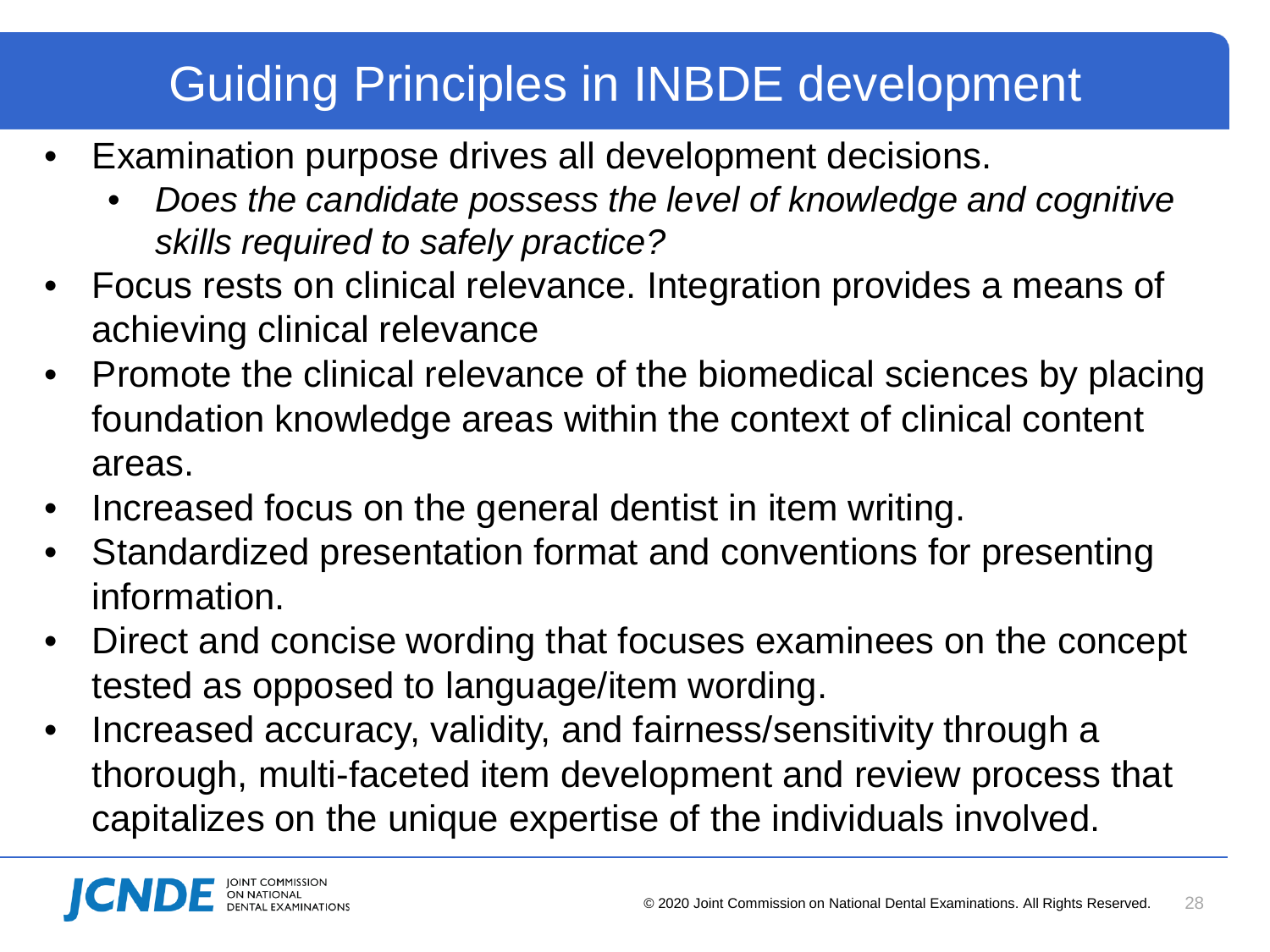#### INBDE Test Specifications



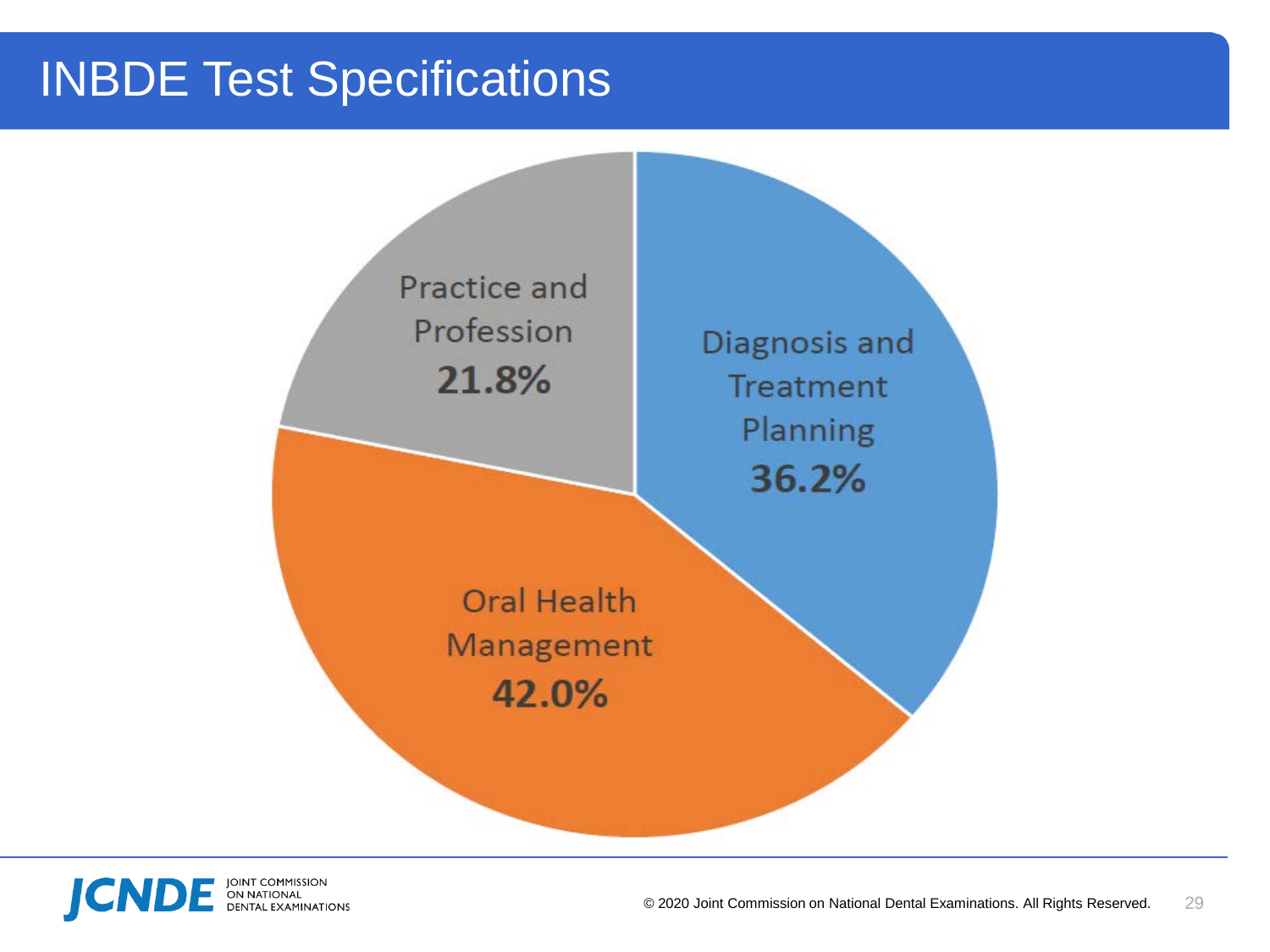### INBDE Test Specifications

| #                       | <b>Foundation Knowledge Area</b>                                                                                                                | <b>Percent</b> |
|-------------------------|-------------------------------------------------------------------------------------------------------------------------------------------------|----------------|
| 1                       | Molecular, biochemical, cellular, and systems-level<br>development, structure and function                                                      | 12.2%          |
| $\overline{2}$          | Physics and chemistry to explain normal biology and<br>pathobiology                                                                             | 6.8%           |
| $\overline{3}$          | Physics and chemistry to explain the characteristics and use of<br>technologies and materials                                                   | 8.0%           |
| $\overline{\mathbf{4}}$ | Principles of genetic, congenital and developmental diseases<br>and conditions and their clinical features to understand patient<br><b>risk</b> | 10.6%          |
| 5                       | Cellular and molecular bases of immune and non-immune host<br>defense mechanisms                                                                | 9.0%           |
| 6 <sup>1</sup>          | General and disease-specific pathology to assess patient risk                                                                                   | 11.8%          |
| $\overline{7}$          | Biology of microorganisms in physiology and pathology                                                                                           | 10.6%          |
| 8                       | Pharmacology                                                                                                                                    | 10.6%          |
| 9                       | Sociology, psychology, ethics and other behavioral sciences                                                                                     | 10.6%          |
| 10                      | Research methodology and analysis, and informatics tools                                                                                        | 9.8%           |

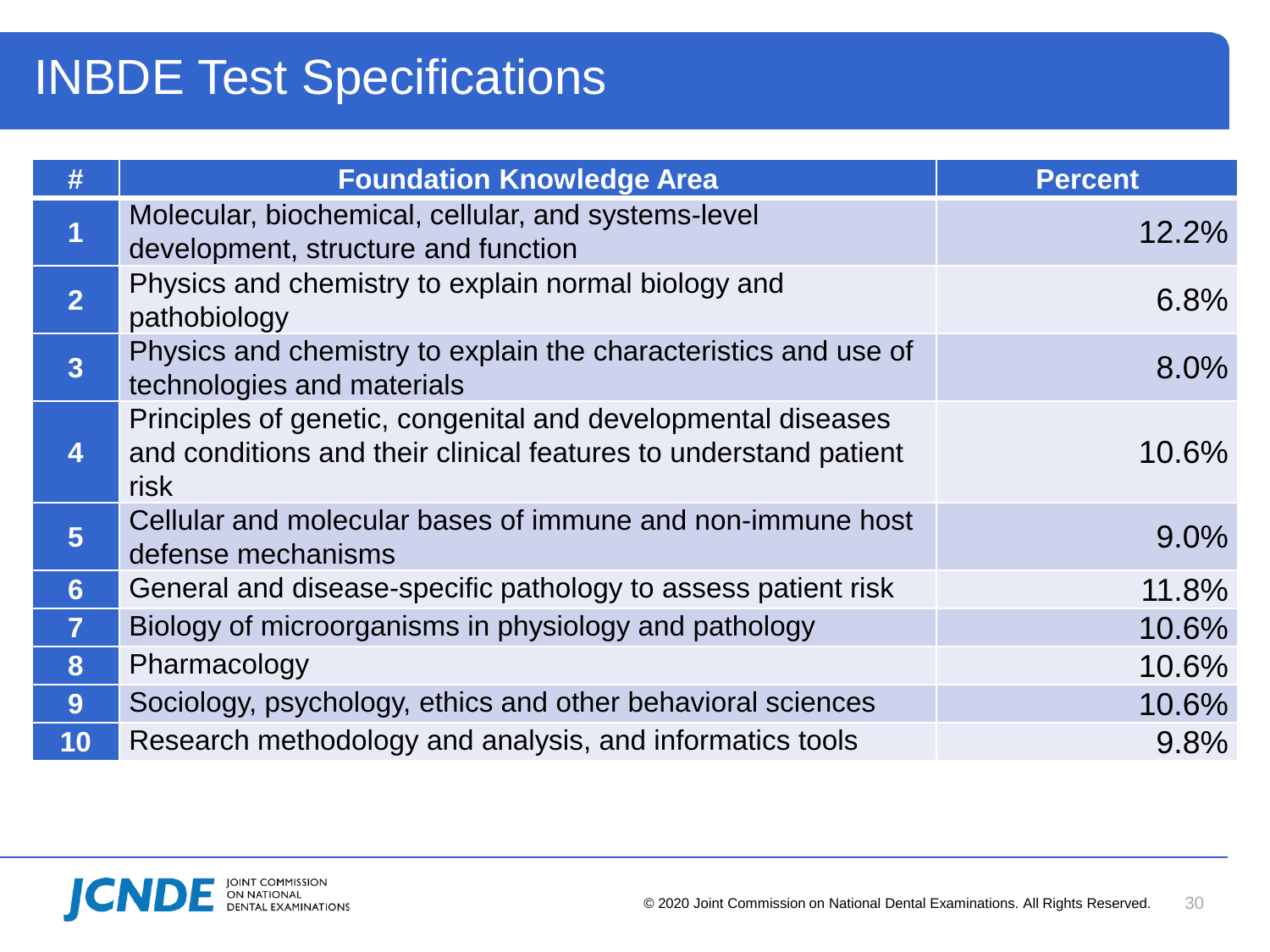## INBDE Implementation Plan



Extended to October 31, 2020 due to COVID-19

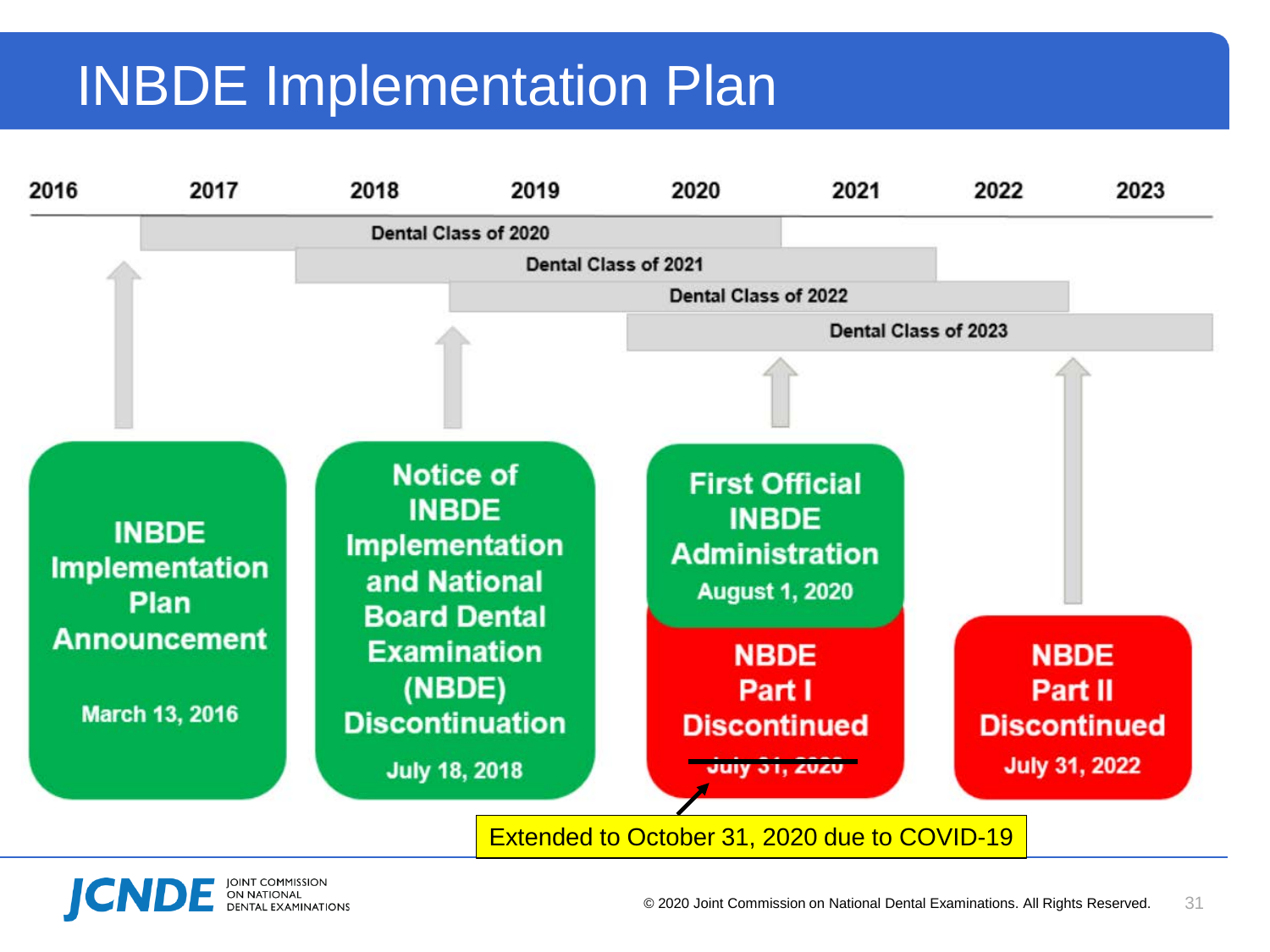## INBDE Quick Facts

- **Administration:** The INBDE will contain 500 questions and require 1½ days to administer
	- Administrations will occur at Prometric professional testing centers located throughout the US and Canada
	- Irregularity handling and appeal procedures remain the same
	- 2020 NBDE fees are as follows: INBDE \$680; NBDE Part I \$445; NBDE Part II \$490
- **Candidate Results:** INBDE results will be reported as Pass/Fail
	- For remediation purposes, candidates who fail the examination will be provided with information concerning their performance in the major INBDE topic areas
- **State Board Results.** Candidates' pass/fail status will be reported to state boards through the DTS Hub
	- The DTS Hub will indicate whether a candidate has met or not met the National Board Dental Examination cognitive skills requirements for dentistry. A complete history of NBDE results will be reported for each candidate.

#### • **Additional Resources**

– Additional information about the INBDE is available at [ada.org/inbde](http://www.ada.org/jcnde/inbde)

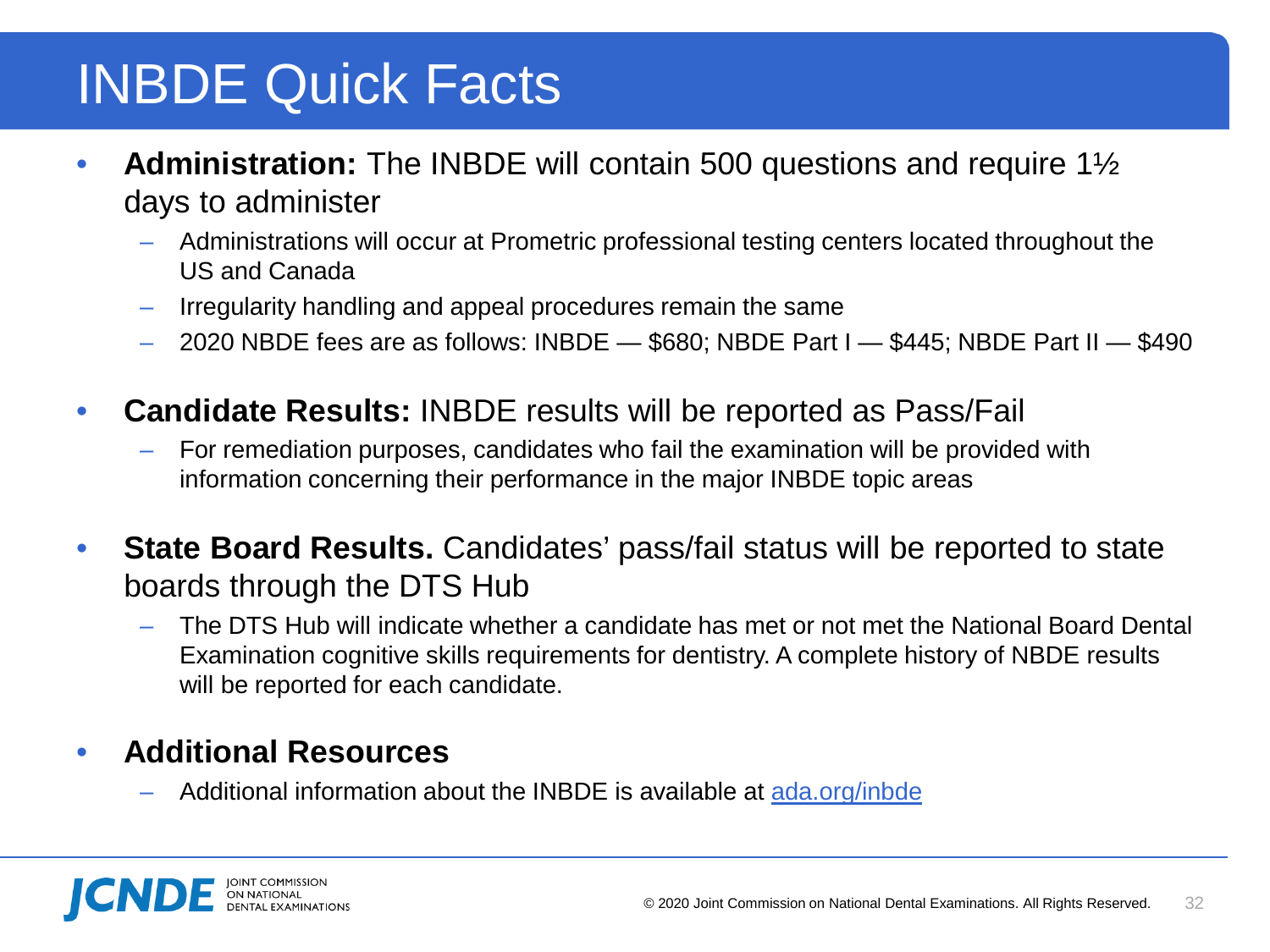# The

Dental Licensure Objective Structured Clinical Examination (DLOSCE)

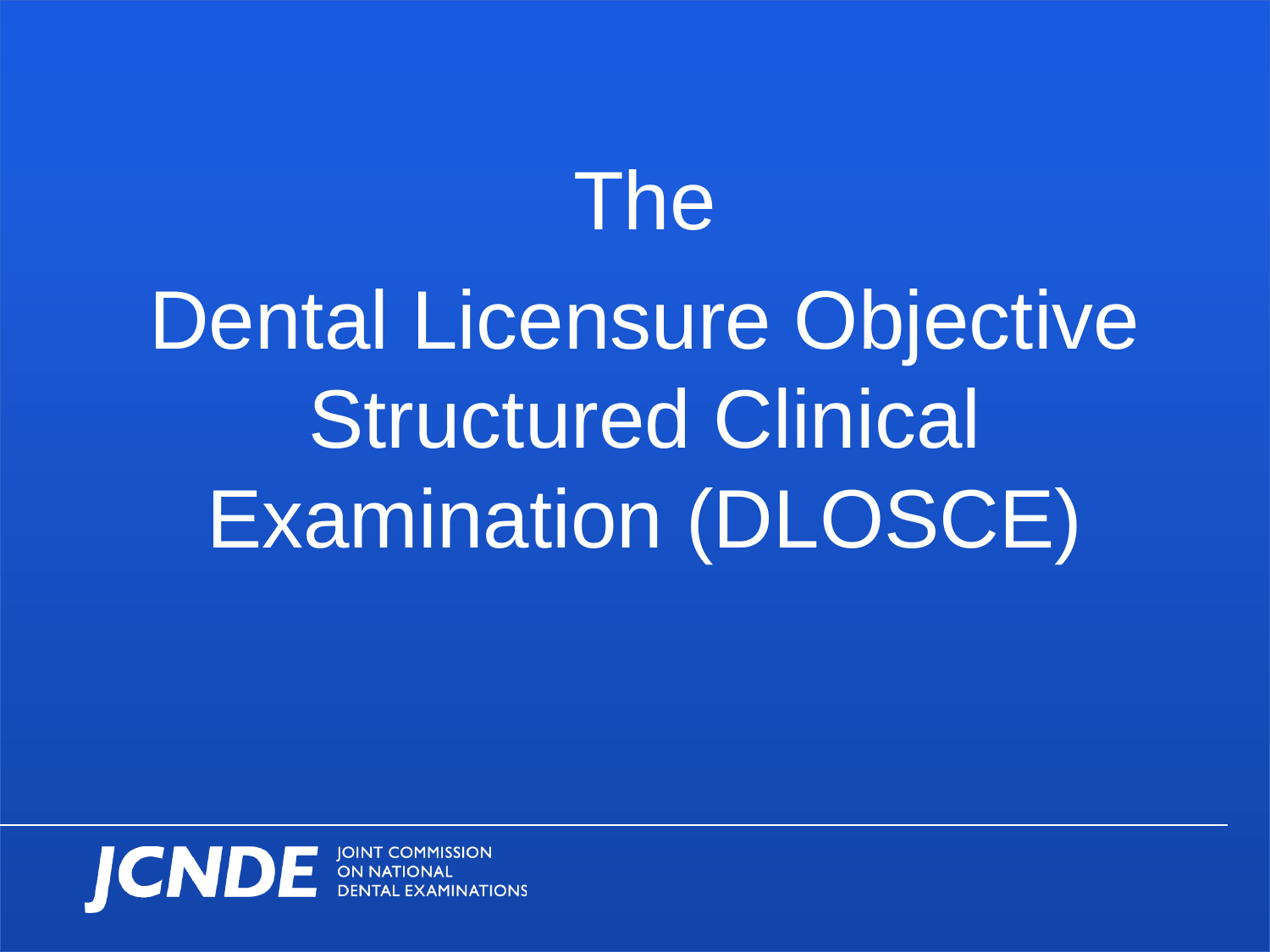### Why develop the DLOSCE?

- Gives dental boards the ability to identify those who lack the skills necessary for safe practice, using a professionally developed examination backed by strong validity evidence.
- Eliminates undesirable situations and complications that can arise from the use of patients in the examination process (e.g., patient's more pressing needs not treated in lieu of pursuing the "perfect lesion").
- Allows for more objective and comprehensive measurement of candidate skills.
- Helps dental boards in their mission to protect the public.

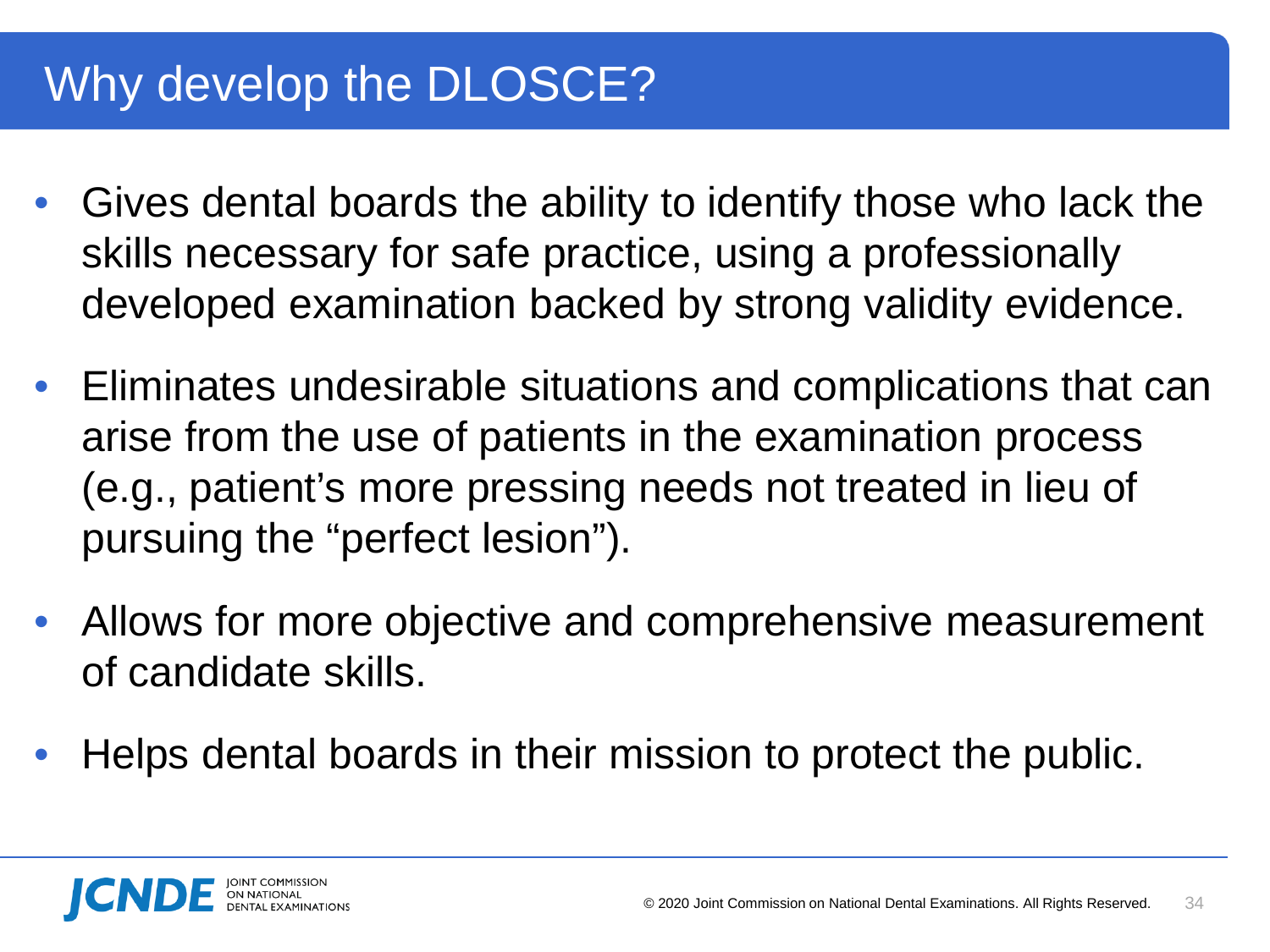#### DLOSCE Governance

As of January 2020, the DLOSCE is governed by the Joint Commission on National Dental Examinations (JCNDE). The **DLOSCE Steering Committee** is the Committee of the JCNDE that is charged with the task of developing and validating the DLOSCE. Membership in this committee is as follows:

| Joint Commission on National Dental   | Dr. Cataldo Leone, JCNDE Chair (MA)                |
|---------------------------------------|----------------------------------------------------|
| Examinations (JCNDE) members          | Dr. William Robinson (FL)                          |
| General dentist members (ADA Board of | Dr. Roy Thompson, Committee Chair (TN)             |
| Trustees)                             | Dr. Craig Armstrong (TX)                           |
| General dentist members (formerly on  | Dr. Edward J. Hebert (LA)                          |
| CDEL)                                 | Dr. Prabu Raman (MO)                               |
| Educators with experience teaching    | Dr. Michael Kanellis (IA)                          |
| comprehensive clinical dentistry      | <b>Dr. Frank Licari (UT)</b>                       |
| State dental board members            | Dr. David Carsten (WA)<br>Dr. Mark R. Stetzel (IN) |

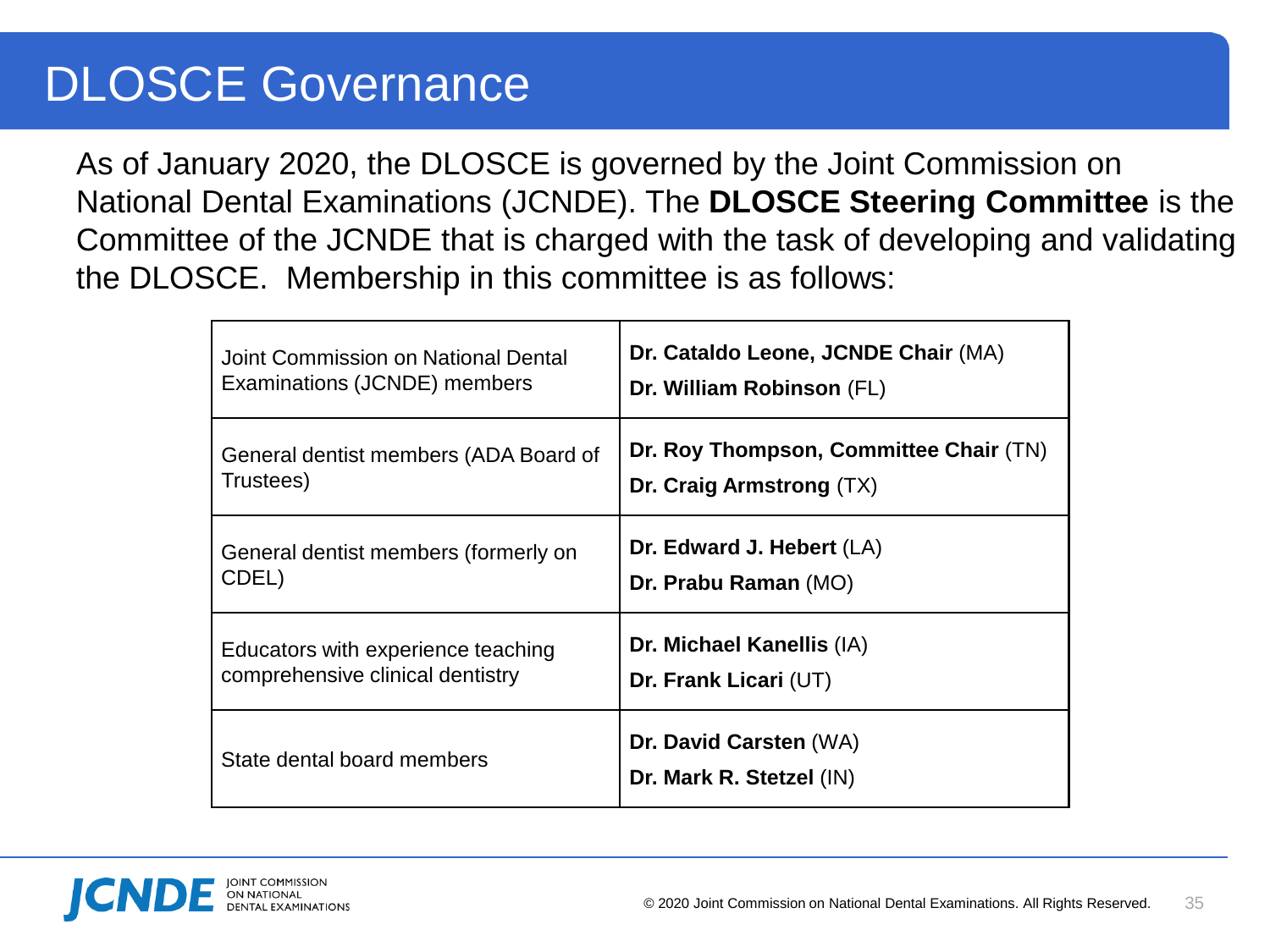#### The DLOSCE approach

- The DLOSCE measures clinical judgment
- Disciplinary actions by dental boards are largely focused on errors in clinical judgment.
- The DLOSCE is focused exclusively on the clinical tasks a dentist performs while providing direct, chair-side treatment to patients.
- Questions require candidates to display depth and breadth of clinical judgment.

"Does the candidate think like a doctor?"

- The focus rests on what the candidate can do, emphasizing cognitive skills involving application/synthesis as opposed to simple recall.
- DLOSCE content is built by teams of highly qualified subject matter experts (e.g., 150+ test constructors)

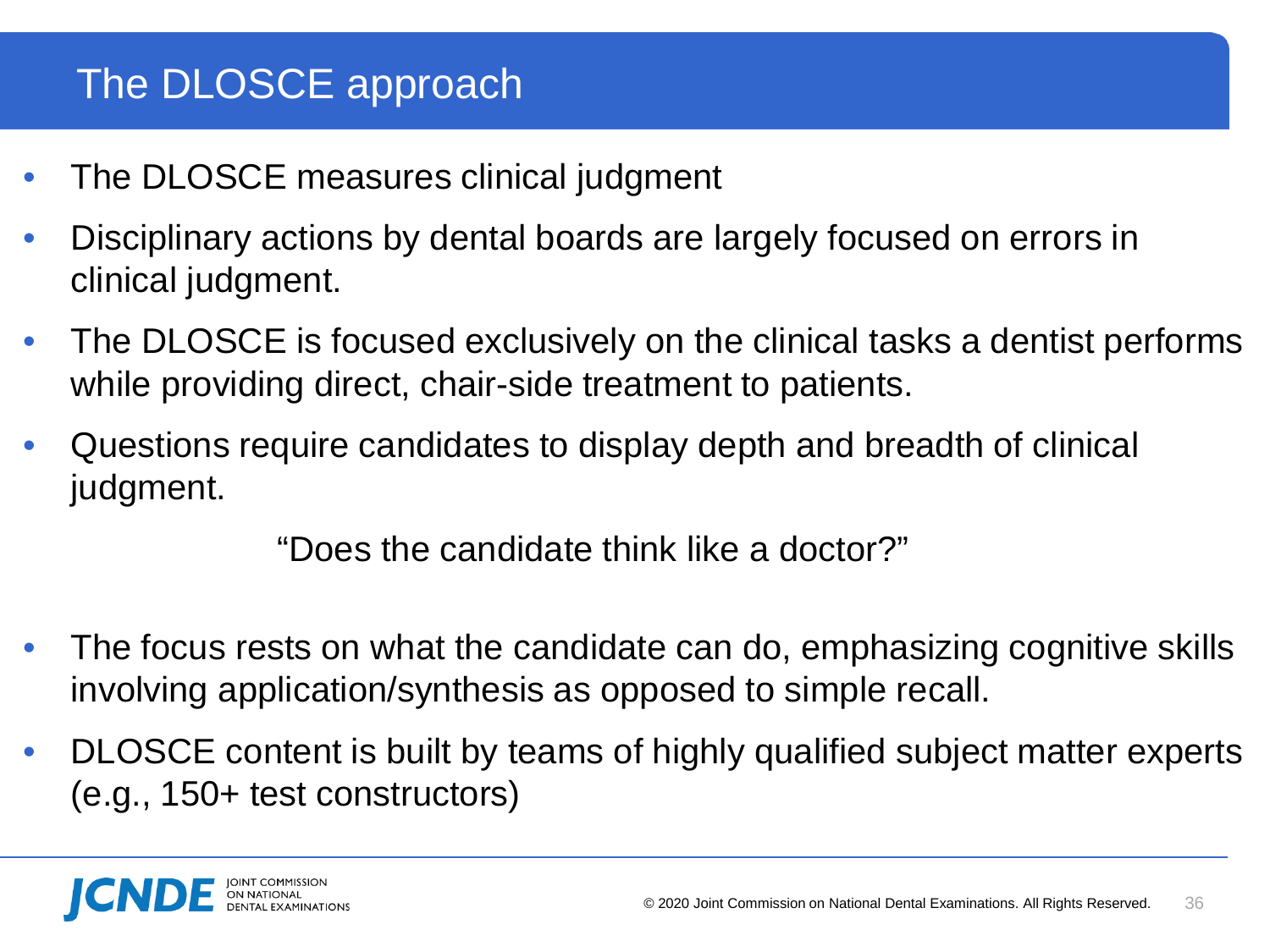#### What is an Objective Structured Clinical Examination (OSCE)?

- A method of measurement
- Candidates rotate through short, standardized stations
- Assesses clinical competence, patient communication skills, knowledge of clinical procedures, prescription writing, etc.
- Widely used in the health sciences
- Success requires critical thinking
- OSCEs are evolving

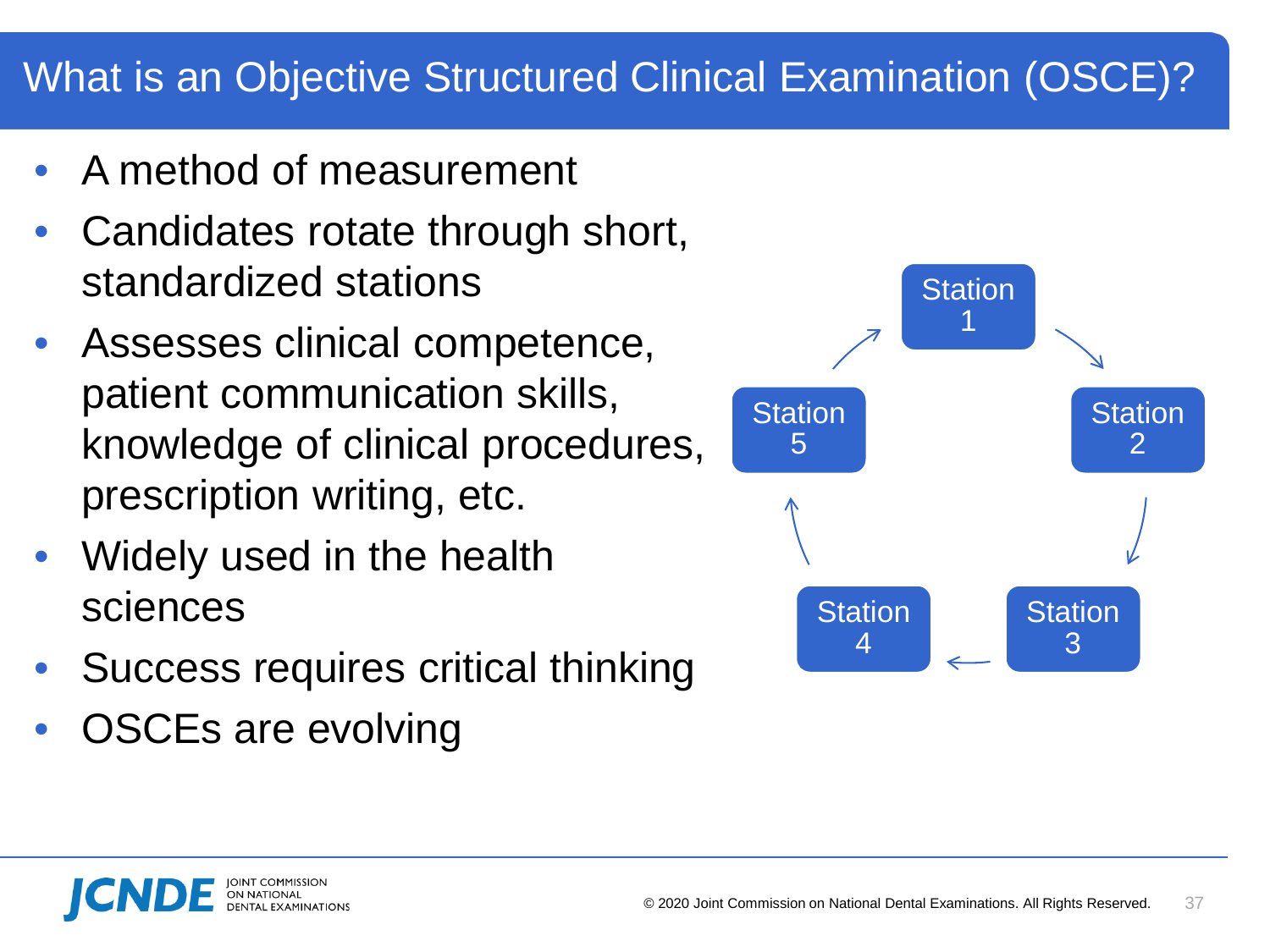### Why conduct an OSCE?

- Benefits include:
	- Assesses broad range of skills, including clinical and theoretical knowledge
	- Standardized (stations, competencies, tasks)
	- Strong validity evidence
	- Reliable
	- Fair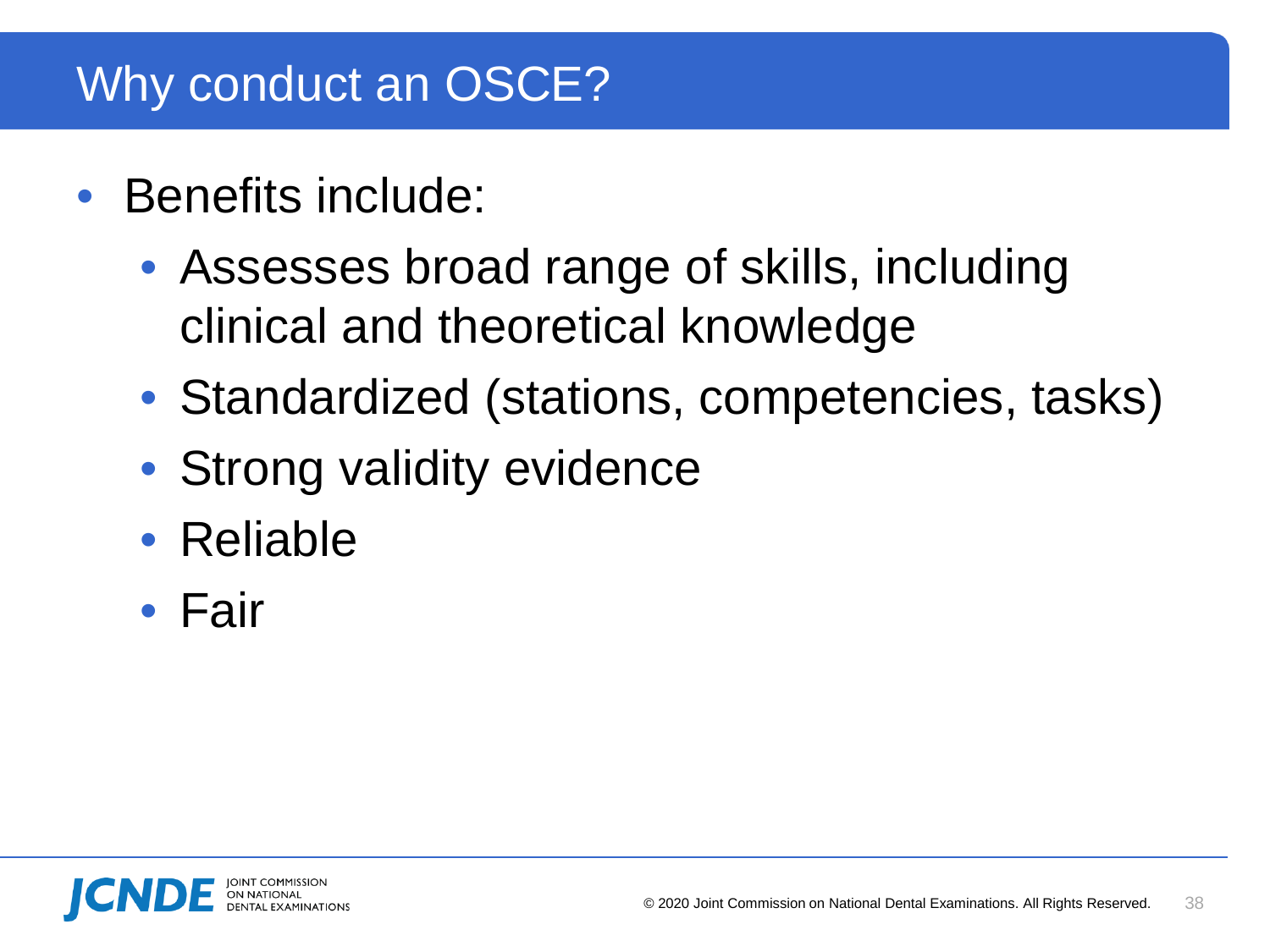#### Can OSCEs currently be found in dental licensure?

- The OSCE developed by the National Dental Examining Board (NDEB) of Canada provides an example of one possible approach.
	- Development is a recurring, critical activity undertaken by experts, with questions selected by general practitioners to ensure clinical relevance.
	- The OSCE is administered three (3) times per year (March, May, and November) in fixed testing windows.
	- Administrations include 50 physical stations with two questions each, plus rest stations. Stations are focused and short (5-minutes).
	- NDEB Canada anticipates transitioning to a "Virtual OSCE" in March 2022.
- In a study involving 2,317 students at nine Canadian dental schools, Gerrow et al. (2003) found positive correlations between students' examination scores and final year results.
	- Written examination and final year results: (r=0.43, p<. 001)
	- OSCE and final year results: (r=0.46, p<. 001)

Source: Gerrow, J.D., Murphy, H.J., Boyd, M.A., and Scott, D.A. (2003). Concurrent validity of written and OSCE components of the Canadian Dental Certification Examinations. Journal of Dental Education, 67 (8), 896-901.

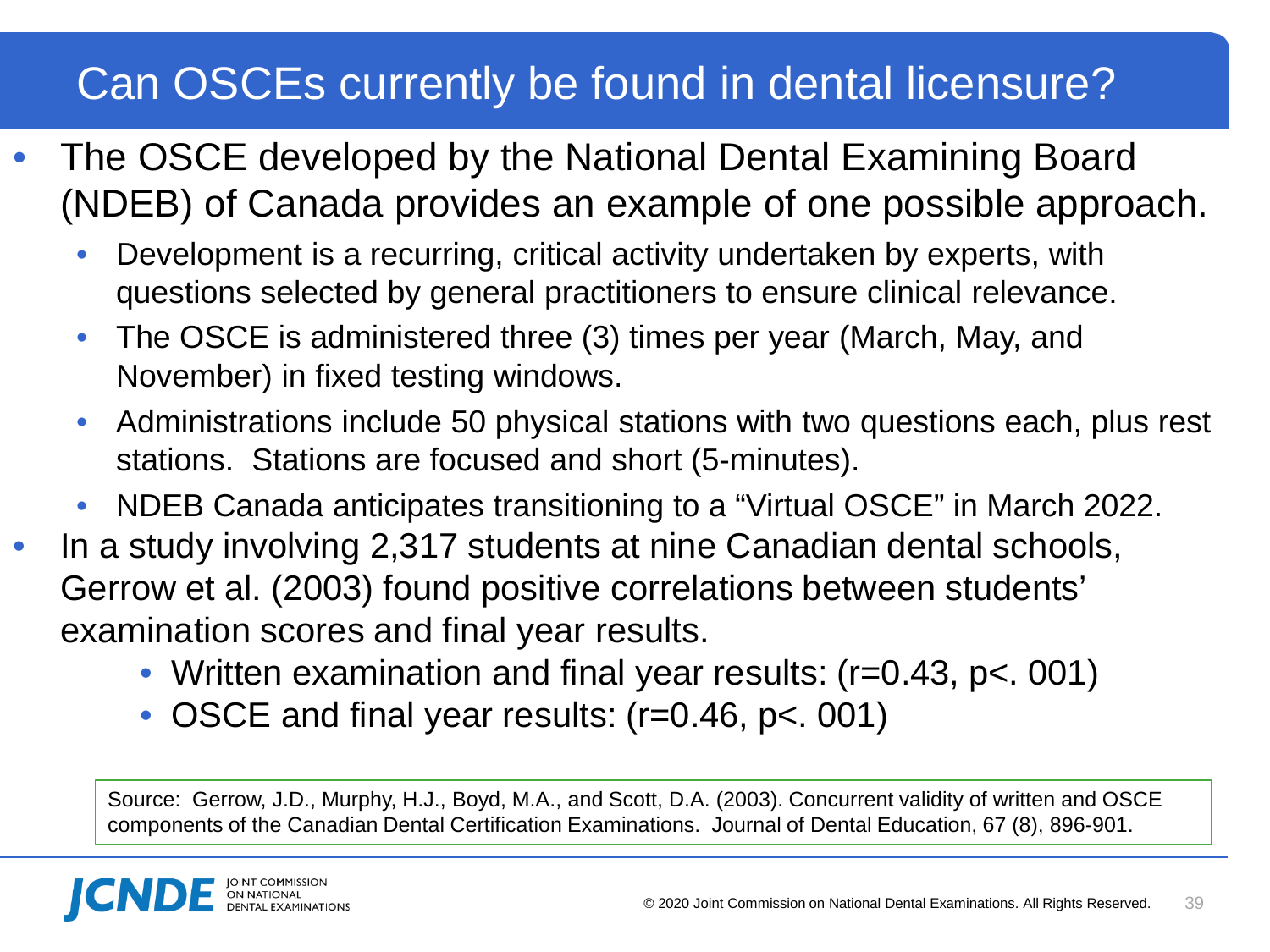#### DLOSCE Quick Facts

- Offered for a lower fee in 2020, to help students.
	- In 2020: \$ 800
	- In 2021: \$1,650
- Administered in testing windows at select Prometric test centers in US:
	- June 15 July 17, 2020
	- November 9 27, 2020
- Results reported within 4 weeks of the closing of each window.
- The JCNDE is monitoring the situation and will make adjustments as appropriate.
- The DLOSCE contains 150 questions and is administered in 6 hours and 45 minutes.

| <b>Examination Schedule</b>          |                |  |
|--------------------------------------|----------------|--|
| <b>Section</b>                       | <b>Minutes</b> |  |
| Tutorial (optional)                  | 25             |  |
| Section 1 (37 Questions)             | 75             |  |
| Break (optional)                     | 10             |  |
| Section 2 (37 Questions)             | 75             |  |
| Section 3 (2 Prescription Questions) | 10             |  |
| Break (optional)                     | 30             |  |
| <b>Section 4 (37 Questions)</b>      | 75             |  |
| Break (optional)                     | 10             |  |
| Section 5 (37 Questions)             | 75             |  |
| Survey                               | 20             |  |
| <b>Total Time</b>                    | 6 hrs, 45 min  |  |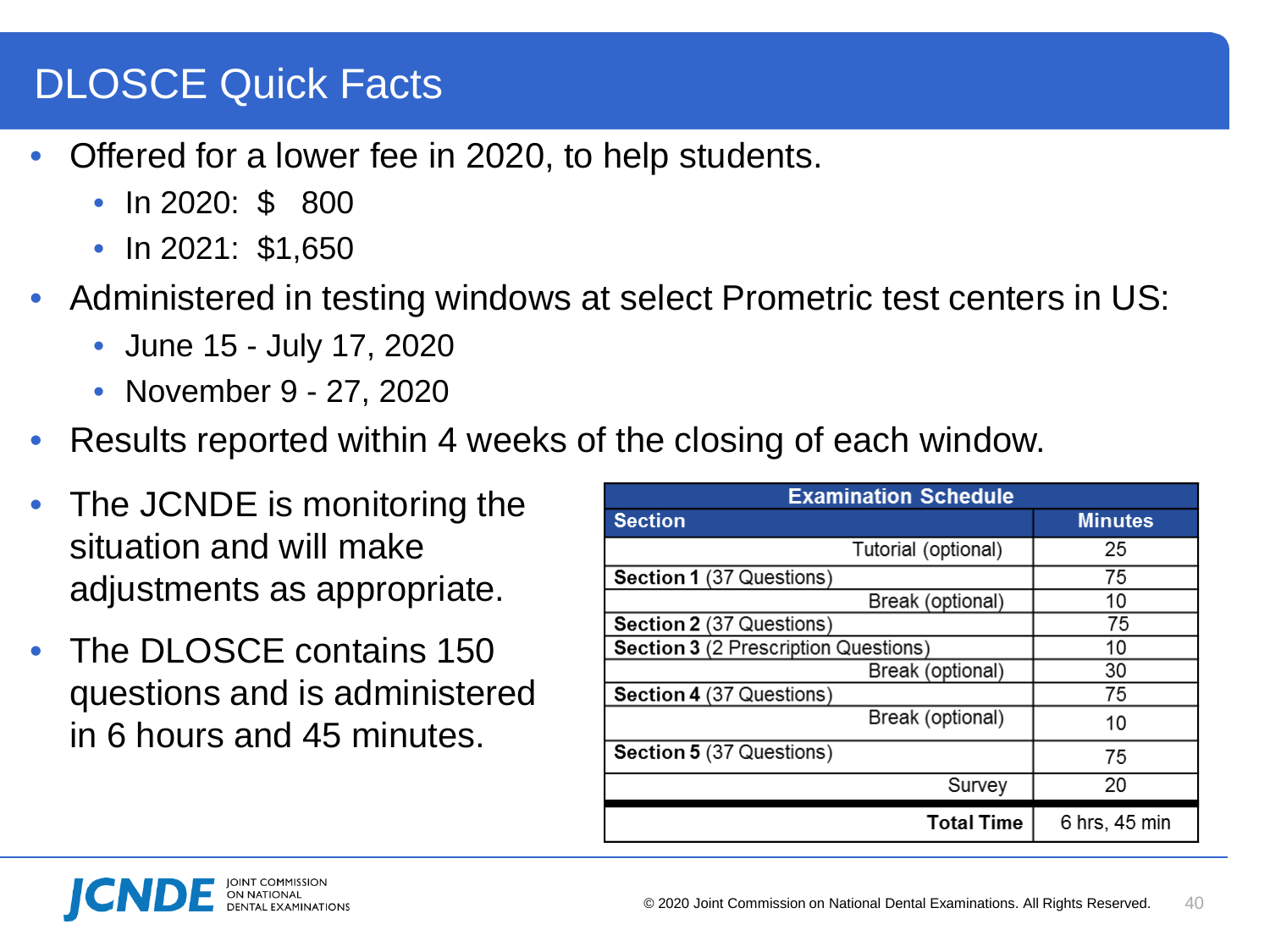### Validity and test security

- Release of the DLOSCE in 2020 is based on content validity evidence; National Board Examinations are ALL supported by content validity evidence.
	- Establishment of content domain through practice analysis; reliance on subject matter experts and their judgment to determine item allocations, structure test development activities, build and review content, establish standards, etc.
- Data will be collected at the time of administration, followed by scoring, standard setting, reporting, and then follow-up documentation (technical report) to provide information on obtained psychometric properties, etc.
- The practice of employing window testing and delayed reporting of scores is an accepted and valid means of test development, and was in fact pursued by the Joint Commission for decades, prior to the Joint Commission's transition to computer based test administration.
- The JCNDE is following established psychometric and test development procedures, and proceeding with appropriate deference shown to the guidelines provided in the *Standards for Educational and Psychological Testing*.
- The DLOSCE will be administered in a secure testing environment.
- Our modified approach is psychometrically defensible while also being sensitive to the great need currently present at a difficult time.

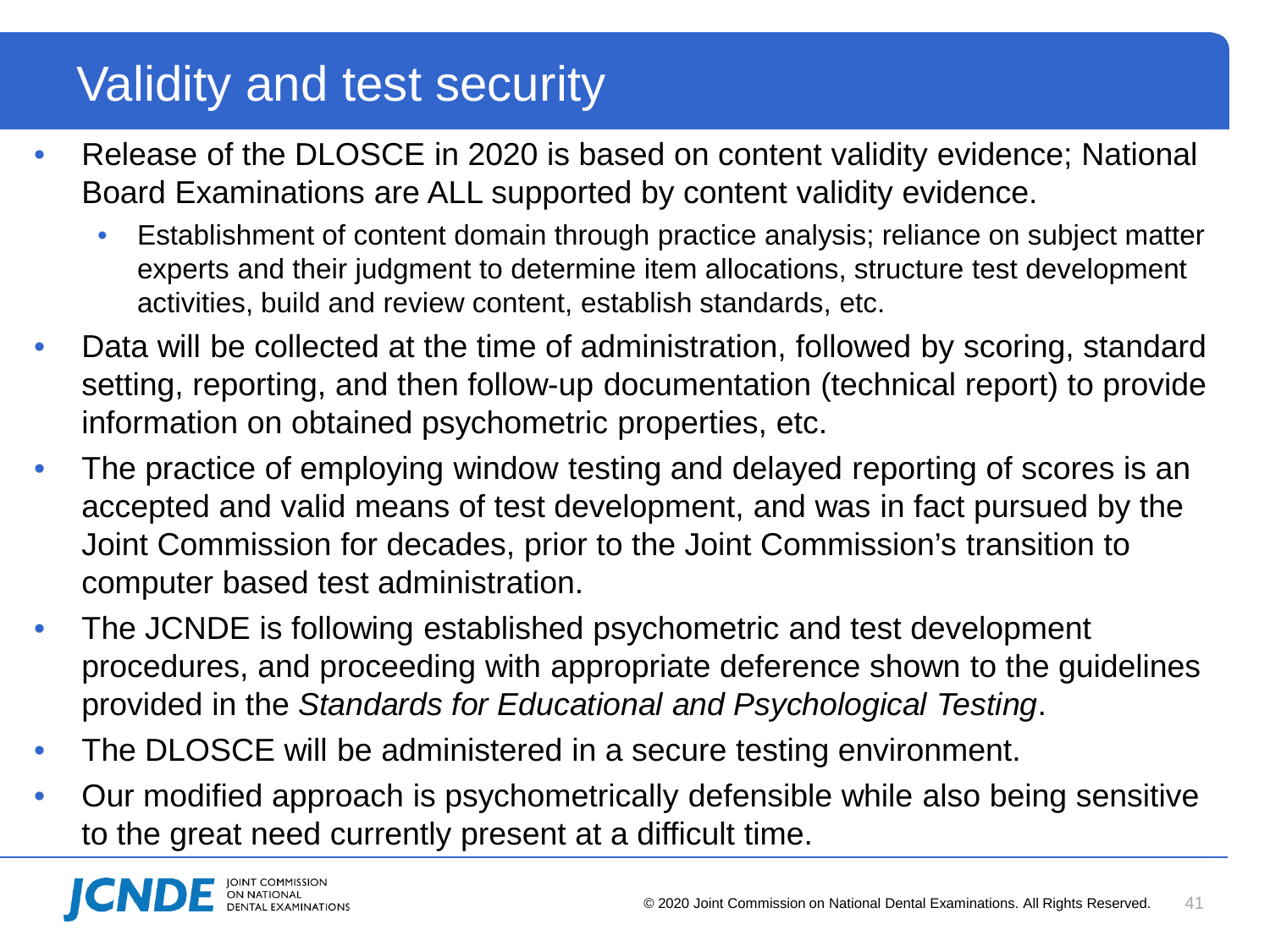### What does the US DLOSCE cover?

- Focal topic areas:
	- Restorative Dentistry (24%)
	- Prosthodontics (19%)
	- Oral Pathology, Pain Management, and TMD (13%)
	- Periodontics (10%)
	- Oral Surgery (9%)
	- Endodontics (8%)
	- Orthodontics (6%)
	- Medical Emergencies and Prescriptions (11%)
- Diagnosis and Treatment Planning—as well as Occlusion—are covered across the topics listed above.
- The DLOSCE includes questions involving patients of various types and backgrounds, including pediatric, geriatric, special needs, and medically complex patients.
- DLOSCE questions are modeled on dental clinical situations.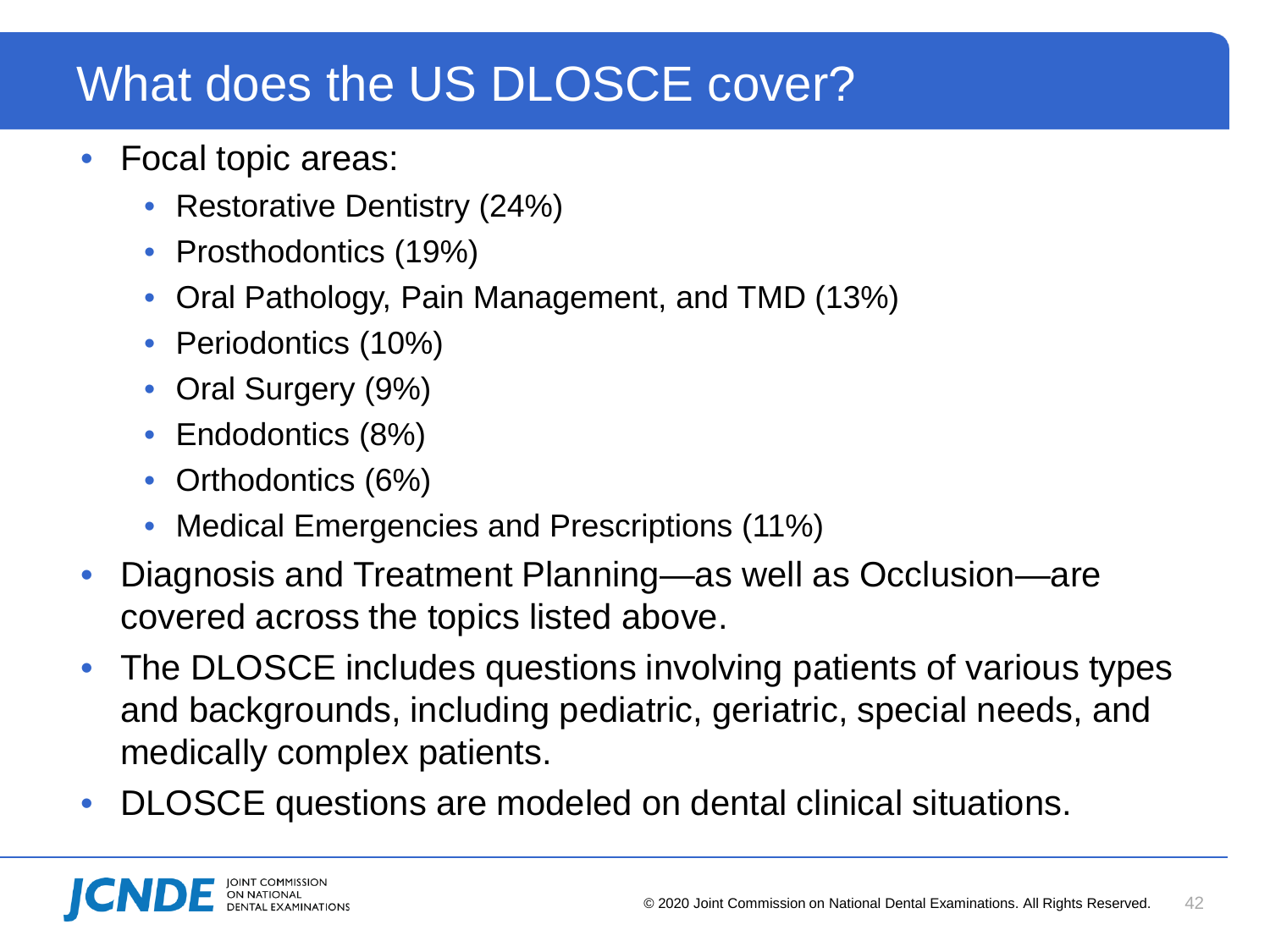#### What does the US DLOSCE cover?

- Focused exclusively on the clinical tasks a dentist performs while providing direct, chair-side treatment to patients.
- A "virtual OSCE" that assesses clinical judgment.
- Use of a "traditional manikin" hand skill assessment is not included.
- The DLOSCE is designed to reliably and accurately reflect the practice of clinical dentistry within the United States.
- The DLOSCE Working Committee has been engaged in content development activities since 2018.

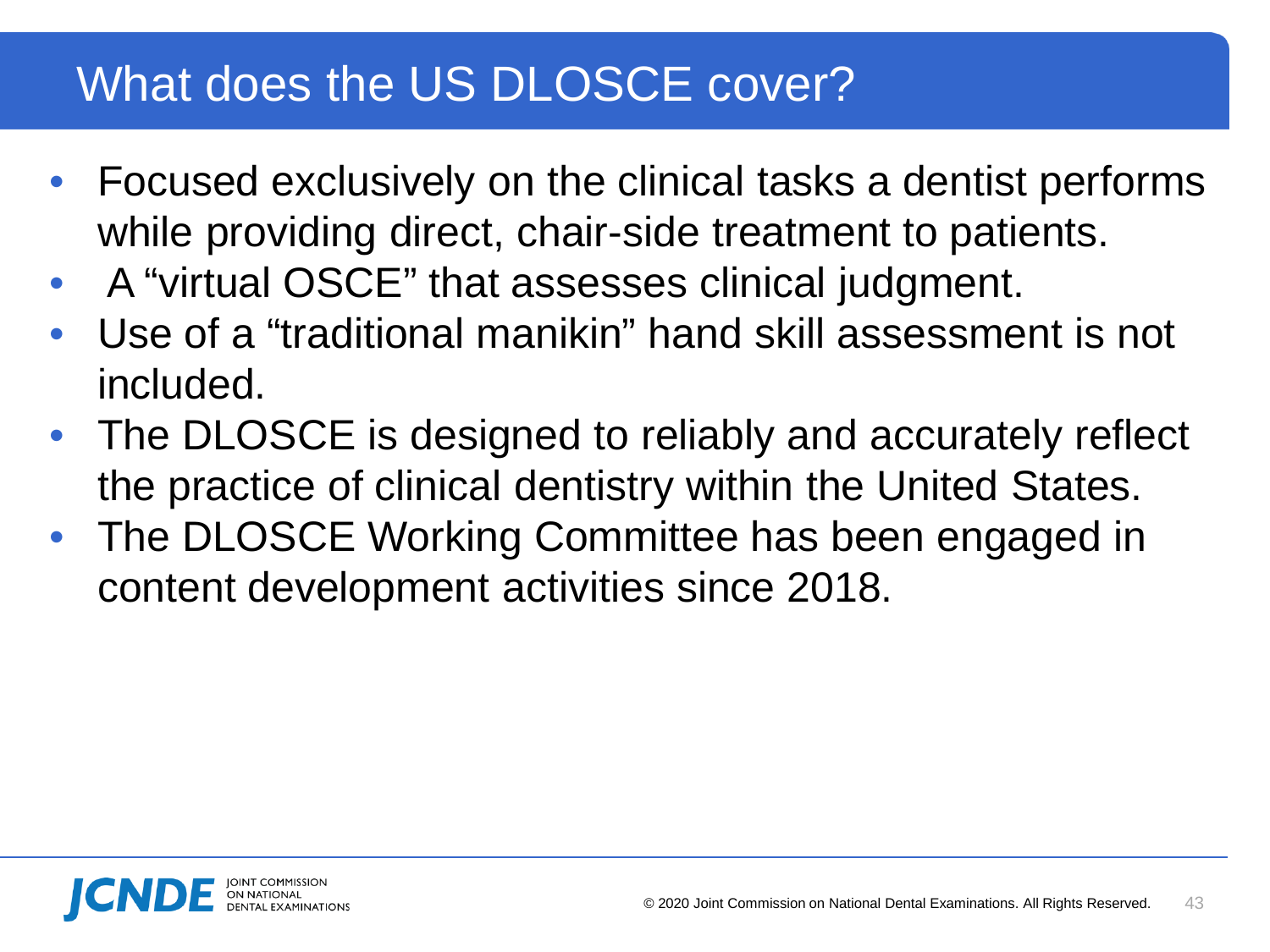#### DLOSCE 3-dimensional models



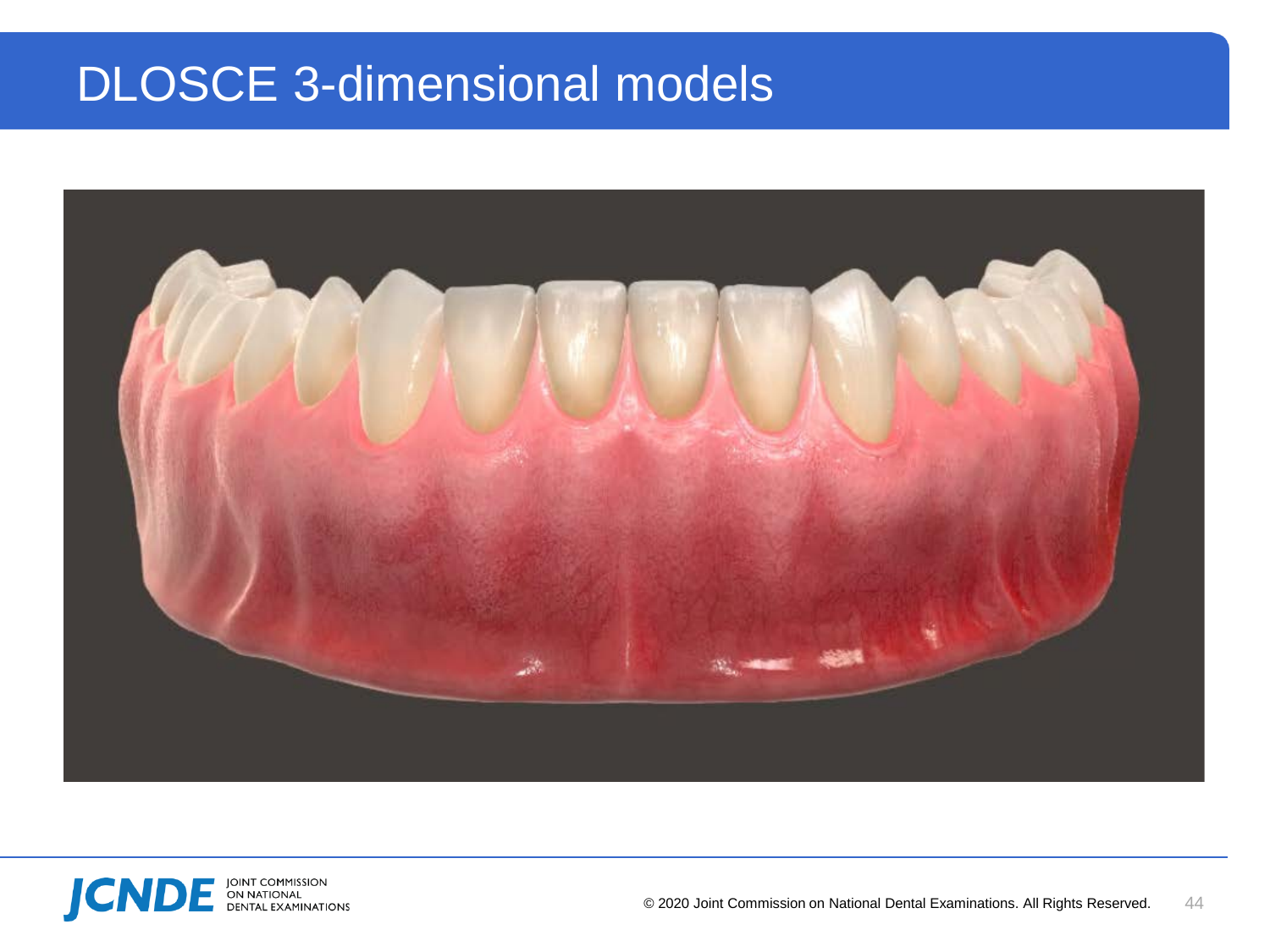#### DLOSCE 3-dimensional models



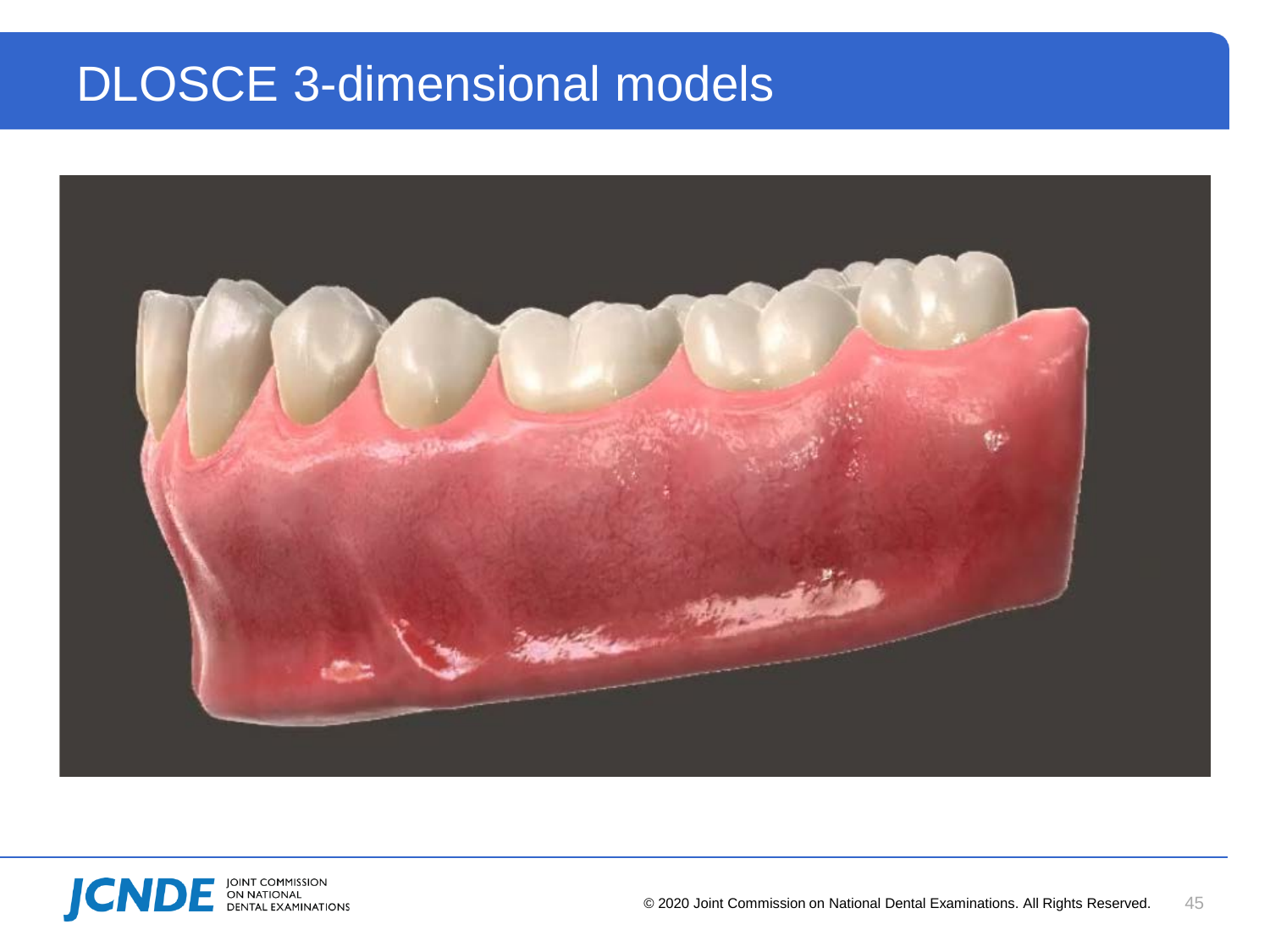

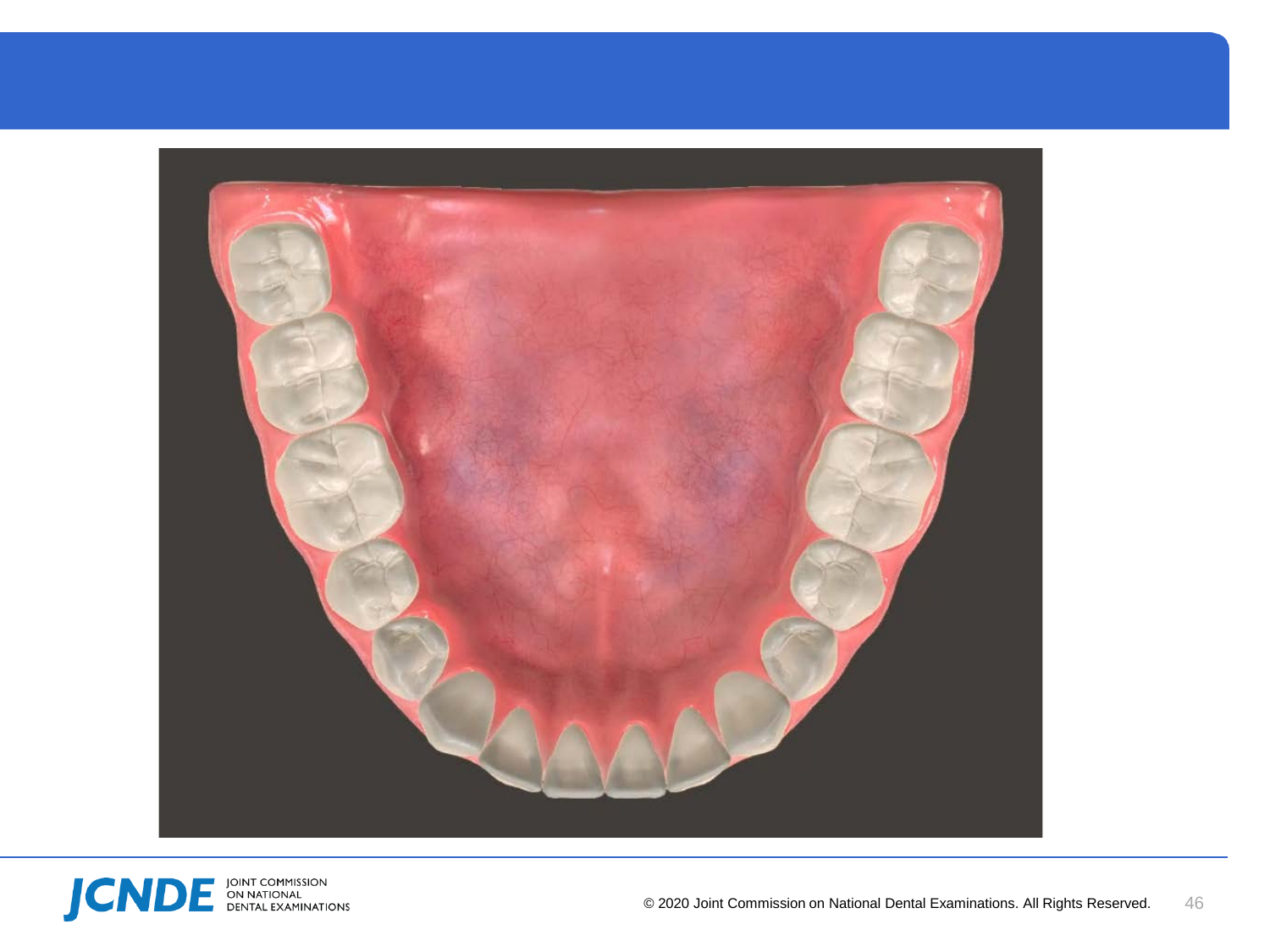#### Practice Question 3

#### **Patient**

Female, 56 years old

#### **Chief Complaint**

"I have a bump on my gums"

**Background and/or Patient History**

#### **Current Findings**

Swelling in the lower right premolar area





#### See next slide.

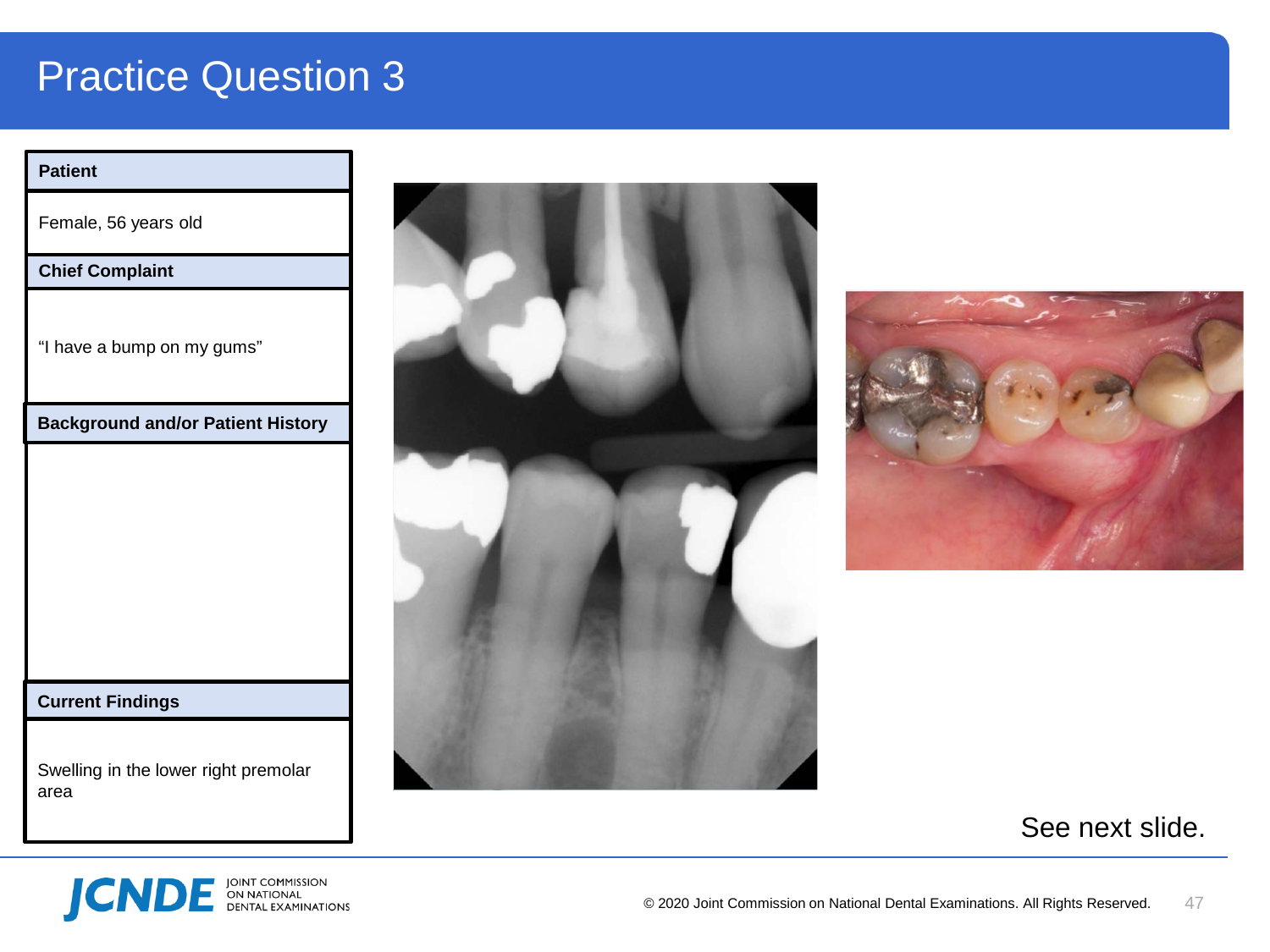#### Practice Question 3

Select **ONE OR MORE** correct answers. Any **INCORRECT** selections will result in your earning **NO CREDIT** for this question.

Which should be included in a differential diagnosis?

- A. Normal anatomical variant
- B. Radiographic artifact
- C. Cyst or benign tumor
- D. Malignant tumor
- E. Odontogenic inflammatory condition
- F. Non-odontogenic inflammatory condition
- G. Reactive lesion (simple bone cyst, giant cell lesions)
- H. Fibro-osseous lesion
- I. Traumatic lesion/fracture
- J. Developmental condition
- K. Manifestation of systemic disease

**Correct:** C (partial credit, 0.5 points) and E (partial credit, 0.5 points) **Unscored/Neutral:** G, H, and K **Clinical Judgment Error/Incorrect:** Selecting any response other than a "Correct" or "Unscored/Neutral" response causes the candidate to receive no credit (0 points) for this question, even if a Correct response was also selected. **Content Classification:** Oral Pathology, Pain Management, and Temporomandibular Dysfunction

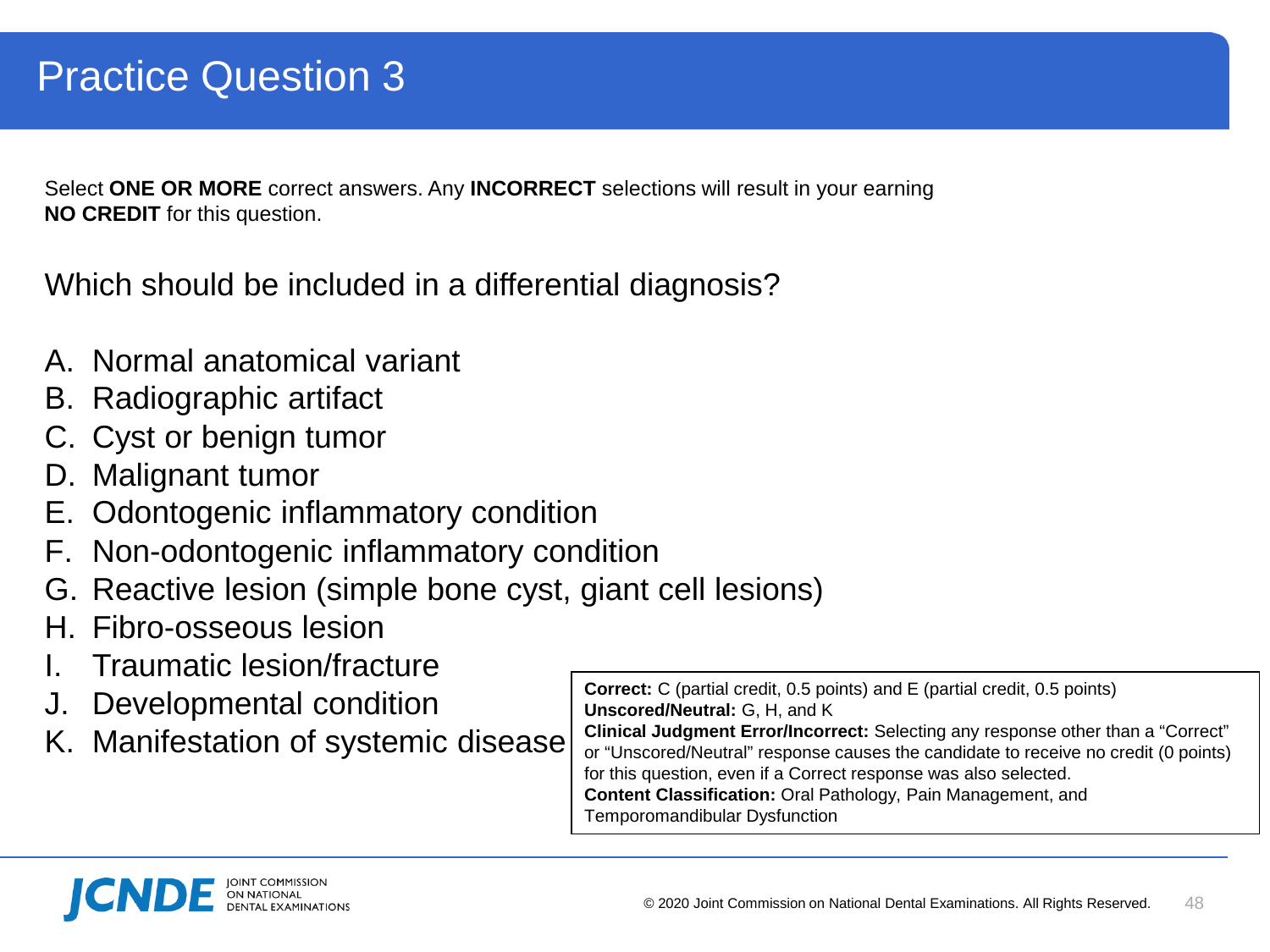#### How do the DLOSCE and INBDE differ?

- The DLOSCE and Integrated National Board Dental Examination (INBDE) both assess clinical skills (e.g., diagnosis and treatment planning, oral health management). However, key differences also exist:
	- The DLOSCE is focused exclusively on the clinical tasks a dentist performs while providing direct, chair-side treatment to patients.
		- Micro-judgments, errors and knowledge of success criteria, narrow focus
	- The INBDE focuses on cognitive skills.
		- The biomedical underpinnings of clinical decisions, broader focus that includes the "why"
		- Practice and profession considerations, evidence based dentistry, being good consumers of research, patient oral health care education

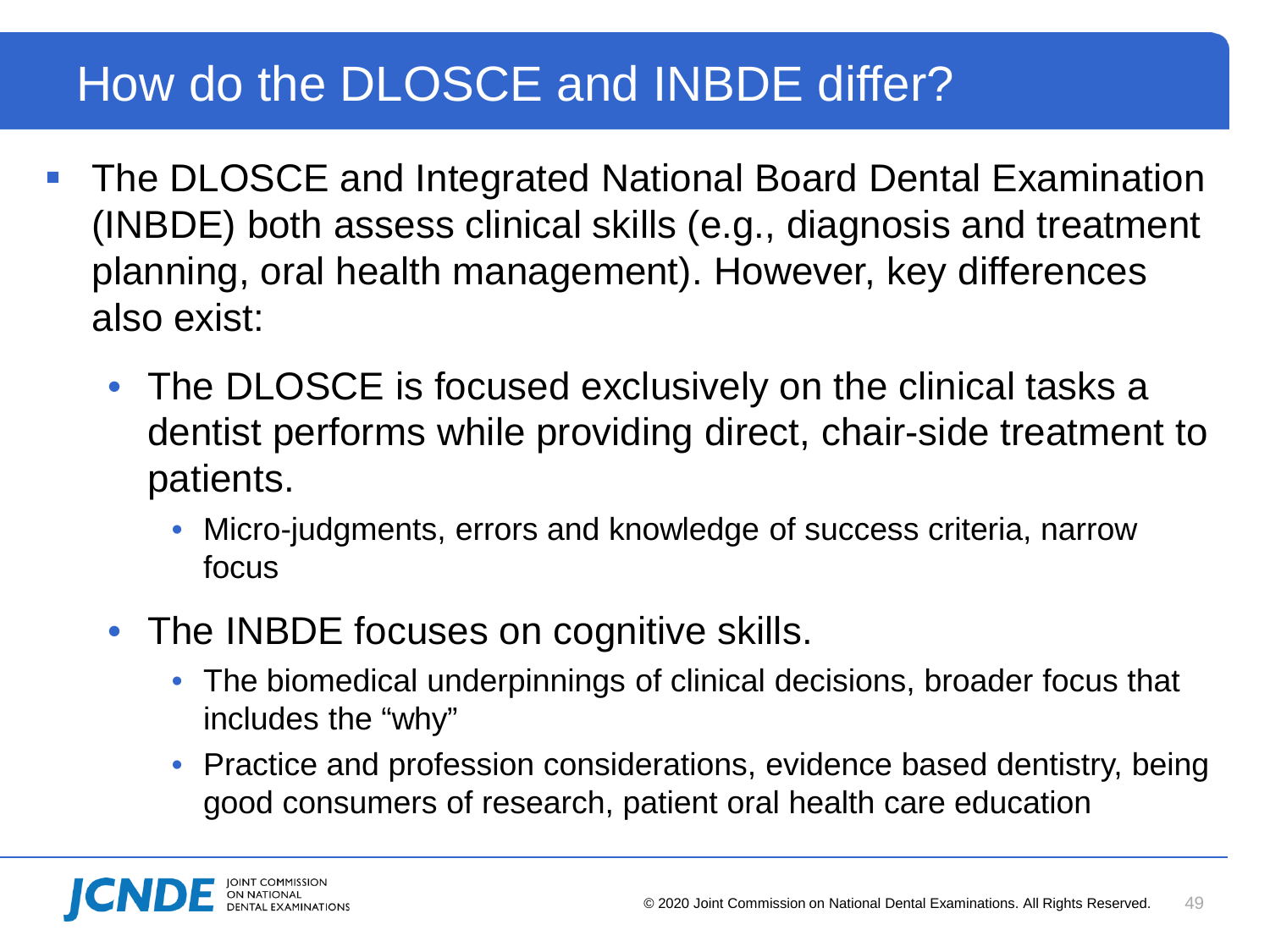#### How do the DLOSCE and INBDE differ?

• Examples of how the INBDE and DLOSCE conceptually differ:

| <b>INBDE Example</b>                                                                                                                                                          | <b>Corresponding DLOSCE Example</b>                                                                                                                                                               |
|-------------------------------------------------------------------------------------------------------------------------------------------------------------------------------|---------------------------------------------------------------------------------------------------------------------------------------------------------------------------------------------------|
| Understand basic principles of pharmacokinetics and<br>pharmacodynamics for major classes of drugs and<br>over-the-counter products to guide safe and effective<br>treatment. | Review patient information and write an appropriate<br>prescription.                                                                                                                              |
| Understand local and central mechanisms of pain<br>modulation.                                                                                                                | Identify the final needle position (point of insertion,<br>angulation, and depth) immediately prior to injection<br>that will best accomplish complete local anesthesia for<br>a given procedure. |
| Understand dental material properties, biocompatibility,<br>and performance, and the interaction among these in<br>working with oral structures in health and disease.        | Identify one or more flaws present in a metal-ceramic<br>restoration.                                                                                                                             |
| Understand the principles and logic of epidemiology<br>and the analysis of statistical data in the evaluation of<br>oral disease risk, etiology, and prognosis.               | No corresponding DLOSCE example. Epidemiology<br>and statistics are not covered on the DLOSCE.                                                                                                    |

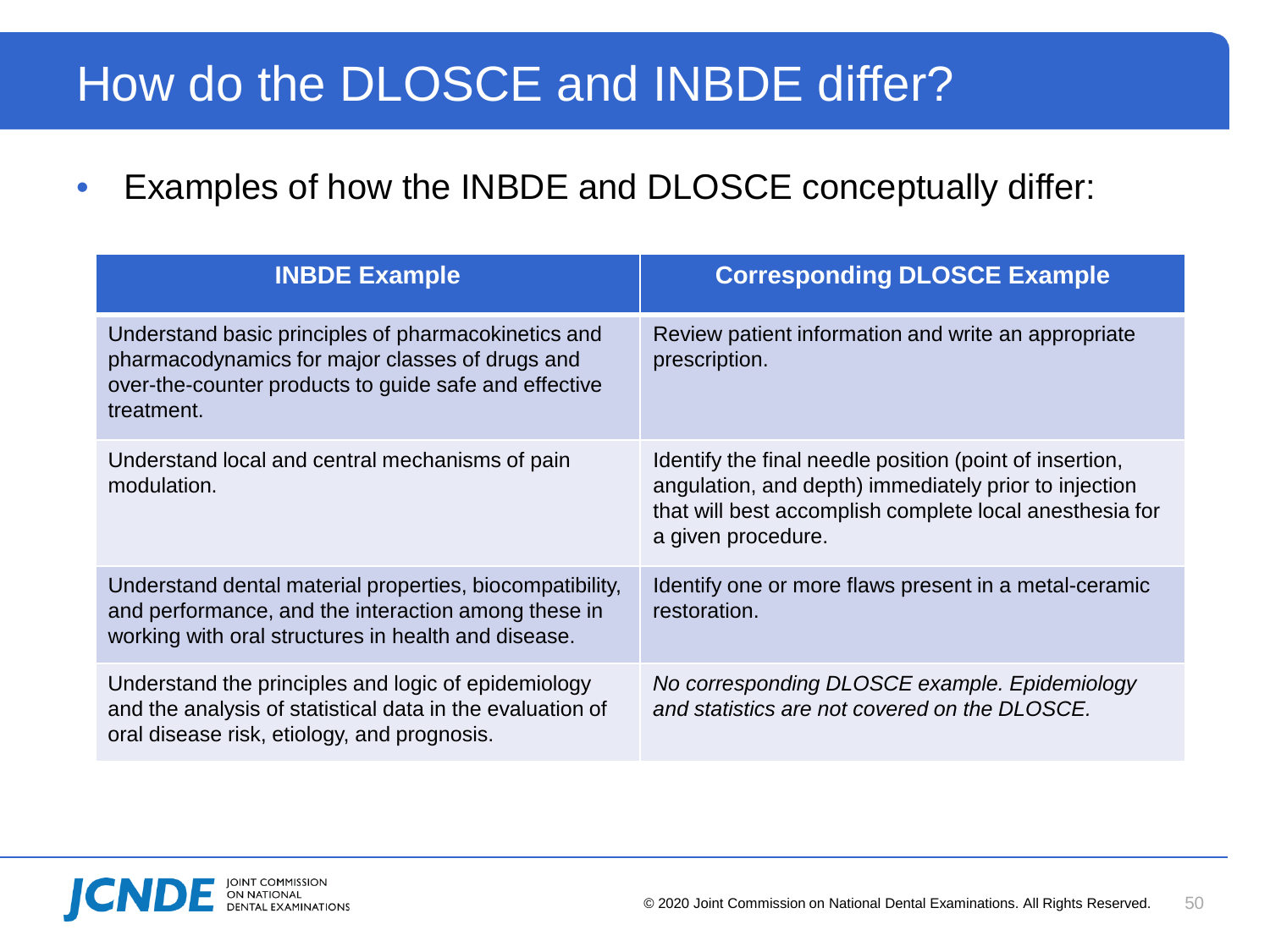*Feedback from candidates completing the DLOSCE in its first week of implementation:*

"I think this was very well done and the future of dental licensure. It is a much more accurate assessment of clinical preparedness than a single encounter patient experience."

"Thank you for making this test available for the Class of 2020 - truly I appreciate the efforts to make this test happen despite the uncertain changes the COVID pandemic brought to the healthcare profession. This was a fun exam and I believe the members involved in making this test happen have made a milestone for dentistry to move toward a more ethically sound path to licensure. Thank you and stay safe!"

#### • General comments (paraphrased):

– Would like to remove teeth in 3-D models to see better; with regard to interproximal contacts, would be nice to be able to use floss; exam was very difficult (if you choose an incorrect response option, the whole question is marked wrong)

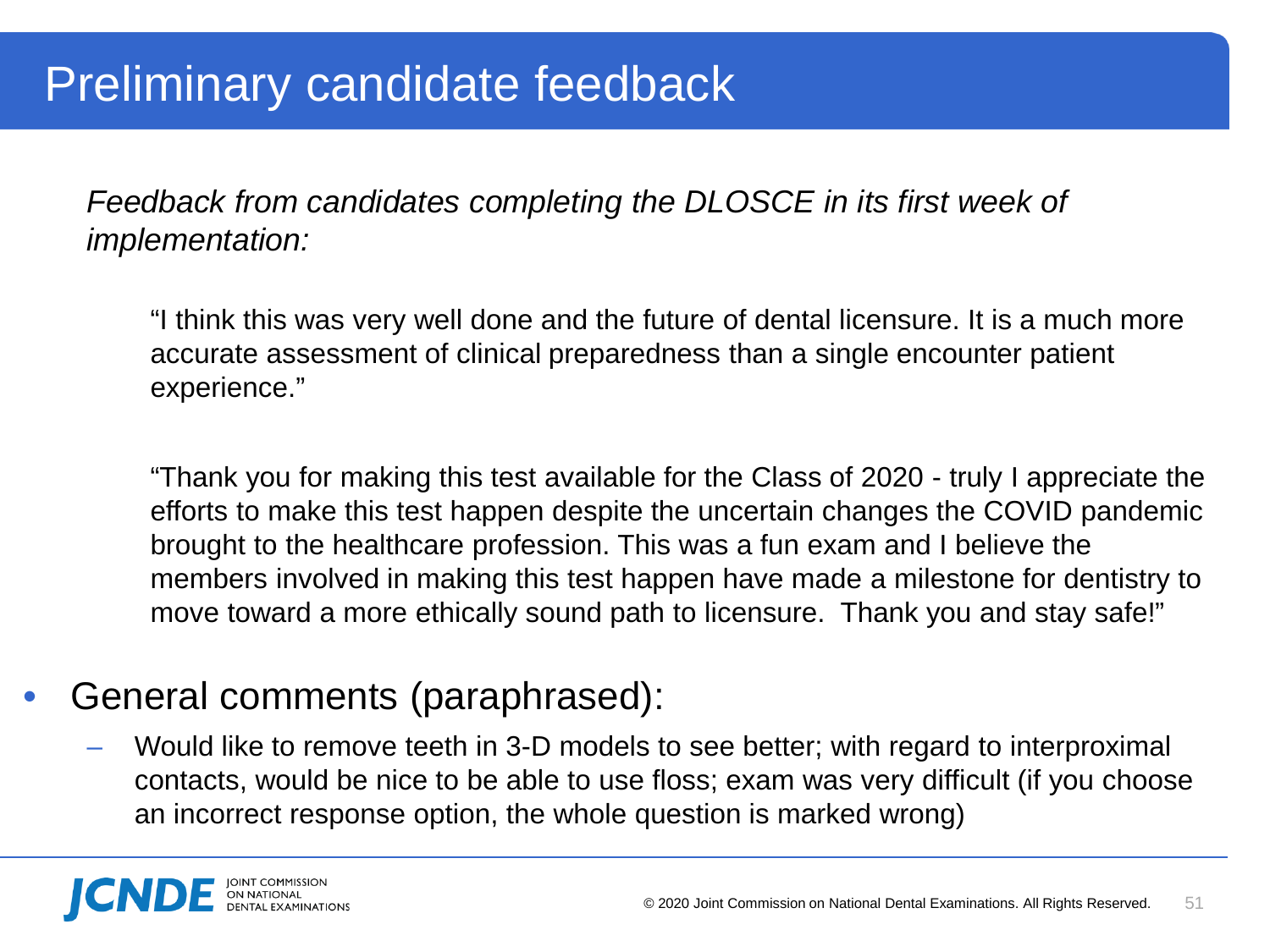### Why should dental boards use the DLOSCE?

- The DLOSCE helps dental boards in their mission to protect the public.
- The DLOSCE measures clinical judgment
	- Disciplinary actions by dental boards focus on errors in clinical judgment.
- The DLOSCE is supported by strong content validity evidence.
	- Extensive reliance on 150+ highly qualified subject matter experts who build examination content
	- Clinically relevant content that mirrors the dental practice
	- Supported by a team of measurement professionals with advanced degrees (psychometrics, etc.)
- The DLOSCE gives dental boards the ability to identify those who lack the skills necessary for safe practice, using a professionally developed examination backed by strong validity evidence.
- The DLOSCE provides objective and comprehensive measurement of candidate skills.
- The Joint Commission on National Dental Examinations (JCNDE) has a long and successful track record of delivering high quality, high stakes licensure examinations that are used by boards to help protect the public.

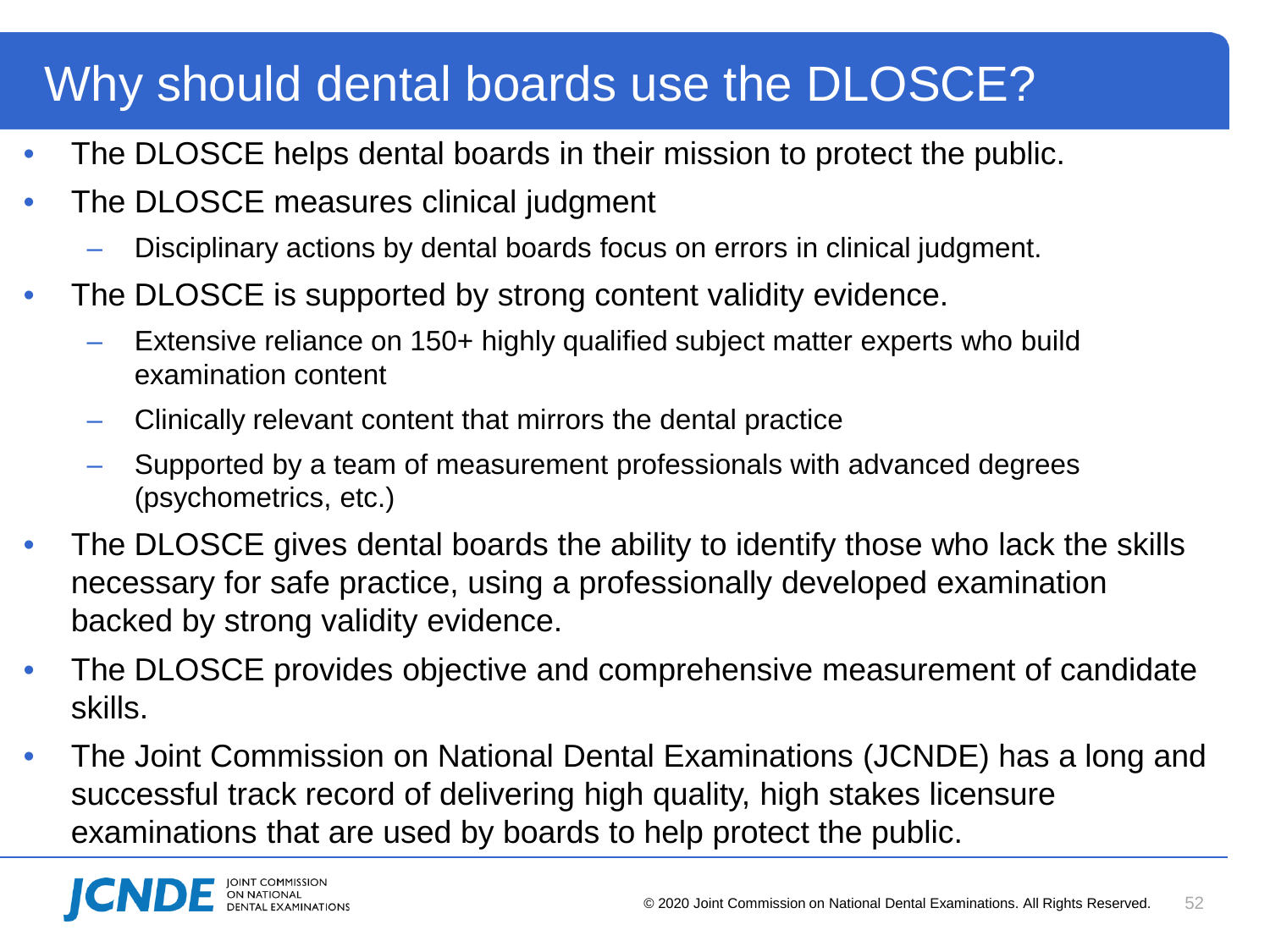#### Exam Preparation and Resources

- Practice Questions
- 3D Model Tutorial
- DLOSCE Candidate Guide
- DLOSCE Quick Facts
- Summary of Validity Evidence
- Recorded Webinars
	- Dental Boards
	- Dental Students
	- Dental Educators
- Key links for additional information (ada.org/dlosce)
	- [https://www.ada.org/en/jcnde/dental-licensure-objective-structured-clinical](https://www.ada.org/en/jcnde/dental-licensure-objective-structured-clinical-examination/news-and-resources)examination/news-and-resources
	- [https://www.ada.org/en/jcnde/dental-licensure-objective-structured-clinical-examination/test](https://www.ada.org/en/jcnde/dental-licensure-objective-structured-clinical-examination/test-preparation)preparation

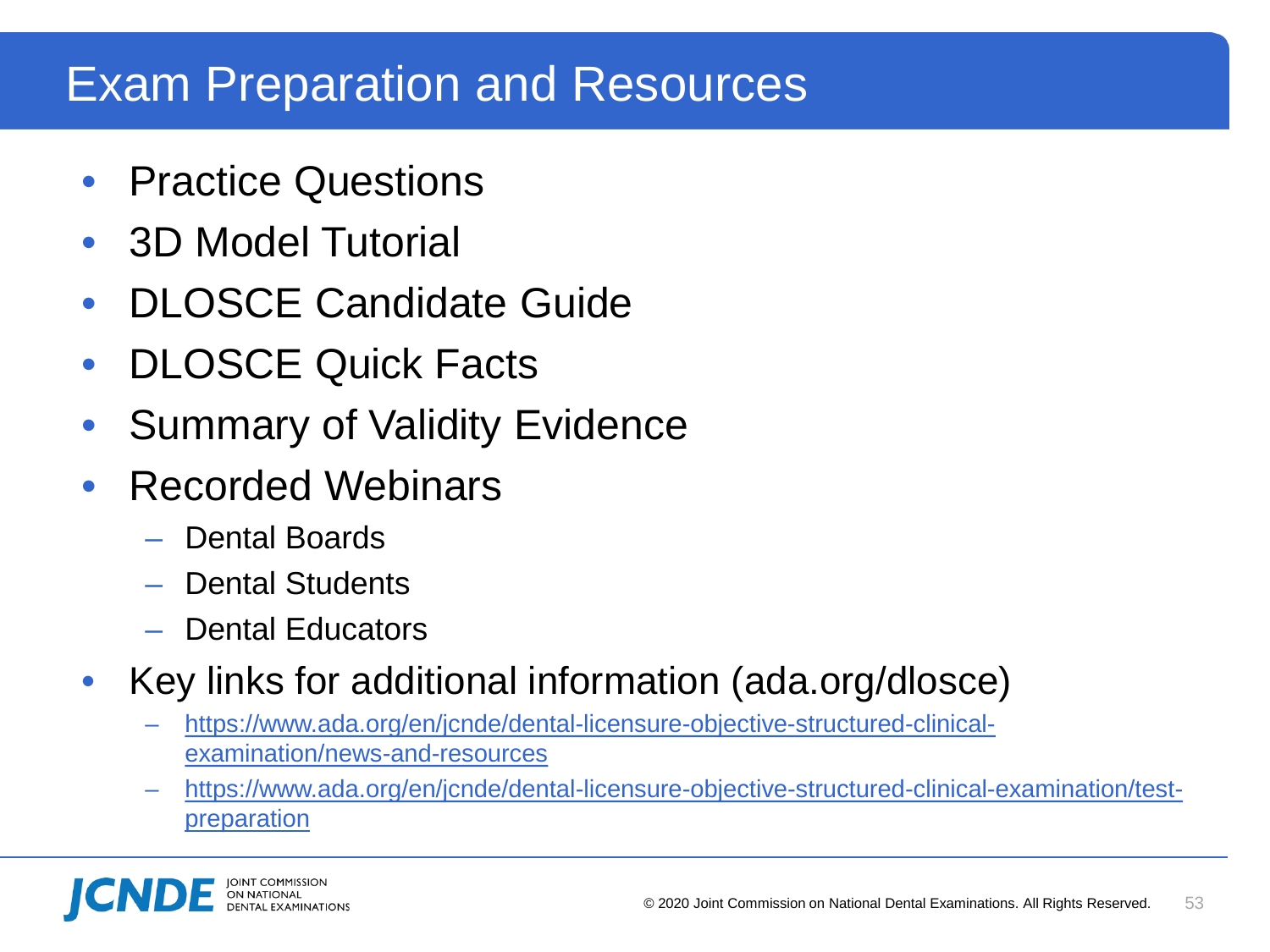#### Acceptance by dental boards

- As of June 16, 2020, dental boards in four states have decided to accept the DLOSCE as either partially or completely fulfilling their clinical examination requirement:
	- Alaska
	- Iowa
	- Oregon
	- Washington
- Dental boards in a number of additional states have expressed interest in learning more about the examination.

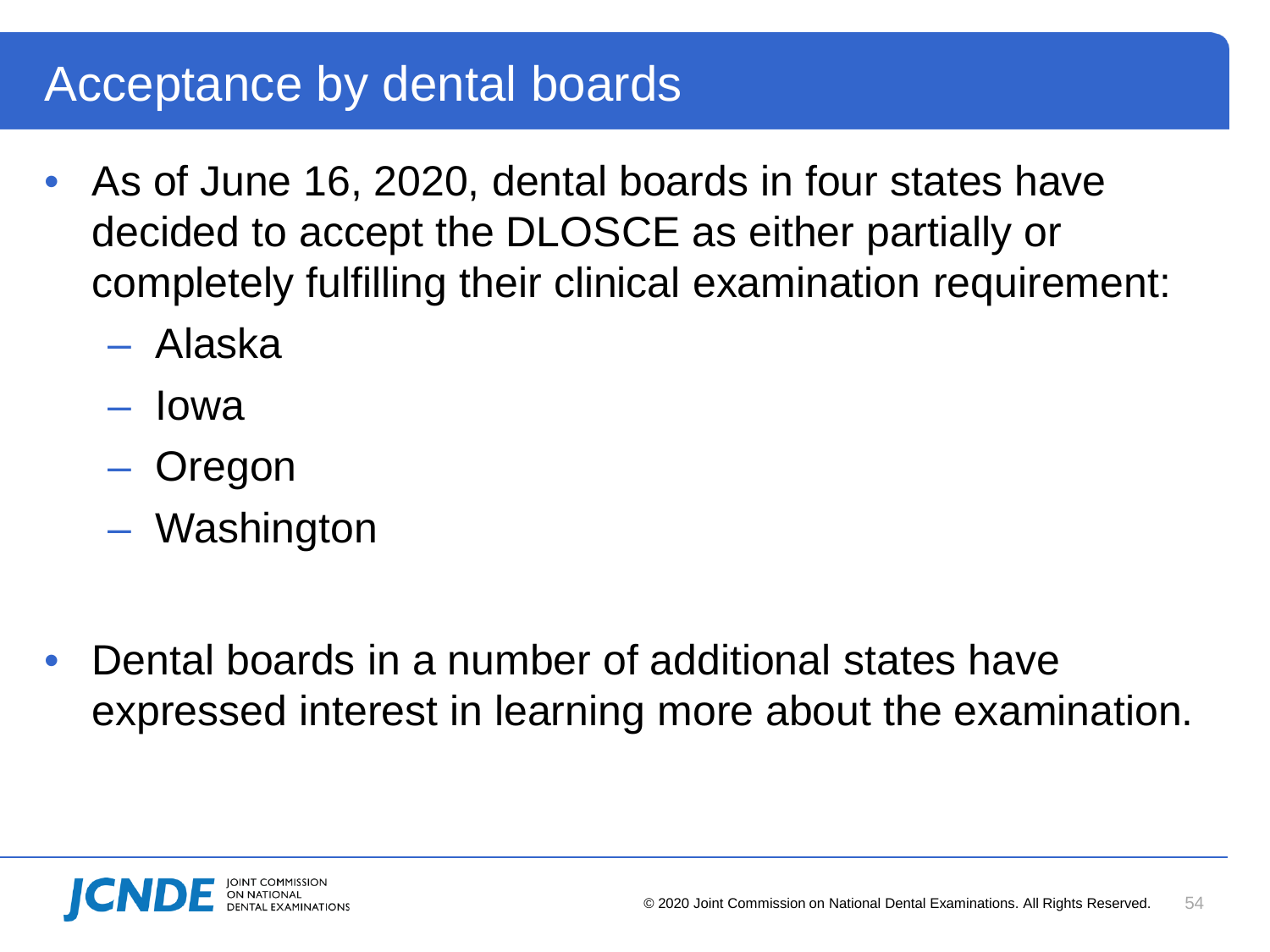# Questions?